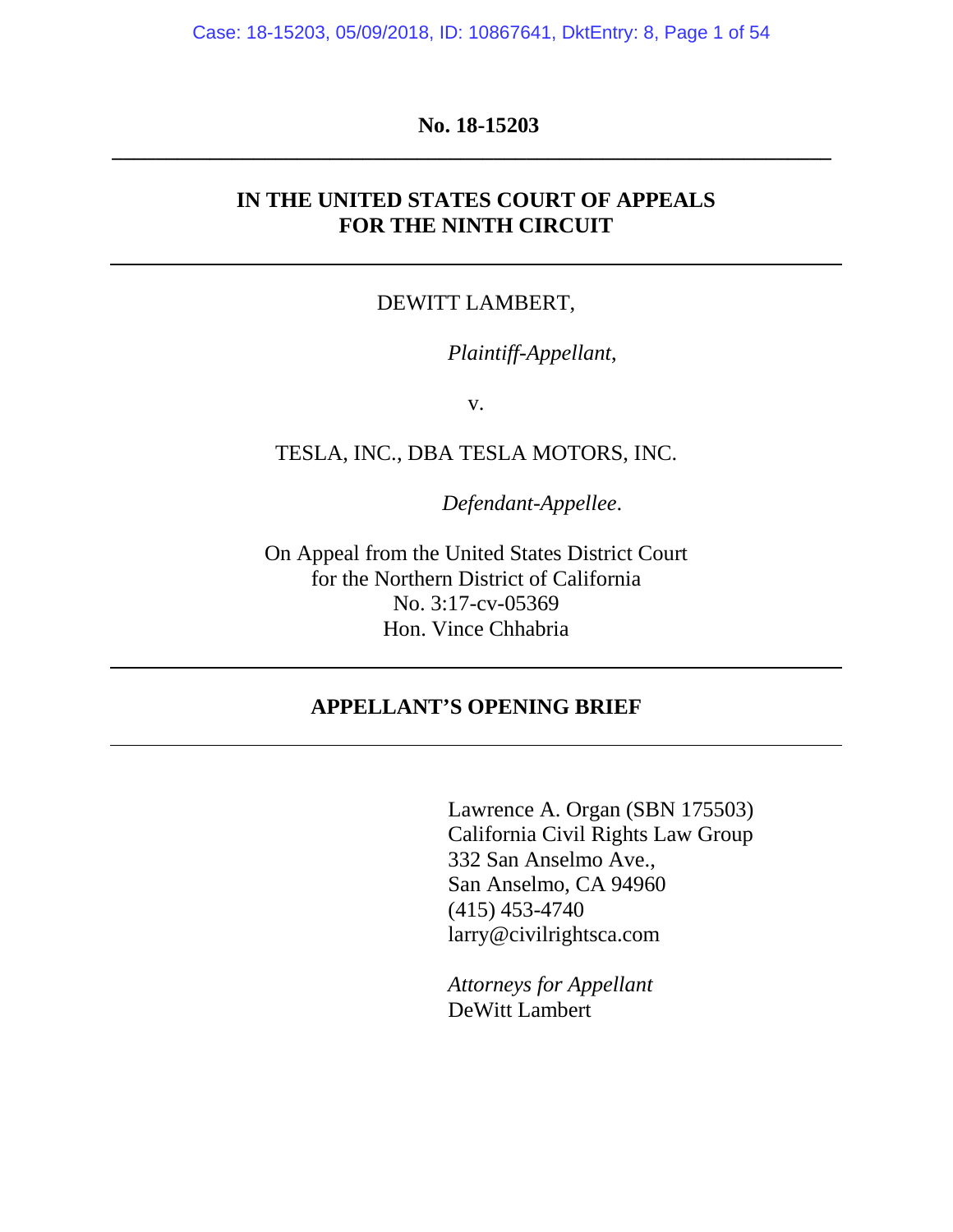## **CORPORATE DISCLOSURE STATEMENT**

Appellant is a natural person. Accordingly, he is not required to file any corporate disclosure statement pursuant to Federal Rule of Appellate Procedure 26.1.

Date: May 9, 2018

California Civil Rights Law Group

*/s/ Lawrence A. Organ* Lawrence A. Organ

*Attorney for Appellant*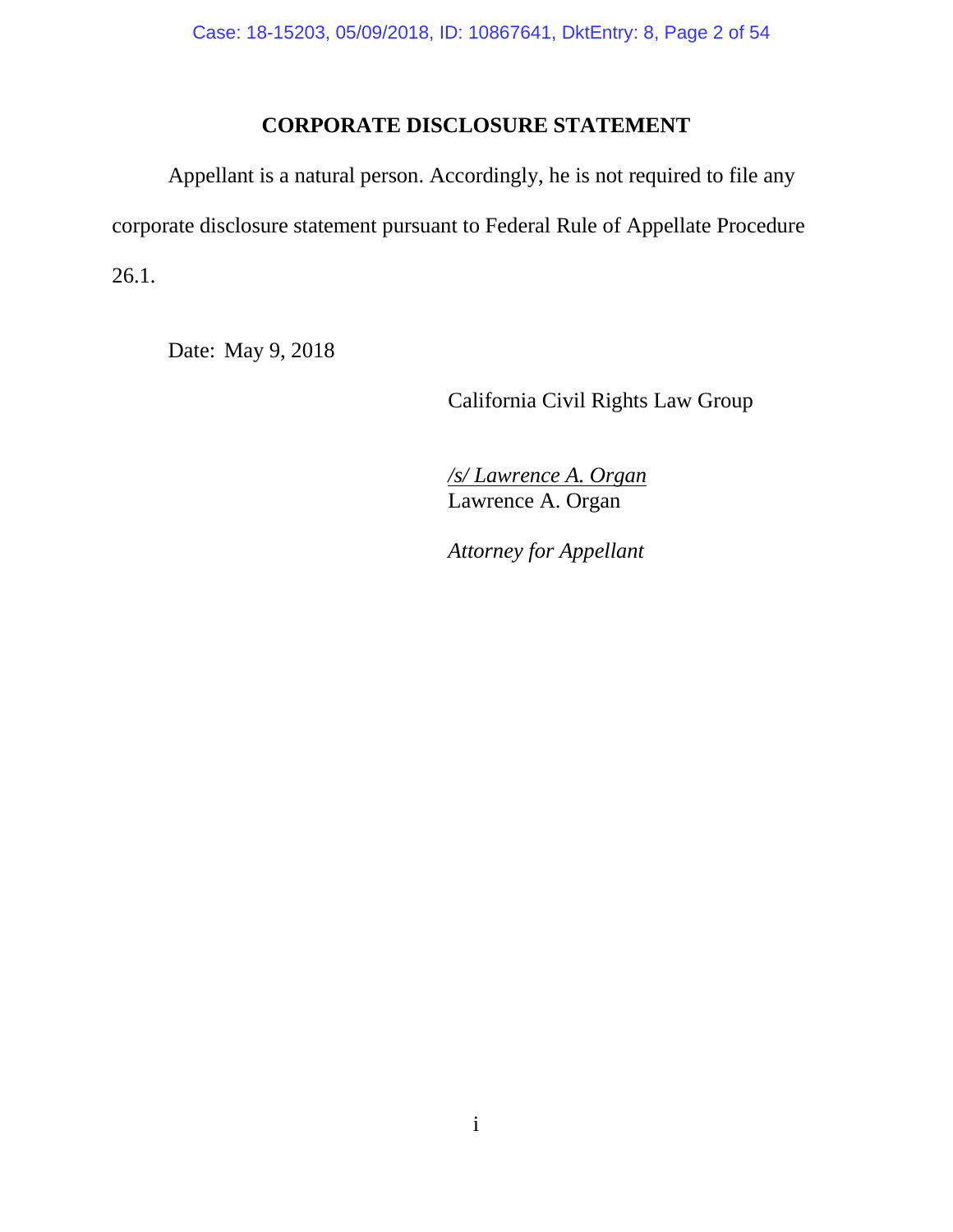# **TABLE OF CONTENTS**

# **Page**

| I. |                 | The Supreme Court's Decision in Gilmer Provides the Correct Test<br>for Determining Whether Arbitration is Appropriate Under Section |
|----|-----------------|--------------------------------------------------------------------------------------------------------------------------------------|
|    | A.              | Section 118 Of The Civil Rights Act Of 1991 Encourages<br>Arbitration Only Where Appropriate And To The Extent                       |
|    | <b>B.</b>       | This And Other Circuits Recognize The Limited Scope Of                                                                               |
|    | $\mathcal{C}$ . | This Circuit Has Held That Gilmer Provides The Correct Test<br>For Determining Whether Arbitration Is Appropriate And                |
| П. |                 | Under Gilmer, Section 1981 Claims are Non-Arbitrable 20                                                                              |
|    | A.              | Section 1981's Text Provides For Federal Judicial                                                                                    |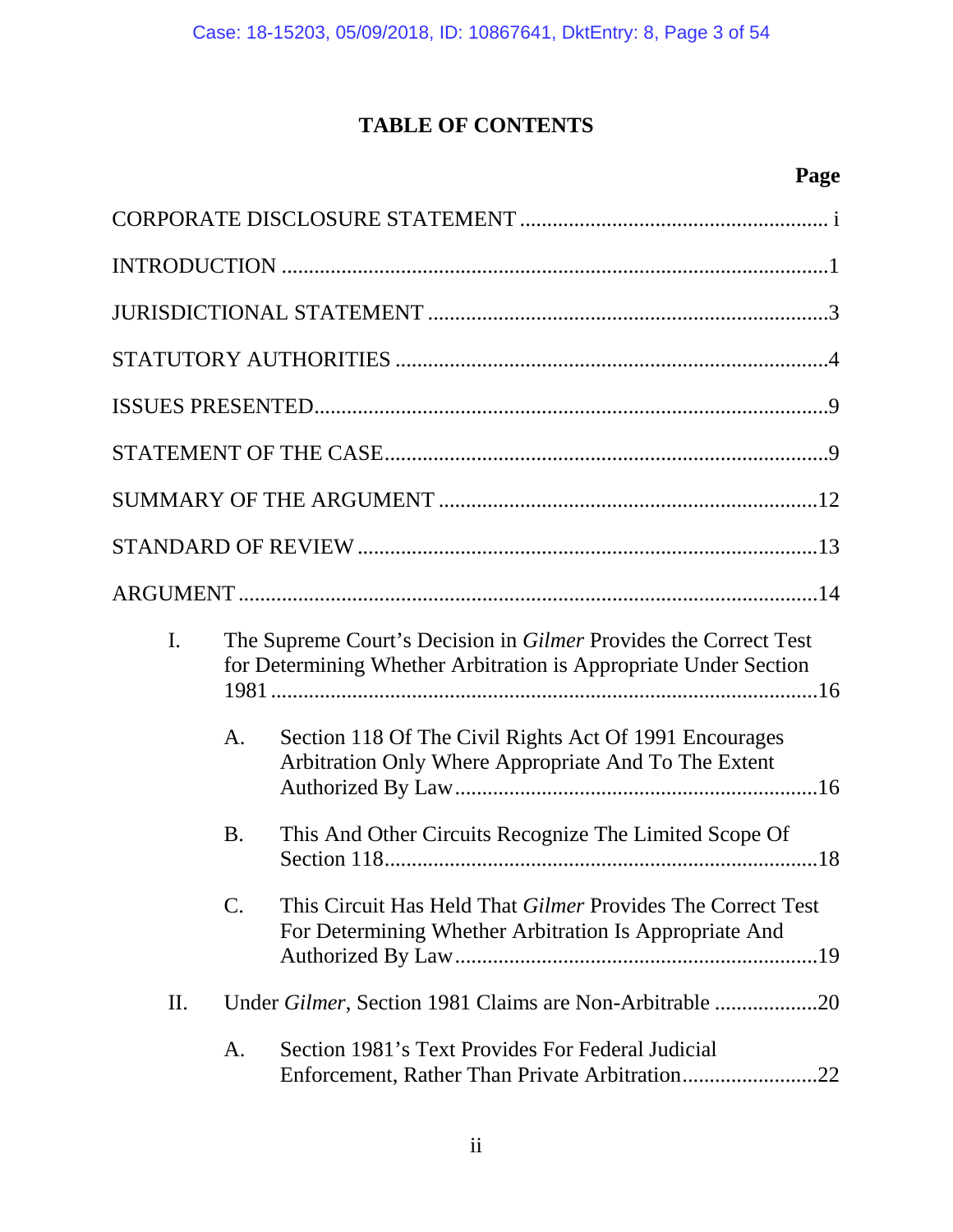| <b>B.</b>   | Section 1981's Legislative History Demonstrates Congress's<br>Intent Not To Allow A Waiver Of A Judicial Forum24 |
|-------------|------------------------------------------------------------------------------------------------------------------|
| $C_{\cdot}$ | Section 1981's Fundamental Purposes Are Incompatible With                                                        |
|             |                                                                                                                  |
|             | STATEMENT OF RELATED CASES                                                                                       |
|             | <b>CERTIFICATE OF COMPLIANCE</b>                                                                                 |
|             | <b>CERTIFICATE OF SERVICE</b>                                                                                    |
|             |                                                                                                                  |

ADDENDUM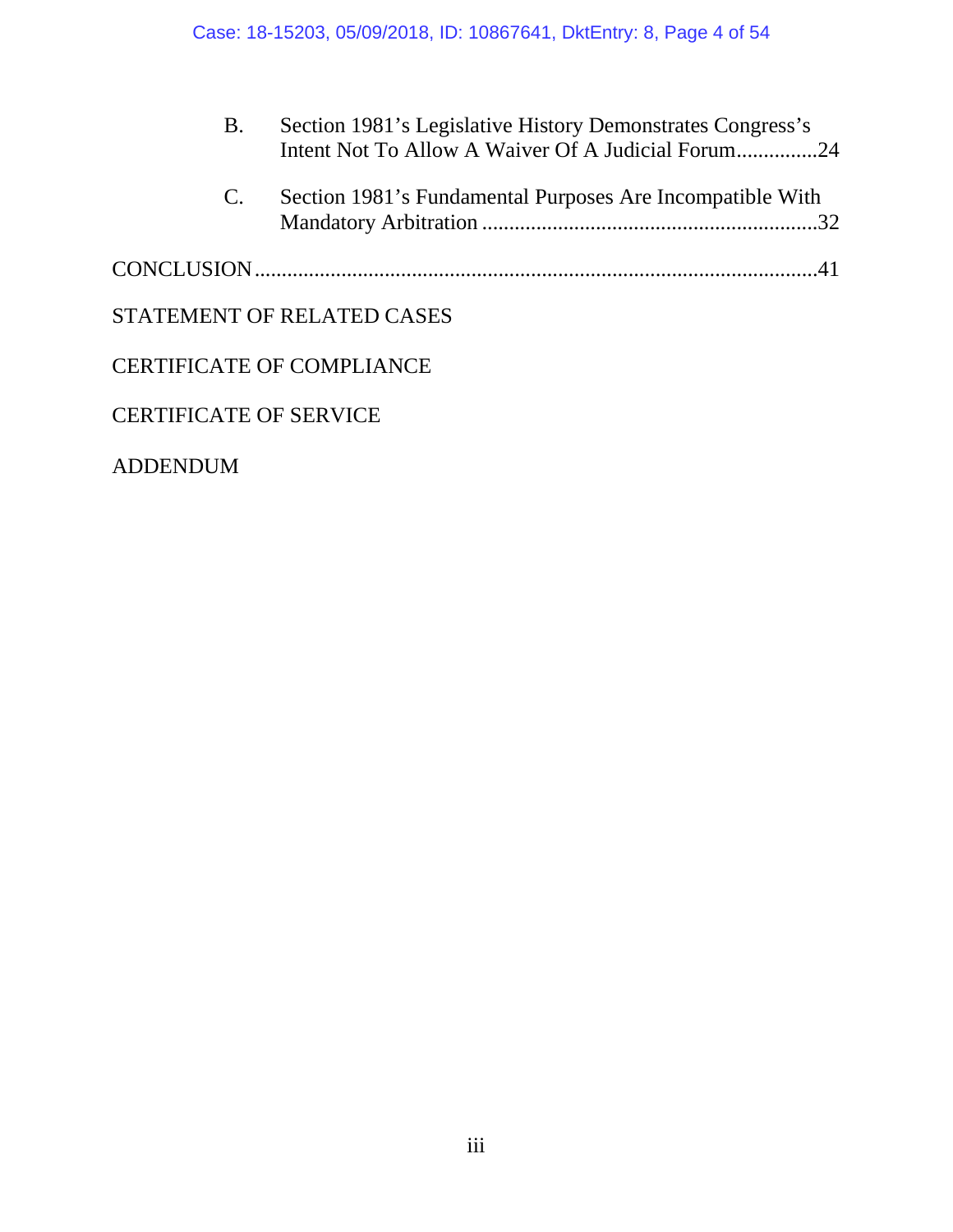# **TABLE OF AUTHORITIES**

|                                                     | Page(s) |
|-----------------------------------------------------|---------|
| <b>Cases</b>                                        |         |
| Armendariz v. Found. Health Psychcare Servs., Inc., |         |
| Ashbey v. Archstone Property Management, Inc.,      |         |
| Bailey v. United States,                            |         |
| <i>Boise Cascade Corp. v. E.P.A.</i> ,              |         |
| Carroll v. Gen. Accident Ins. Co. of Am.,           |         |
| Circuit City Stores, Inc. v. Adams,                 |         |
| Digital Equipment Corp. v. Desktop Direct, Inc.,    |         |
| E.E.O.C. v. Luce, Forward, Hamilton & Scripps,      |         |
| Ferguson v. Corinthian Colleges, Inc.,              |         |
| Foltz v. State Farm Mut. Auto. Ins. Co.,            |         |
| Gilmer v. Interstate/Johnson Lane Corp.,            |         |
| Green Tree Fin. Corp.-Alabama v. Randolph,          |         |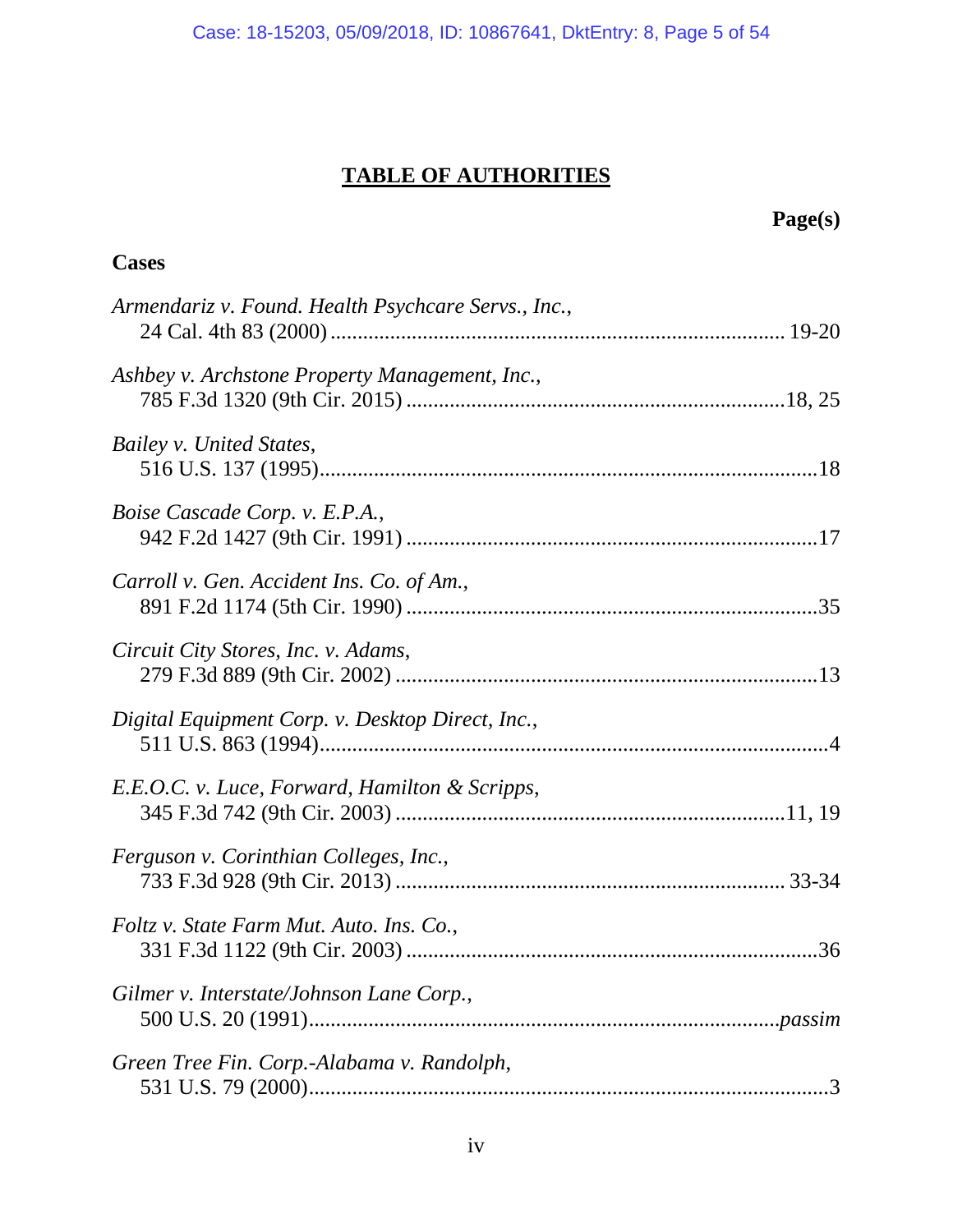## Case: 18-15203, 05/09/2018, ID: 10867641, DktEntry: 8, Page 6 of 54

| Harden v. Roadway Package Sys., Inc.,                              |  |
|--------------------------------------------------------------------|--|
| Hearn v. W. Conference of Teamsters Pension Tr. Fund,              |  |
| Interactive Flight Techs., Inc. v. Swissair Swiss Air Transp. Co., |  |
| John Hancock Mut. Life Ins. Co. v. Harris Trust & Sav. Bank,       |  |
| Jones v. Alfred Mayer Co.,                                         |  |
| Miles v. Apex Marine Corp.,                                        |  |
| Home Ins. Co. of New York v. Morse,                                |  |
| Mitsubishi v. Soler Chrysler-Plymouth,                             |  |
| Nixon v. Warner Comms., Inc.,                                      |  |
| Nw. Forest Res. Council v. Glickman,                               |  |
| Price v. Pelka,                                                    |  |
| Prudential Ins. Co. of Am. v. Lai,                                 |  |
| Runyon v. McCrary,                                                 |  |
| Skirchak v. Dynamics Research Corp.,                               |  |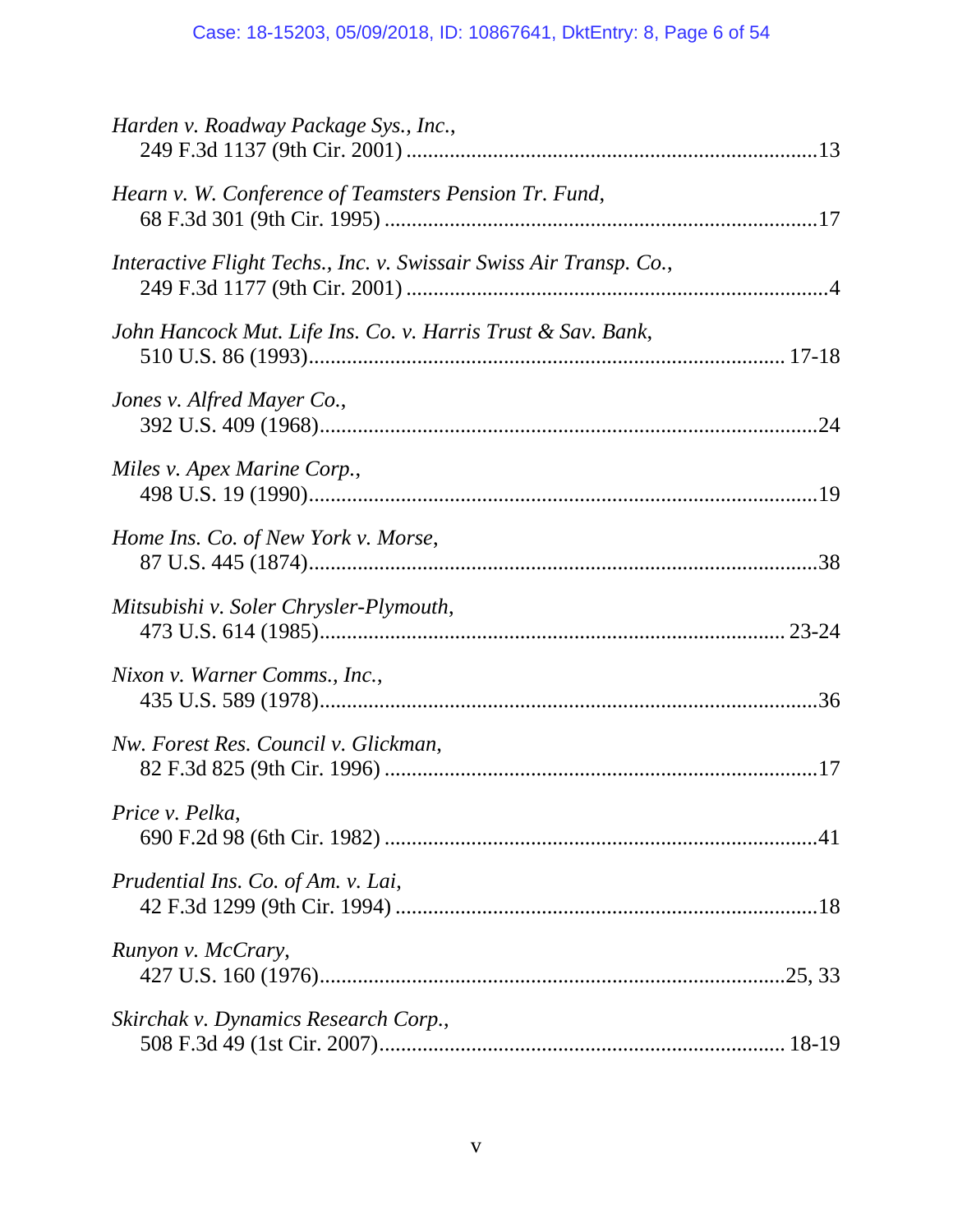| Valley Broad. Co. v. U.S. Dist. Court-D. Nev.,                       |
|----------------------------------------------------------------------|
| Ziober v. BLB Resources, Inc.,                                       |
| <b>Statutes</b>                                                      |
|                                                                      |
|                                                                      |
|                                                                      |
|                                                                      |
|                                                                      |
|                                                                      |
| Civil Rights Act of 1866, ch. 31, 14 Stat. 27-30 (April 9, 1866)     |
|                                                                      |
| Civil Rights Act of 1991, Pub. L. No. 102-166, 105 Stat. 1071 (1991) |
|                                                                      |
|                                                                      |
|                                                                      |
|                                                                      |
| Uniformed Services Employment and Reemployment Rights Act, 38        |
| <b>Other Authorities</b>                                             |

| Addison C. Burnham, Arbitration as a Condition Precedent, 11 |  |
|--------------------------------------------------------------|--|
|                                                              |  |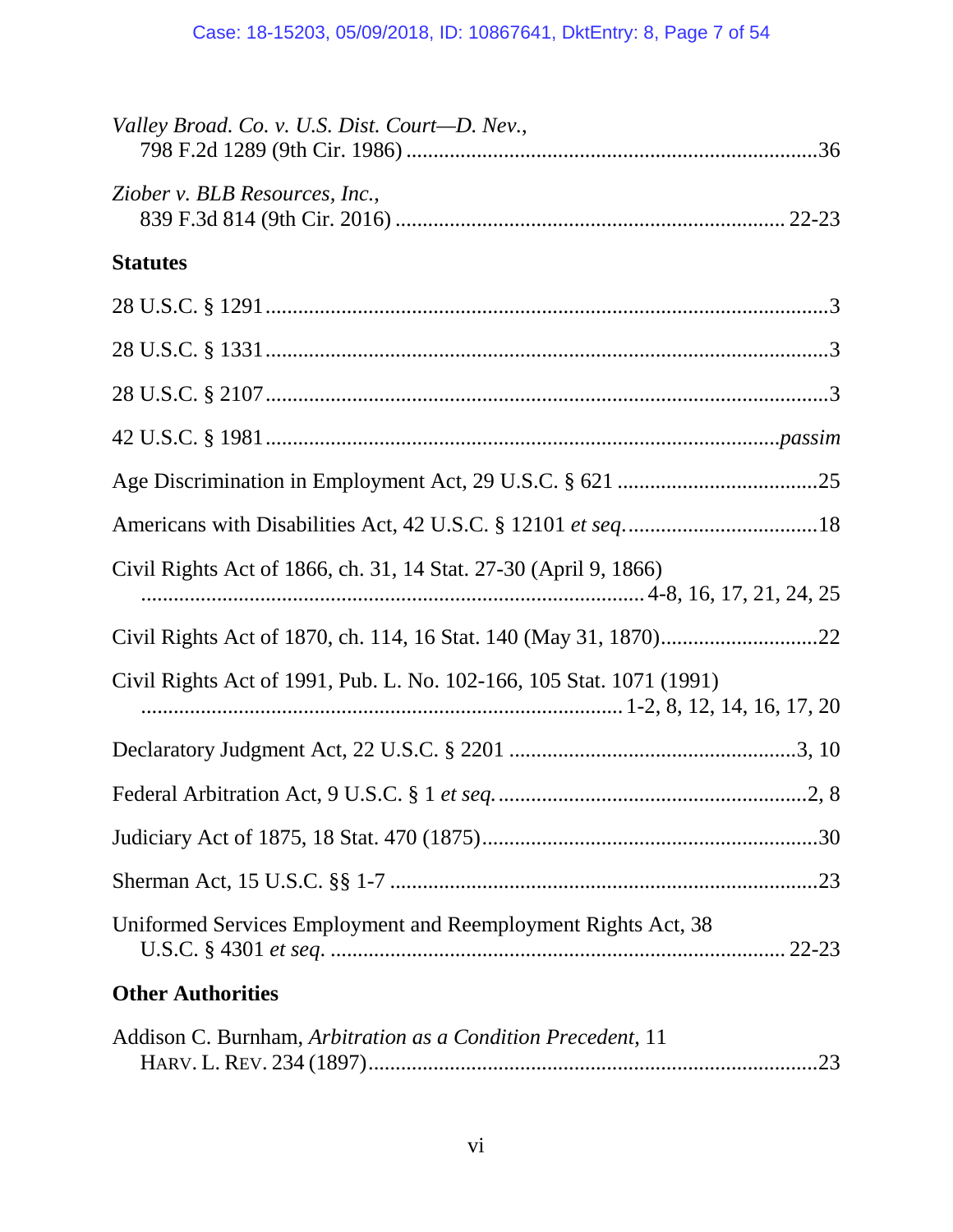| Adjoa Artis Aiyetoro, Truth Matters: A Call for the American Bar<br>Association to Acknowledge Its Past and Make Reparations to<br>African Descendants, 18 GEO. MASON U. CIV. RTS. L.J. 51 (2007)28 |  |
|-----------------------------------------------------------------------------------------------------------------------------------------------------------------------------------------------------|--|
| Alexander J.S. Colvin, ECON. POL. INST, The growing use of<br>mandatory arbitration: Access to the courts is now barred for                                                                         |  |
| Amy J. Schmitz, Untangling the Privacy Paradox in Arbitration, U.                                                                                                                                   |  |
|                                                                                                                                                                                                     |  |
| Danielle Tarantolo, From Employment to Contract: Section 1981 and<br>Antidiscrimination Law for the Independent Contractor Workforce,                                                               |  |
| Edward Brunet, Arbitration and Constitutional Rights,                                                                                                                                               |  |
| Geraldine Szott Moohr, Arbitration and the Goals of Employment<br>Discrimination Law, 56 WASH. & LEE L. REV. 395 (1999) 35, 36                                                                      |  |
| Ian R. Macniel et al., AGREEMENTS, AWARDS AND REMEDIES UNDER                                                                                                                                        |  |
| Ian R. Macniel, AMERICAN ARBITRATION LAW: REFORM,                                                                                                                                                   |  |
|                                                                                                                                                                                                     |  |
| Jean Sternlight, Compelling Arbitration Claims Under the Civil Rights<br>Act of 1866: What Congress Could Not Have Intended, 47 KAN. L.                                                             |  |
| Laurie Kratky Doré, <i>Public Courts Versus Private Justice: It's Time</i><br>to Let Some Sun Shine in on Alternative Dispute Resolution, 81                                                        |  |
| Mark Tushnet, The Lawyer/Judge As Republican Hero, 70 STAN. L.                                                                                                                                      |  |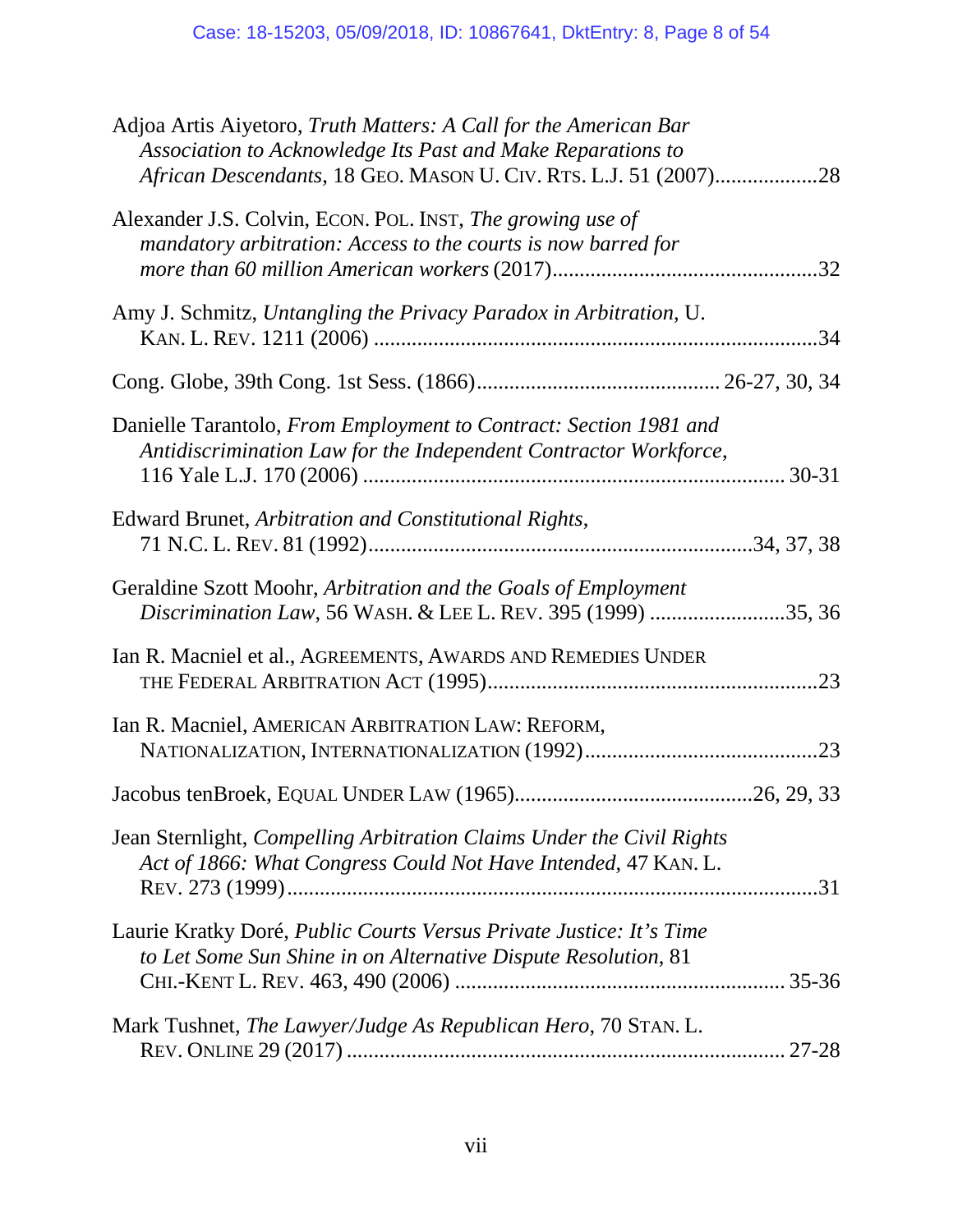| Proceedings of the Forty-Fifth Judicial Conference of the District of                                                                | .28, 29   |
|--------------------------------------------------------------------------------------------------------------------------------------|-----------|
| Robert J. Kaczorowski, Congress's Power to Enforce Fourteenth<br>Amendment Rights: Lessons from Federal Remedies the Framers         | $25 - 26$ |
| Report of the Joint Committee on Reconstruction, Part IV: Florida,                                                                   | .31       |
| Stephanie Brenowitz, Deadly Secrecy: The Erosion of Public<br>Information Under Private Justice, 19 OHIO ST. J. ON DISP. RESOL.      |           |
| Taja-Nia Y. Henderson, Dignity Contradictions: Reconstruction As<br>Restoration, 92 CHI.-KENT L. REV. 1135, 1149-50 (2017)28, 29, 32 |           |
| Terry S. Kogan, A Neo-Federalist Tale of Personal Jurisdiction, 63 S.                                                                | .28       |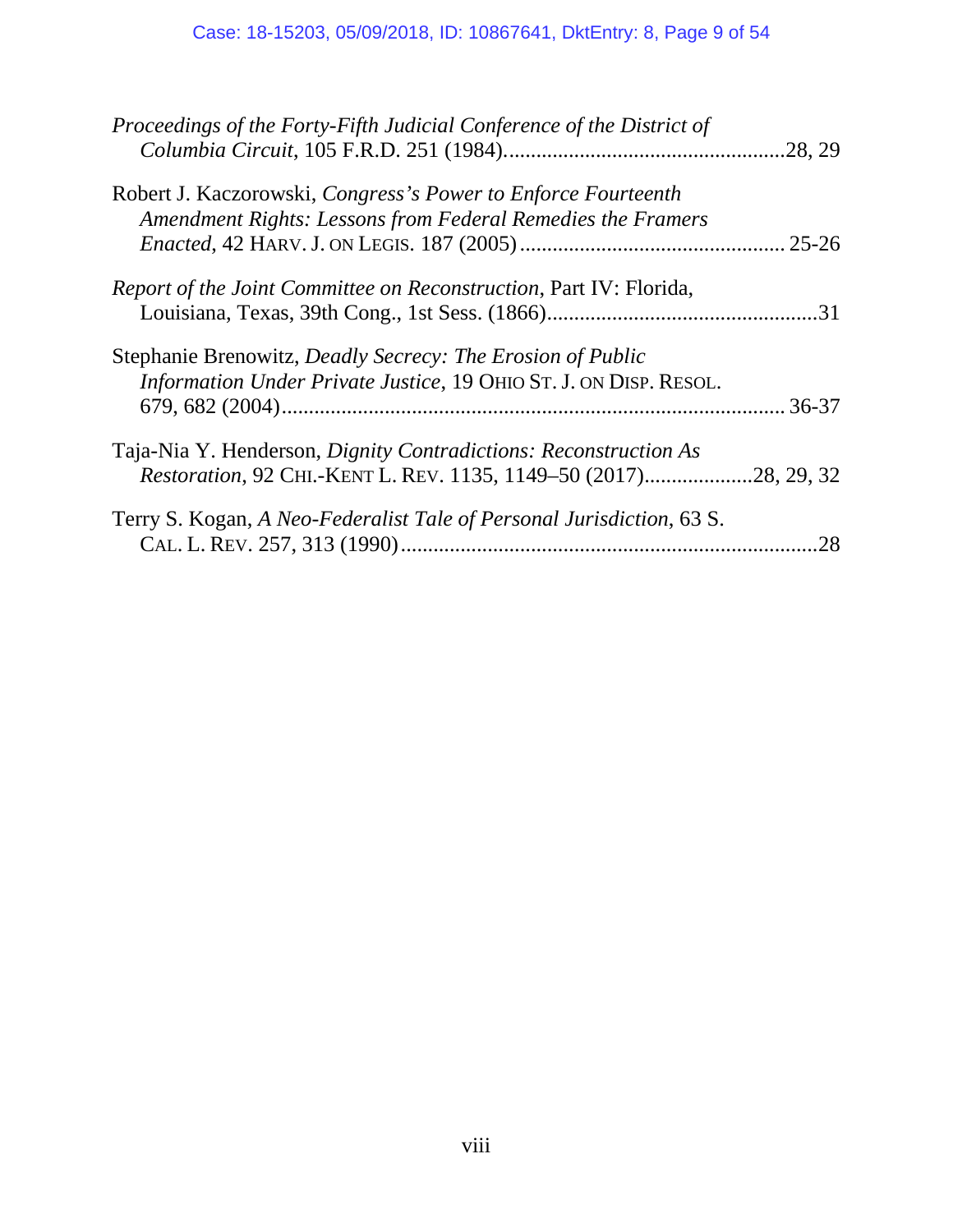#### **INTRODUCTION**

In 1866, Congress confronted widespread efforts by the dominant white community to exclude the newly-freed slaves from the national economy through private contract. White supremacists had hoped to accomplish by private agreement what they could not accomplish by public law. In response, Congress enacted 42 U.S.C. § 1981, which gives all persons the right to sue in federal court to protect their "enjoyment of all benefits, privileges, terms, and conditions of the contractual relationship" as is "enjoyed by white citizens." § 1981(a), (b).

Section 1981 made two radical changes to previous contract law. First, Congress determined that discriminatory contracts were subject to the control of the demos, rather than the private party with the most bargaining power. Discrimination henceforth would not be a matter of private, even secret, choice, but instead a matter of public concern. Second, Congress placed jurisdiction for oversight in the federal judiciary—not the States, and certainly not other private parties. After all, if the party with the most bargaining power could pick its own private judge by the same discriminatory contract, then Section 1981 was a dead letter.

Seven score and five years later, Congress passed Section 118 as part of the Civil Rights Act of 1991. The Act states, in part, "Where appropriate and to the extent authorized by law, the use of . . . arbitration is encouraged" to resolve civil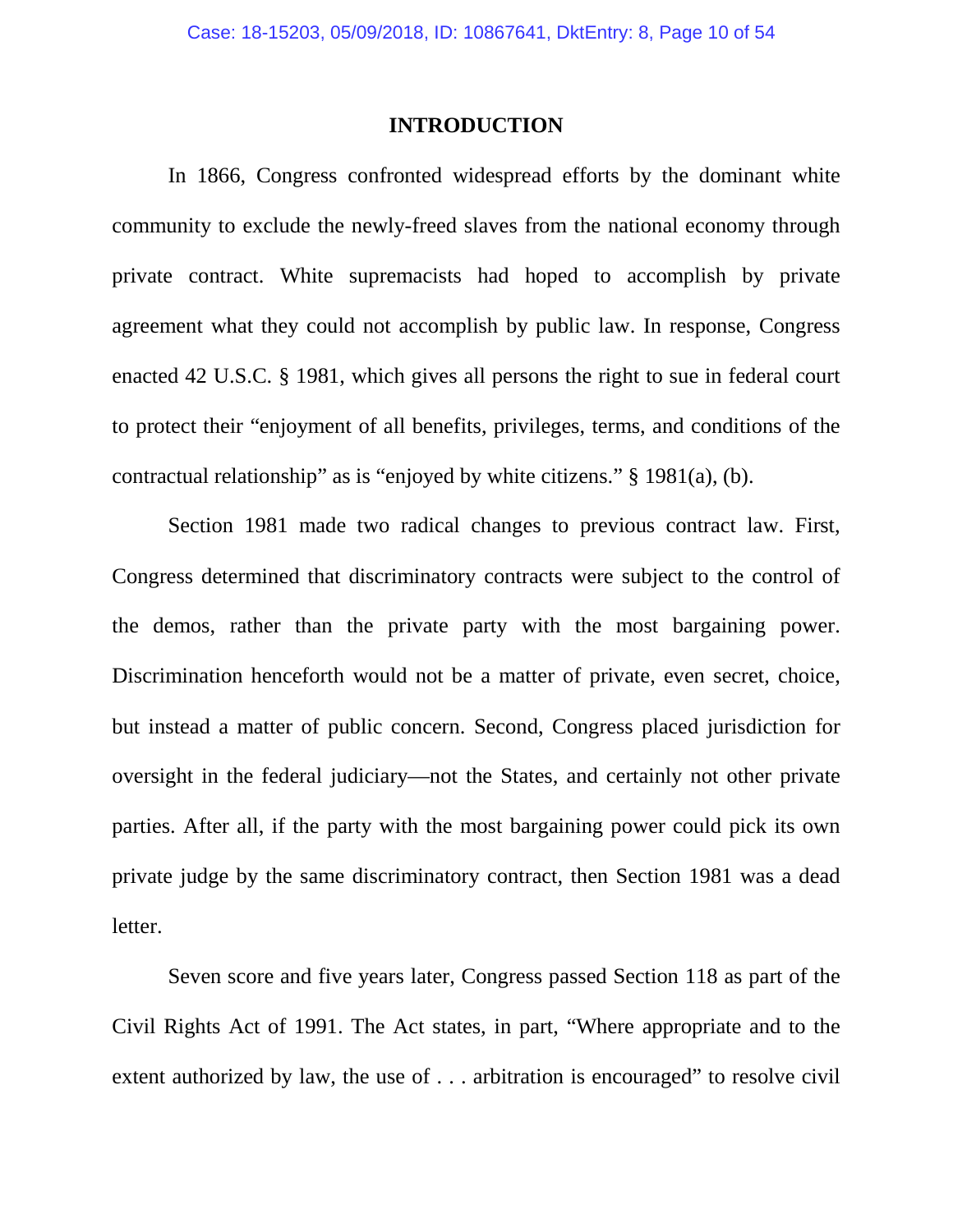#### <span id="page-10-0"></span>Case: 18-15203, 05/09/2018, ID: 10867641, DktEntry: 8, Page 11 of 54

rights disputes. Pub. L. No. 102-166, § 118, 105 Stat. 1071, 1081 (1991). But, as explained below, arbitration is neither appropriate nor authorized by law with regard to claims under Section 1981.

The United States Supreme Court's decision in *Gilmer v. Interstate/Johnson Lane Corp.*, 500 U.S. 20 (1991) (hereinafter, "*Gilmer*"), provides the test for determining whether arbitration is appropriate for a statutory claim. It held that "all statutory claims may not be appropriate for arbitration." *Id*. at 26. To determine if a statute's claims are appropriate for arbitration, courts look to the statute's text, legislative history, and fundamental purposes.

The text of the 1866 Act suggests a congressional intent not to allow waiver of judicial forum. Congress enacted Section 1981 six decades before the Federal Arbitration Act ("FAA"), 9 U.S.C. § 1 *et seq.*, at a time of universal judicial hostility to arbitration and in response to the failure of the quasi-arbitral Freedmen's Bureau tribunals. Had Congress intended to allow waiver of a judicial forum in contravention of the prevailing norms of the time, it would have done so.

Moreover, contemporaneous statements of legislators show that the Act intended to create federal judicial oversight, not private arbitration, of discrimination in private contracting. Finally, arbitration would undermine the fundamental purpose of Section 1981, which is to subject discriminatory private

2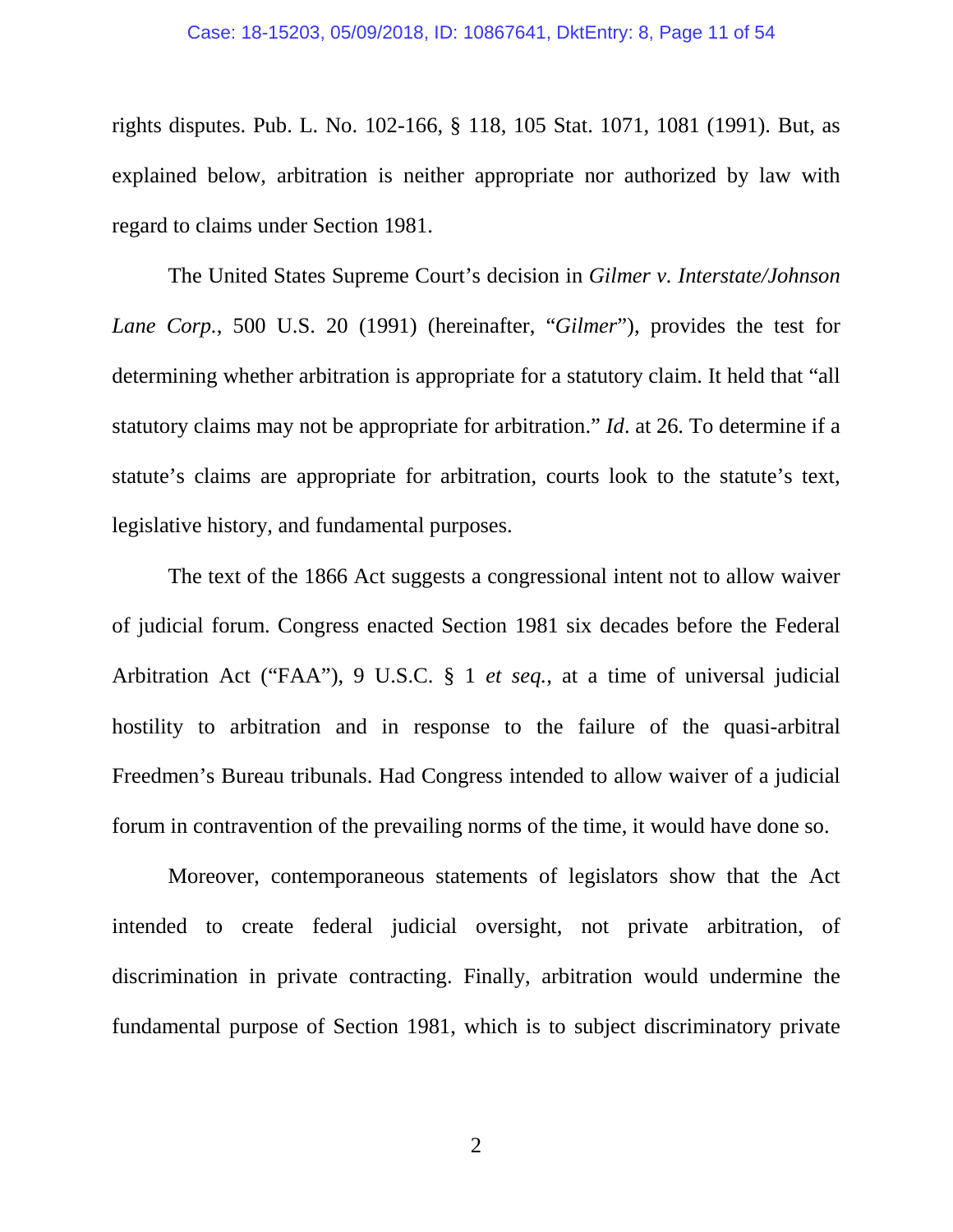contracting to public scrutiny, if parties could privately contract for their own oversight.

Plaintiff and Appellant DeWitt Lambert seeks to have his Section 1981 claims for racial discrimination heard in federal court, as has been the right of all persons in the United States since 1866. Accordingly, Mr. Lambert requests that this court reverse its decision compelling arbitration and remand to the District Court for trial.

#### <span id="page-11-2"></span><span id="page-11-1"></span>**JURISDICTIONAL STATEMENT**

<span id="page-11-4"></span>This is an appeal from the final judgment of a United States district court; this Court has jurisdiction pursuant to 28 U.S.C. § 1291. As Plaintiff has brought claims under federal statutes, 42 U.S.C. § 1981 and the Declaratory Judgment Act, 22 U.S.C. § 2201, the district court had jurisdiction pursuant to 28 U.S.C. § 1331. The district court's final order, dismissing all claims in the case, was entered on January 8, 2018. Plaintiff filed his notice of appeal on February 7, 2018, making the appeal timely under 28 U.S.C. § 2107(a).

<span id="page-11-3"></span><span id="page-11-0"></span>The Federal Arbitration Act provides for an "immediate appeal of any 'final decision with respect to an arbitration,' regardless of whether the decision is favorable or hostile to arbitration." *Green Tree Fin. Corp.-Alabama v. Randolph*, 531 U.S. 79, 86 (2000). A final decision is one that "ends the litigation on the merits and leaves nothing more for the court to do but execute the judgment."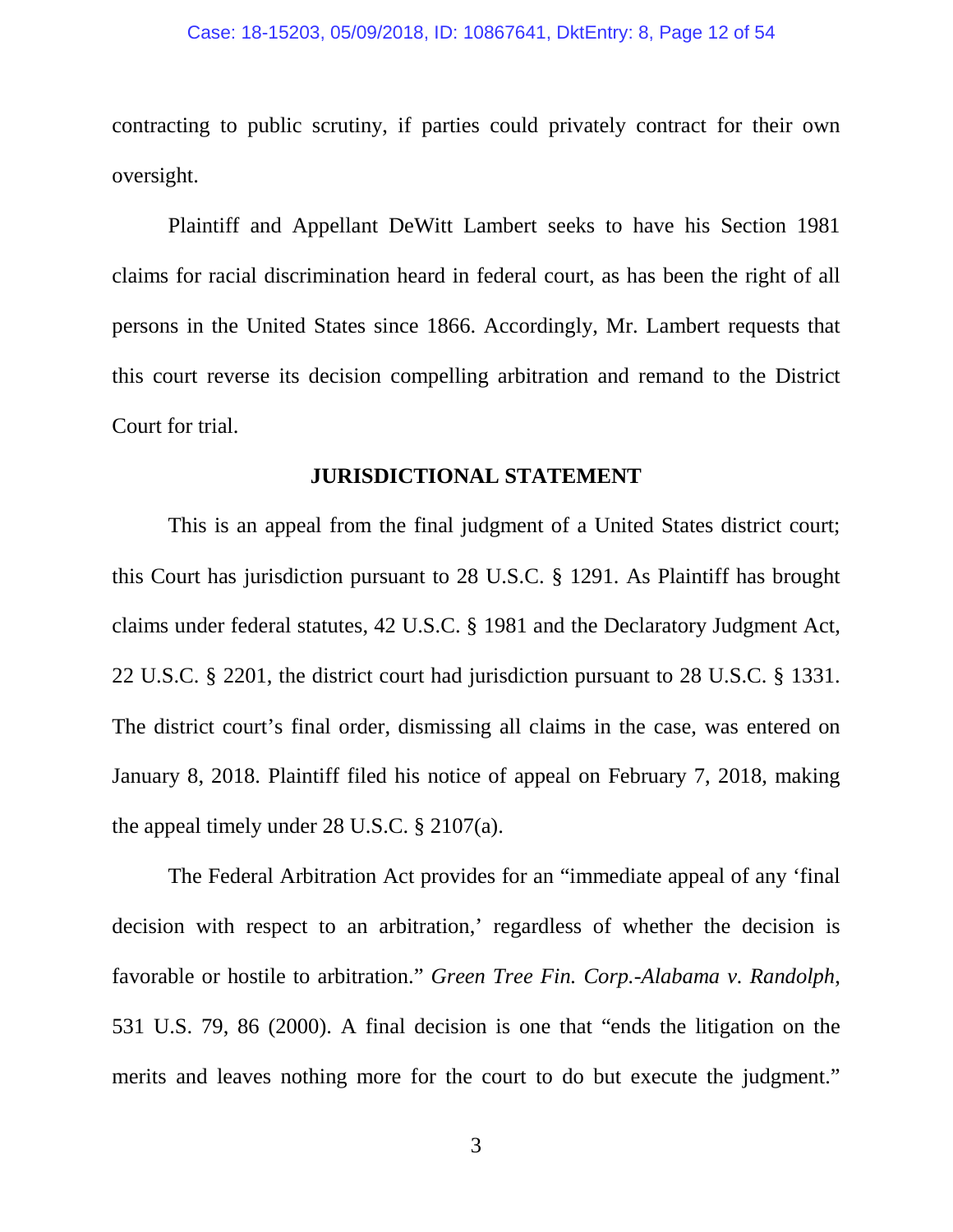<span id="page-12-0"></span>*Digital Equipment Corp. v. Desktop Direct, Inc.*, 511 U.S. 863, 867 (1994) (internal citations omitted). This includes an order dismissing an action "notwithstanding that the dismissal was in favor of arbitration," even if "the parties could later return to the court to enter judgment on an arbitration award." *Interactive Flight Techs., Inc. v. Swissair Swiss Air Transp. Co.*, 249 F.3d 1177, 1179 (9th Cir. 2001).

## **STATUTORY AUTHORITIES**

## <span id="page-12-1"></span>**42 U.S.C. § 1981**

- (a) Statement of Equal Rights. All persons within the jurisdiction of the United States shall have the same right in every State and Territory to make and enforce contracts, to sue, be parties, give evidence, and to the full and equal benefit of all laws and proceerity of persons and property as is enjoyed by white citizens, and shall be subject to like punishment, pains, penalties, taxes, licenses, and exactions of every kind, and to no other.
- (b) "Make and enforce contracts defined." For purposes of this section, the term "make and enforce contracts" includes the making, performance, modification, and termination of contracts, and the enjoyment of all benefits, privileges, terms, and conditions of the contractual relationship.
- (c) Protection against impairment. The rights protected by this section are protected against impairment by nongovernmental discrimination and impairment under color of State law.

## **Civil Rights Act of 1866, ch. 31, 14 Stat. 27 (April 9, 1866)**

*An Act to protect all Persons in the United States in their Civil Rights, and furnish the Means of their Vindication.*

Be it enacted by the Senate and House of Representatives of the United States of America in Congress assembled, That all persons born in the United States and not subject to any foreign power, excluding Indians not taxed, are hereby declared to be citizens of the United States; and such citizens, of every race and color, without regard to any previous condition of slavery or involuntary servitude, except as a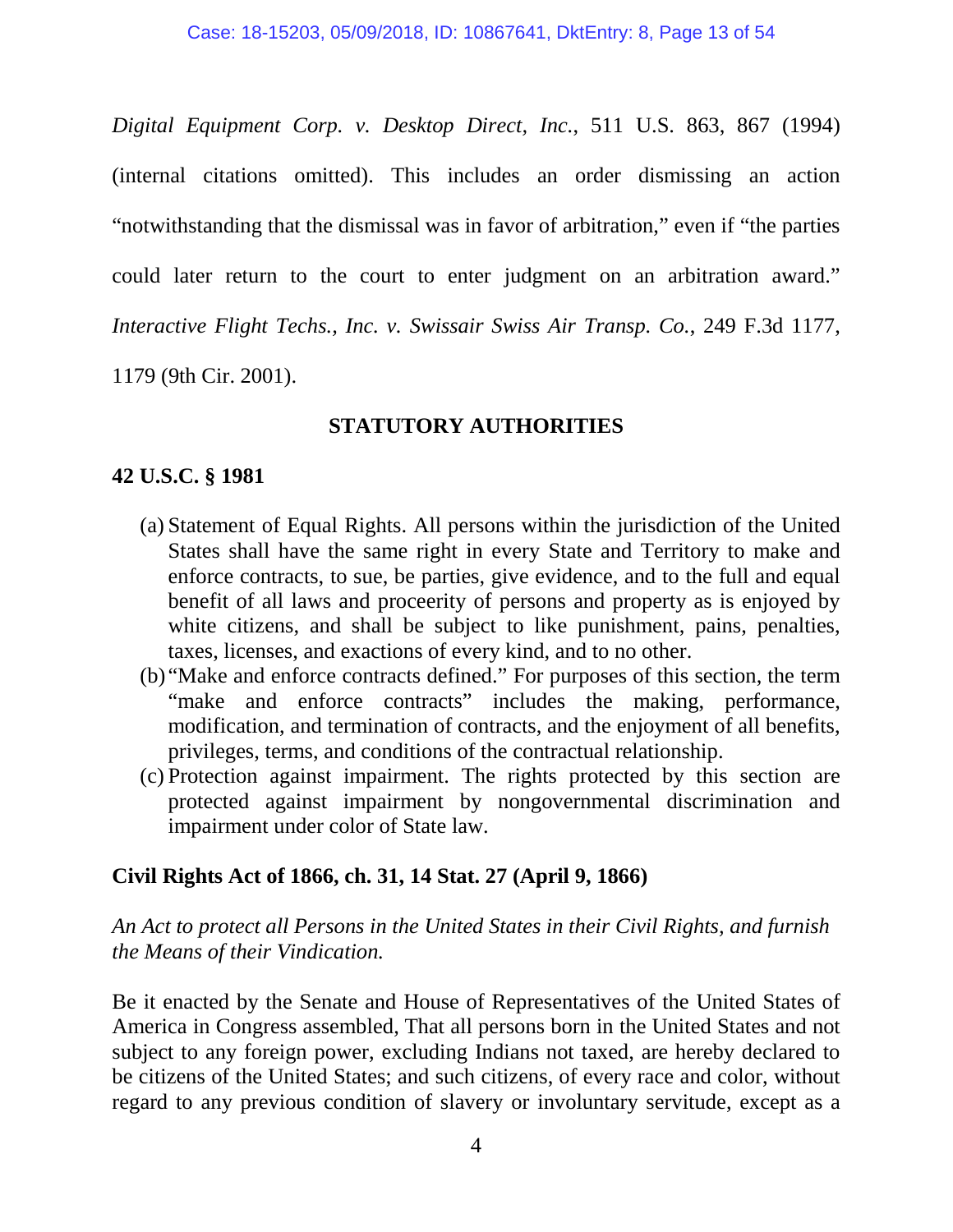punishment for crime whereof the party shall have been duly convicted, shall have the same right, in every State and Territory in the United States, to make and enforce contracts, to sue, be parties, and give evidence, to inherit, purchase, lease, sell, hold, and convey real and personal property, and to full and equal benefit of all laws and proceedings for the security of person and property, as is enjoyed by white citizens, and shall be subject to like punishment, pains, and penalties, and to none other, any law, statute, ordinance, regulation, or custom, to the contrary notwithstanding.

Sec. 2. And be it further enacted, That any person who, under color of any law, statute, ordinance, regulation, or custom, shall subject, or cause to be subjected, any inhabitant of any State or Territory to the deprivation of any right secured or protected by this act, or to different punishment, pains, or penalties on account of such person having at any time been held in a condition of slavery or involuntary servitude, except as a punishment for crime whereof the party shall have been duly convicted, or by reason of his color or race, than is prescribed for the punishment of white persons, shall be deemed guilty of a misdemeanor, and, on conviction, shall be punished by fine not exceeding one thousand dollars, or imprisonment not exceeding one year, or both, in the discretion of the court.

Sec. 3. And be it further enacted, That the district courts of the United States, within their respective districts, shall have, exclusively of the courts of the several States, cognizance of all crimes and offences committed against the provisions of this act, and also, concurrently with the circuit courts of the United States, of all causes, civil and criminal, affecting persons who are denied or cannot enforce in the courts or judicial tribunals of the State or locality where they may be any of the rights secured to them by the first section of this act; and if any suit or prosecution, civil or criminal, has been or shall be commenced in any State court, against any such person, for any cause whatsoever, or against any officer, civil or military, or other person, for any arrest or imprisonment, trespasses, or wrongs done or committed by virtue or under color of authority derived from this act or the act establishing a Bureau for the relief of Freedmen and Refugees, and all acts amendatory thereof, or for refusing to do any act upon the ground that it would be inconsistent with this act, such defendant shall have the right to remove such cause for trial to the proper district or circuit court in the manner prescribed by the "Act relating to habeas corpus and regulating judicial proceedings in certain cases," approved March three, eighteen hundred and sixty-three, and all acts amendatory thereof. The jurisdiction in civil and criminal matters hereby conferred on the district and circuit courts of the United States shall be exercised and enforced in conformity with the laws of the United States, so far as such laws are suitable to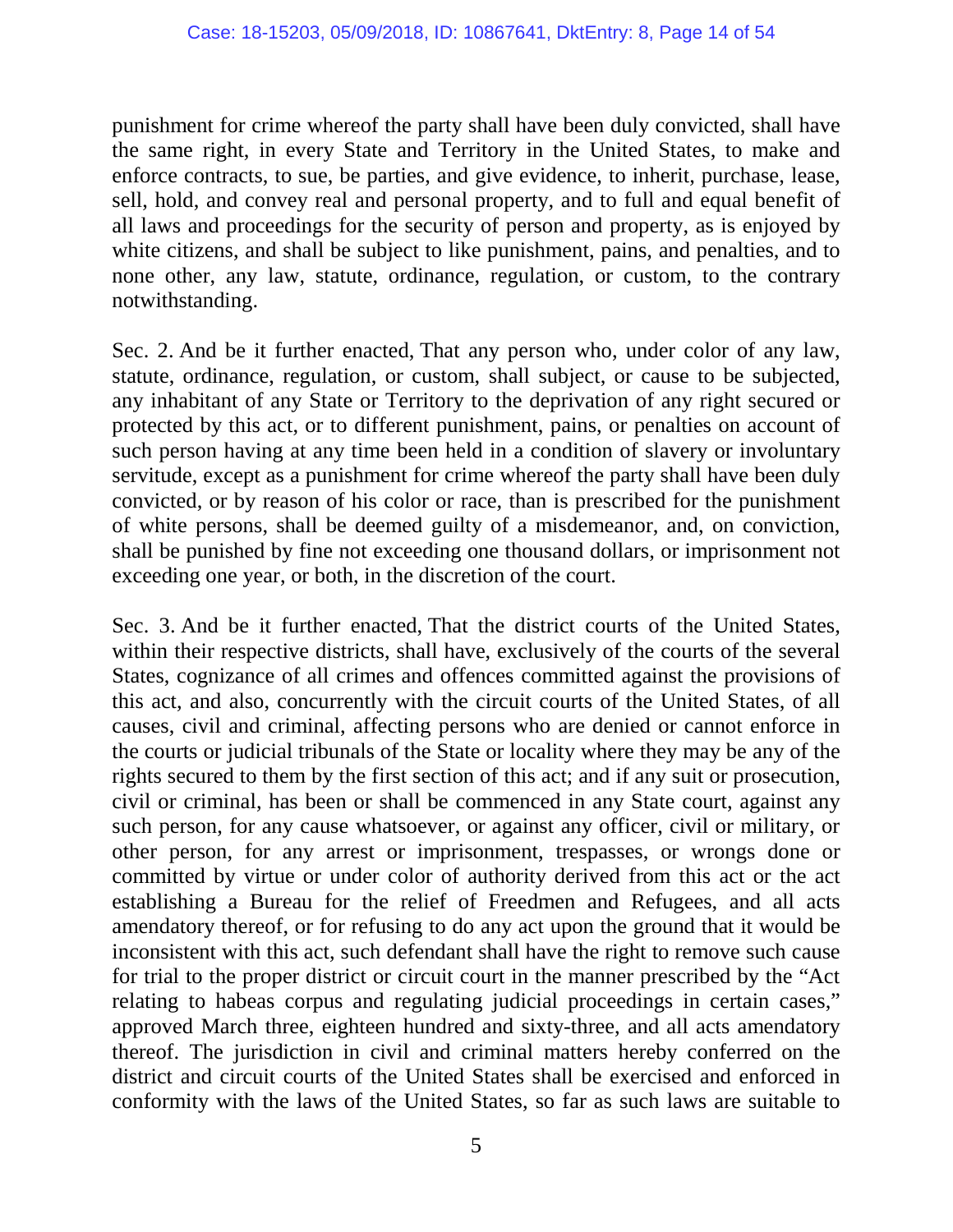carry the same into effect; but in all cases where such laws are not adapted to the object, or are deficient in the provisions necessary to furnish suitable remedies and punish offences against law, the common law, as modified and changed by the constitution and statutes of the State wherein the court having jurisdiction of the cause, civil or criminal, is held, so far as the same is not inconsistent with the Constitution and laws of the United States, shall be extended to and govern said courts in the trial and disposition of such cause, and, if of a criminal nature, in the infliction of punishment on the party found guilty.

Sec. 4. And be it further enacted, That the district attorneys, marshals, and deputy marshals of the United States, the commissioners appointed by the circuit and territorial courts of the United States, with powers of arresting, imprisoning, or bailing offenders against the laws of the United States, the officers and agents of the Freedmen's Bureau, and every other officer who may be specially empowered by the President of the United States, shall be, and they are hereby, specially authorized and required, at the expense of the United States, to institute proceedings against all and every person who shall violate the provisions of this act, and cause him or them to be arrested and imprisoned, or bailed, as the case may be, for trial before such court of the United States or territorial court as by this act has cognizance of the offence. And with a view to affording reasonable protection to all persons in their constitutional rights of equality before the law, without distinction of race or color, or previous condition of slavery or involuntary servitude, except as a punishment for crime, whereof the party shall have been duly convicted, and to the prompt discharge of the duties of this act, it shall be the duty of the circuit courts of the United States and the superior courts of the Territories of the United States, from time to time, to increase the number of commissioners, so as to afford a speedy and convenient means for the arrest and examination of persons charged with a violation of this act; and such commissioners are hereby authorized and required to exercise and discharge all the powers and duties conferred on them by this act, and the same duties with regard to offences created by this act, as they are authorized by law to exercise with regard to other offences against the laws of the United States.

Sec. 5. And be it further enacted, That it shall be the duty of all marshals and deputy marshals to obey and execute all warrants and precepts issued under the provisions of this act, when to them directed; and should any marshal or deputy marshal refuse to receive such warrant or other process when tendered, or to use all proper means diligently to execute the same, he shall, on conviction thereof, be fined in the sum of one thousand dollars, to the use of the person upon whom the accused is alleged to have committed the offense. And the better to enable the said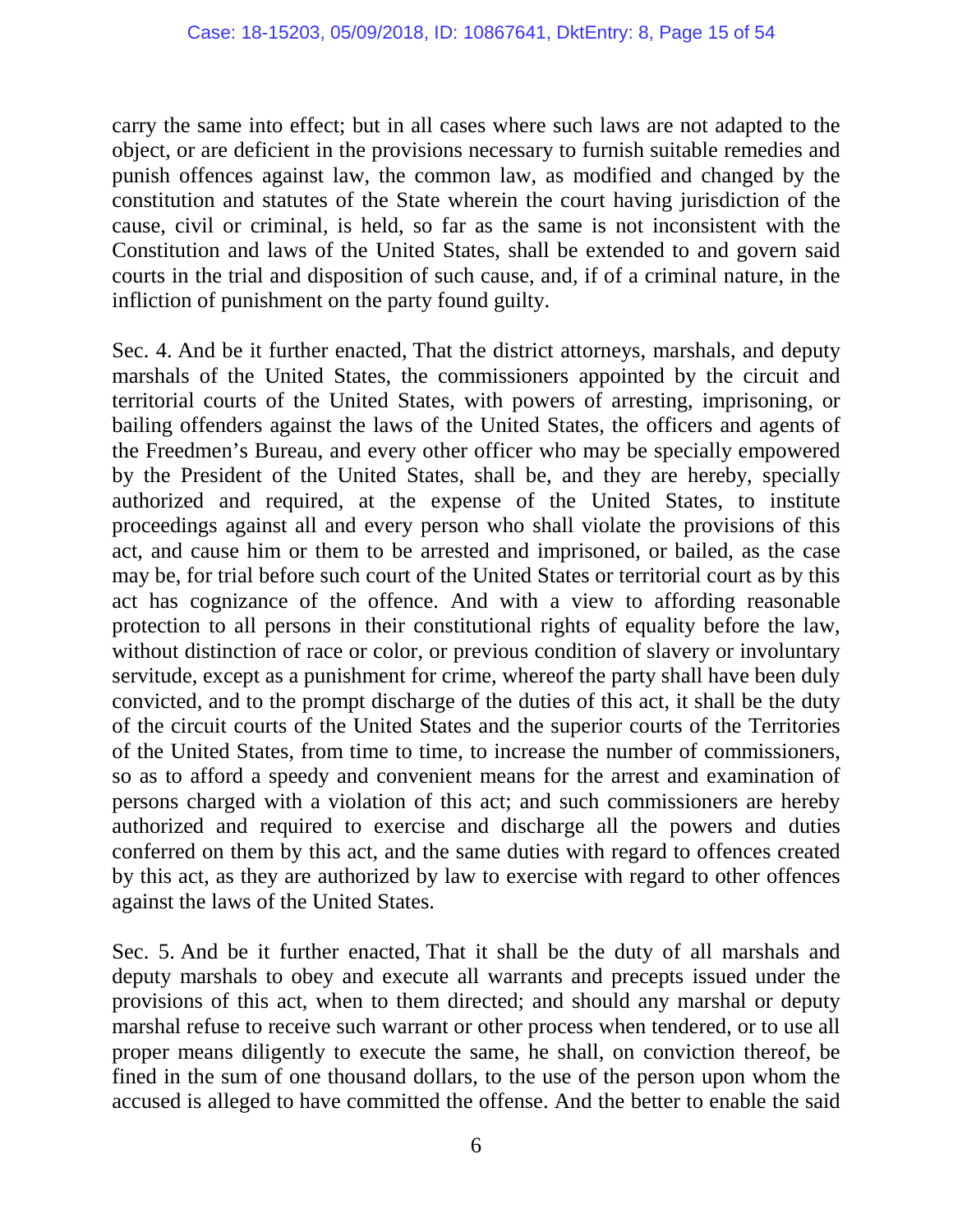commissioners to execute their duties faithfully and efficiently, in conformity with the Constitution of the United States and the requirements of this act, they are hereby authorized and empowered, within their counties respectively, to appoint, in writing, under their hands, any one or more suitable persons, from time to time, to execute all such warrants and other process as may be issued by them in the lawful performance of their respective duties; and the persons so appointed to execute any warrant or process as aforesaid shall have authority to summon and call to their aid the bystanders or posse comitatus of the proper county, or such portion of the land or naval forces of the United States, or of the militia, as may be necessary to the performance of the duty with which they are charged, and to insure a faithful observance of the clause of the Constitution which prohibits slavery, in conformity with the provisions of this act; and said warrants shall run and be executed by said officers anywhere in the State or Territory within which they are issued.

Sec. 6. And be it further enacted, That any person who shall knowingly and wilfully obstruct, hinder, or prevent any officer, or other person charged with the execution of any warrant or process issued under the provisions of this act, or any person or persons lawfully assisting him or them, from arresting any person for whose apprehension such warrant or process may have been issued, or shall rescue or attempt to rescue such person from the custody of the officer, other person or persons, or those lawfully assisting as aforesaid, when so arrested pursuant to the authority herein given and declared, or shall aid, abet, or assist any person so arrested as aforesaid, directly or indirectly, to escape from the custody of the officer or other person legally authorized as aforesaid, or shall harbor or conceal any person for whose arrest a warrant or process shall have been issued as aforesaid, so as to prevent his discovery and arrest after notice or knowledge of the fact that a warrant has been issued for the apprehension of such person, shall, for either of said offences, be subject to a fine not exceeding one thousand dollars, and imprisonment not exceeding six months, by indictment and conviction before the district court of the United States for the district in which said offense may have been committed, or before the proper court of criminal jurisdiction, if committed within any one of the organized Territories of the United States.

Sec. 7. And be it further enacted, That the district attorneys, the marshals, their deputies, and the clerks of the said district and territorial courts shall be paid for their services the like fees as may be allowed to them for similar services in other cases; and in all cases where the proceedings are before a commissioner, he shall be entitled to a fee of ten dollars in full for his services in each case, inclusive of all services incident to such arrest and examination. The person or persons authorized to execute the process to be issued by such commissioners for the arrest of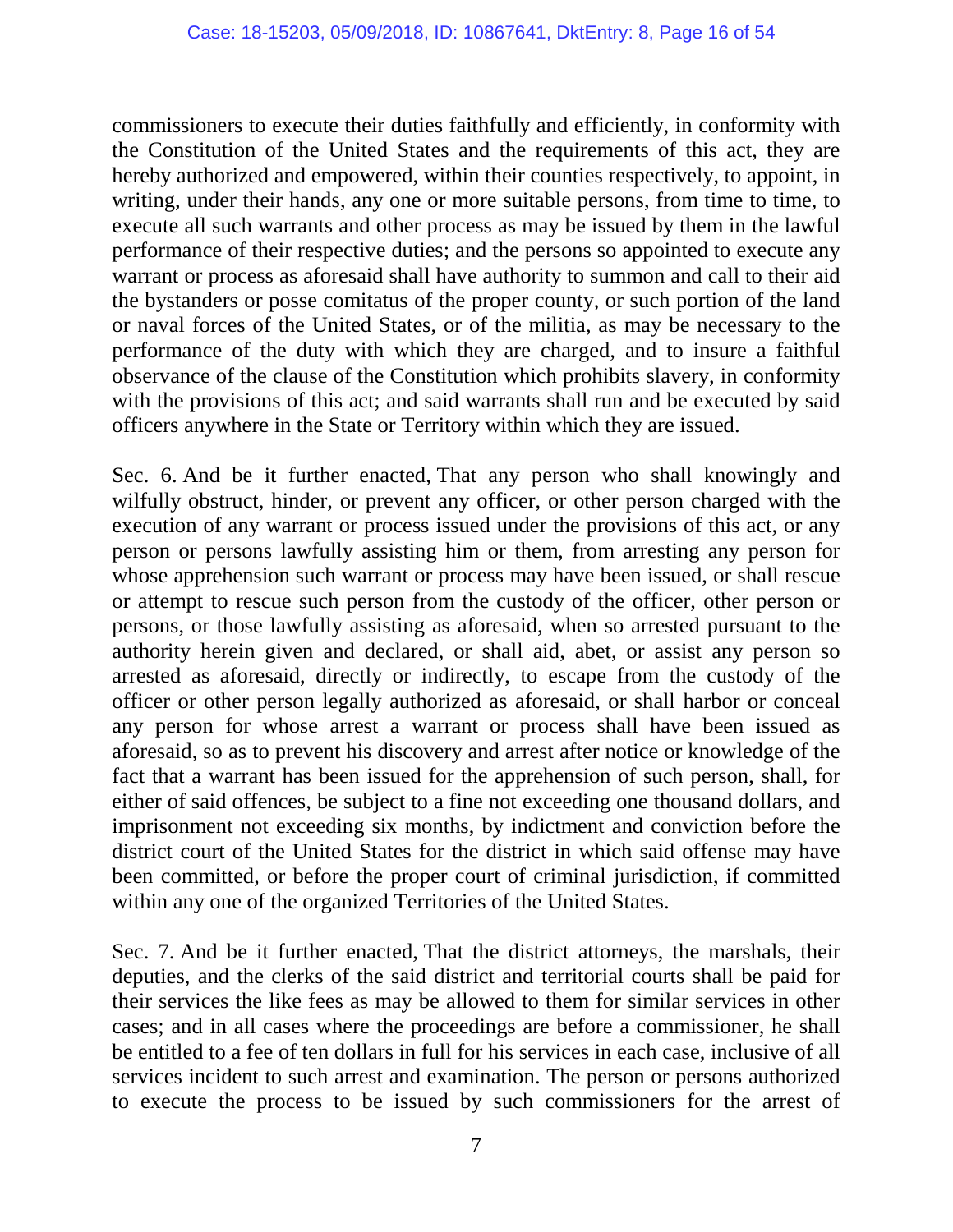offenders against the provisions of this act shall be entitled to a fee of five dollars for each person he or they may arrest and take before any such commissioner as aforesaid, with such other fees as may be deemed reasonable by such commissioner for such other additional services as may be necessarily performed by him or them, such as attending at the examination, keeping the prisoner in custody, and providing him with food and lodging during his detention, and until the final determination of such commissioner, and in general for performing such other duties as may be required in the premises; such fees to be made up in conformity with the fees usually charged by the officers of the courts of justice within the proper district or county, as near as may be practicable, and paid out of the Treasury of the United States on the certificate of the judge of the district within which the arrest is made, and to be recoverable from the defendant as part of the judgment in case of conviction.

Sec. 8. And be it further enacted, That whenever the President of the United States shall have reason to believe that offences have been or are likely to be committed against the provisions of this act within any judicial district, it shall be lawful for him, in his discretion, to direct the judge, marshal, and district attorney of such district to attend at such place within the district, and for such time as he may designate, for the purpose of the more speedy arrest and trial of persons charged with a violation of this act; and it shall be the duty of every judge or other officer, when any such requisition shall be received by him, to attend at the place and for the time therein designated.

Sec. 9. And be it further enacted, That it shall be lawful for the President of the United States, or such person as he may empower for that purpose, to employ such part of the land or naval forces of the United States, or of the militia, as shall be necessary to prevent the violation and enforce the due execution of this act.

Sec. 10. And be it further enacted, That upon all questions of law arising in any cause under the provisions of this act a final appeal may be taken to the Supreme Court of the United States.

## **Section 118 of the Civil Rights Act of 1991, Pub. L. No. 102-166, 105 Stat. 107**

Where appropriate and to the extent authorized by law, the use of alternative means of dispute resolution, including settlement negotiations, conciliation, facilitation, mediation, factfinding, minitrials, and arbitration, is encouraged to resolve disputes arising under the Acts or provisions of Federal law amended by this title.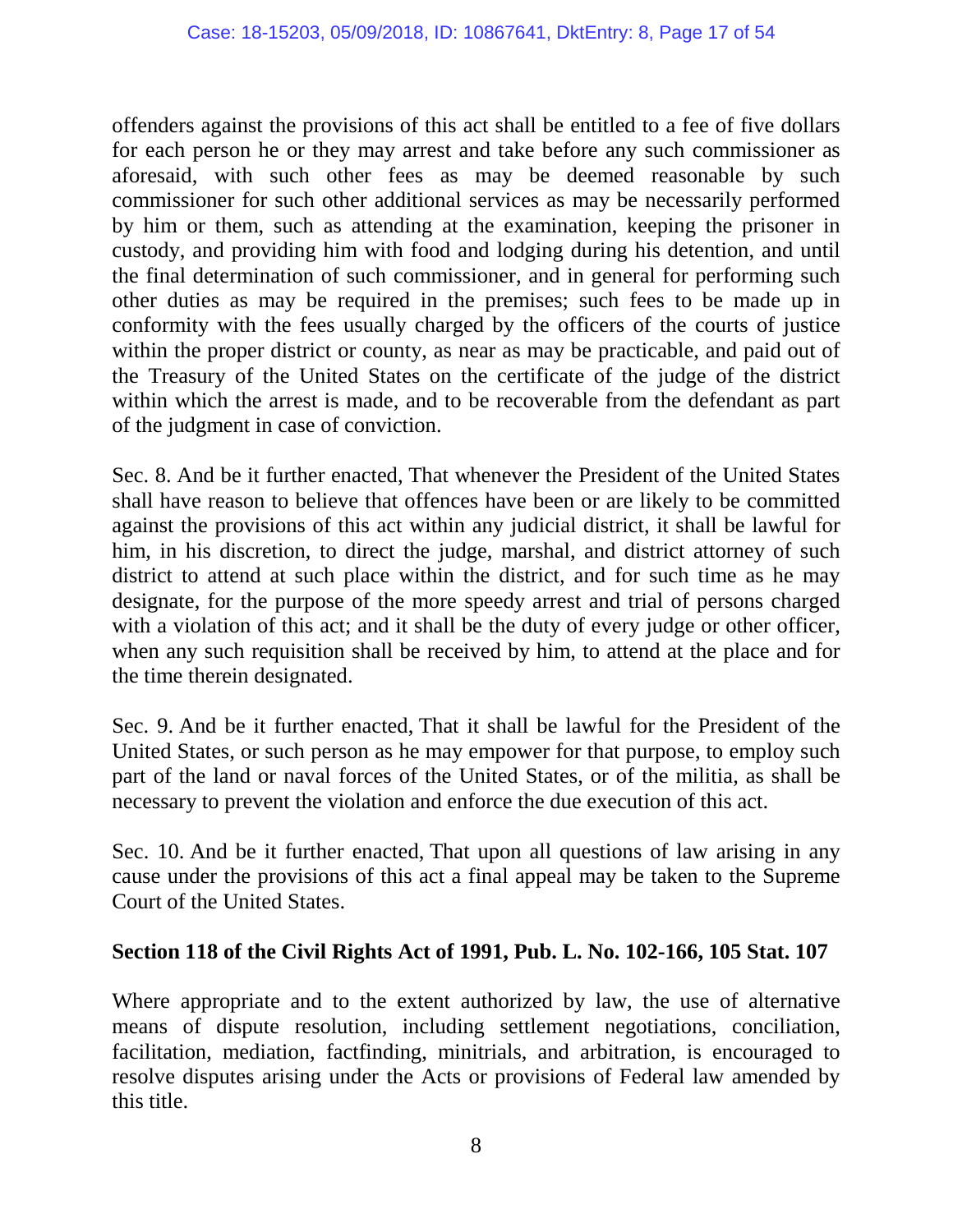#### <span id="page-17-0"></span>**ISSUES PRESENTED**

1. Whether the district court erred in interpreting Section 118 of the Civil Rights Act of 1991 as an unqualified endorsement of arbitration in all contexts, instead of requiring the application of the *Gilmer* test to the underlying statute, Section 1981.

2. Whether claims arising under the Civil Rights Act of 1866 are appropriate for arbitration under *Gilmer*, in light of Congress's unqualified rejection of pseudo-arbitration as a means of vindicating civil rights, its exceptional grant of federal jurisdiction over all claims arising under the Act, and the Act's stated goals of guaranteeing plaintiffs access to the federal courts and deterring discrimination.

## **STATEMENT OF THE CASE**

Appellant DeWitt Lambert's ("Appellant" or "Mr. Lambert") alleged the following in his Complaint. ER 108. He moved across the United States from Alabama to the Bay Area, believing that the move would offer him an opportunity to advance in his career. ER 109. When he applied for, and was offered, a job with Defendant Tesla, Inc. ("Appellee" or "Tesla"), an automobile manufacturing company that presents itself as progressive, he was thrilled. ER 111. He eagerly accepted the job, signing a contract with Tesla. Included in Mr. Lambert's contract was an arbitration provision. ER 111.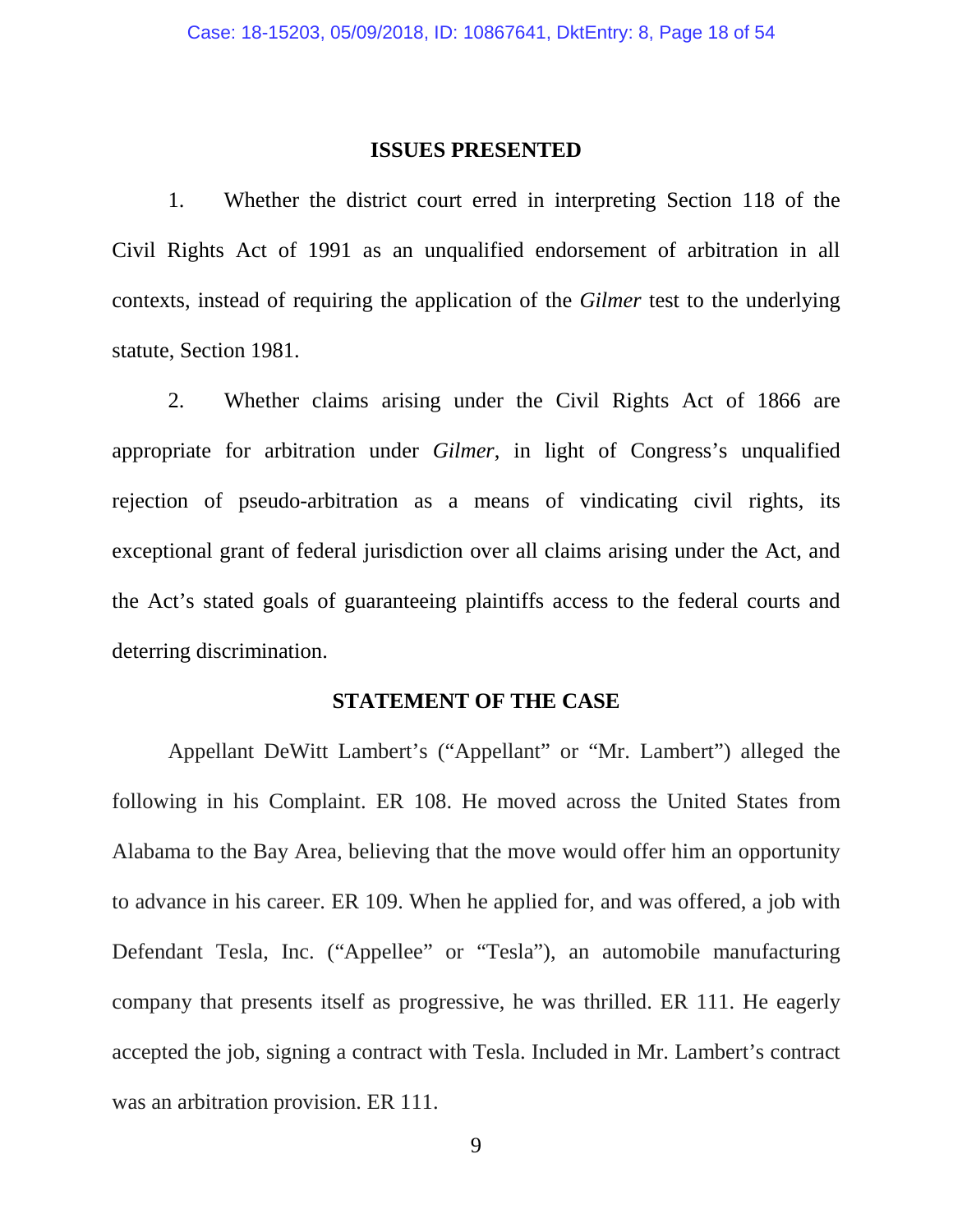Unfortunately, in the course of his employment at Tesla, Mr. Lambert was subjected to a pattern of harassment and discrimination based on his African-American ancestry. ER 112. Specifically, Mr. Lambert's coworkers and supervisors frequently referred to Mr. Lambert as a "nigger," physically assaulted him, and insulted him. ER 112. When Mr. Lambert complained to Tesla's upper management and human resources department, Tesla not only failed to stop the harassment, but rewarded his harassers with promotions while punishing Mr. Lambert. ER 113-114.

As a result of the above, on September 15, 2017, Mr. Lambert filed suit against Tesla in the United States District Court for the Northern District of California, alleging violations of 42 U.S.C. § 1981's prohibition on race discrimination in the making and enforcement of contracts, including in employment. ER 108. Mr. Lambert also brought a claim under the Declaratory Judgment Act, 28 U.S.C. § 2201, seeking a declaration by the district court that claims brought under Section 1981 are non-arbitrable. ER 108.

On October 30, 2017, Tesla moved to dismiss Mr. Lambert's complaint with prejudice, or, in the alternative, to compels the matter to arbitration. ER 91. Tesla asserted that the arbitration agreement Mr. Lambert had signed was enforceable and not unconscionable. *E.g.*, ER 99.

<span id="page-18-0"></span>10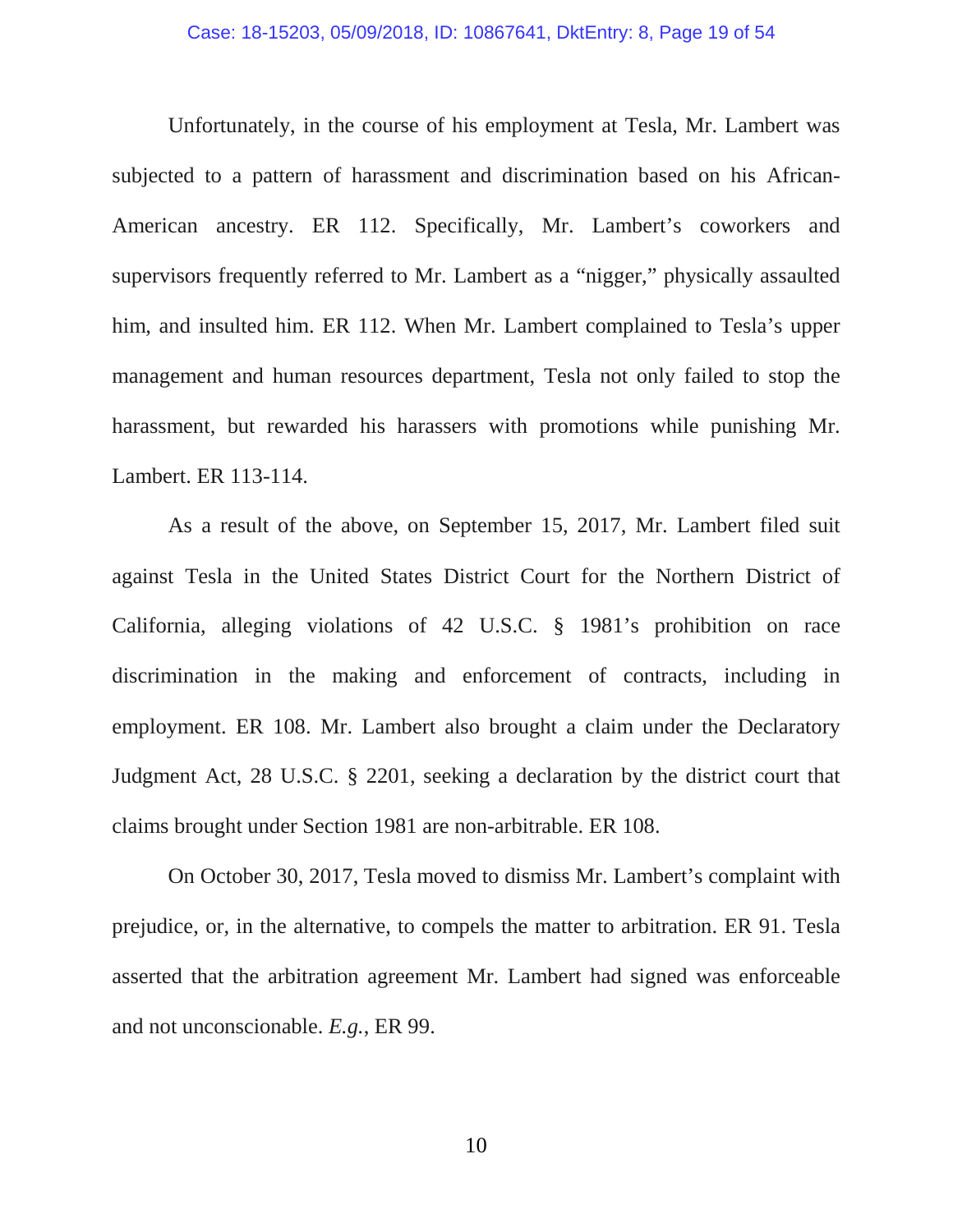Opposing Tesla's motion to dismiss, and simultaneously moving for partial summary judgment as to his Declaratory Judgment Act Claim, Mr. Lambert argued that the unique history of Section 1981, passed as part of the Civil Rights Act of 1866, rendered it inappropriate for arbitration under the test set forth in *Gilmer v. Interstate/Johnson Lane Corp.*, 500 U.S. 20 (1991). ER 61. Specifically, Mr. Lambert argued that the statute's legislative history manifested an intent not to allow waiver of a judicial forum, and that its fundamental purposes were inconsistent with mandatory arbitration. ER 61-73.

<span id="page-19-0"></span>On November 27, 2017, Tesla filed an opposition to Mr. Lambert's motion for partial summary judgment. ER 33. In support of its position, Tesla cited to the Ninth Circuit's decision in *E.E.O.C. v. Luce, Forward, Hamilton & Scripps*, 345 F.3d 742 (9th Cir. 2003), interpreting Section 118 of the Civil Rights Act of 1991, which Tesla argued "encouraged" arbitration. ER 43. Mr. Lambert filed his reply on December 4, 2017. ER 13. He argued that Section 118 does not encourage arbitration in all cases, and that the Ninth Circuit's decision in *Luce* held that Section 118 incorporates the *Gilmer* analysis and requires its application to the underlying statutes it amended. ER 21-23. Mr. Lambert then addressed mandatory arbitration's conflict with Section 1981's fundamental purposes. ER 24-28.

On January 1, 2018, in a one-page order, the district court granted Tesla's motion to compel arbitration, and dismissed the case. ER 11. The court cited to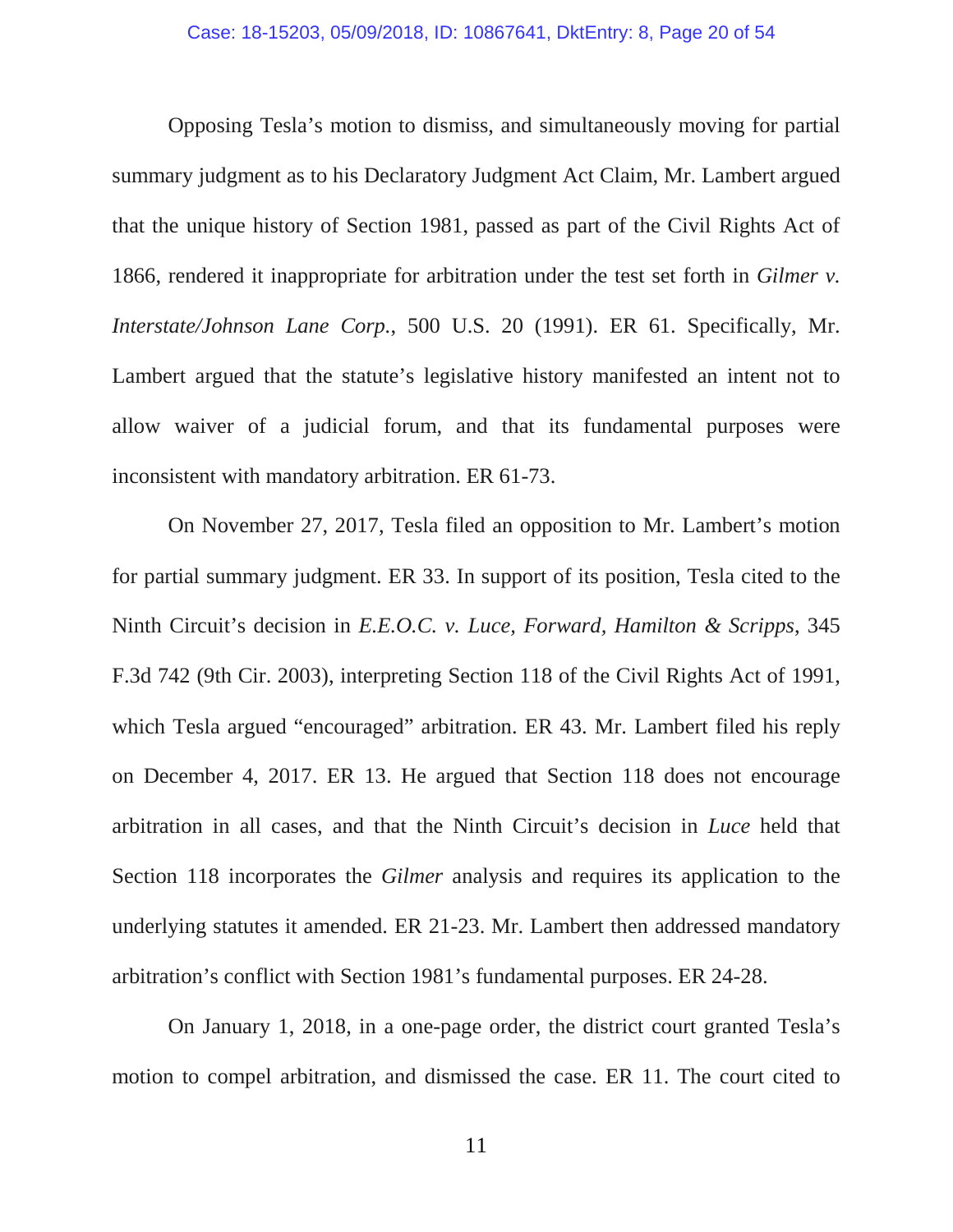#### Case: 18-15203, 05/09/2018, ID: 10867641, DktEntry: 8, Page 21 of 54

*Luce*, where this Circuit found Title VII claims to be arbitrable, and concluded that Section 1981 claims are appropriate for arbitration as well. In support of this reasoning, the court invoked Section 118's text: "[w]here appropriate and to the extent authorized by law . . . arbitration [ ] is encouraged to resolve disputes arising under" the statutes amended by the 1991 Act. ER 11 (quoting 105 Stat. 1071 § 118). Looking to the second clause, it concluded that arbitration is "encouraged" for Section 1981 claims, as that statute was amended by the 1991 Act. ER 11-12. Finally, the court recognized that there are significant differences between Title VII and Section 1981, but stated simply "these differences do not justify departing from the reasoning of *Luce, Forward*." ER 12.

#### **SUMMARY OF THE ARGUMENT**

The district court erred in failing to give full effect to the text of Section 118 of the Civil Rights Act of 1991, which limits arbitration to claims where it is "appropriate" and "authorized by law." 105 Stat. 1071 § 118. Precedent from this and other circuits compel the conclusion that Section 118 does not operate as an unqualified endorsement of arbitration.

Instead, Section 118 requires an application of the three-part test set forth in *Gilmer* to the underlying statute. Under *Gilmer*, courts look to the (1) text, (2) legislative history, and (3) fundamental purposes of a statute to determine whether there is a congressional intent to preclude waiver of a judicial forum.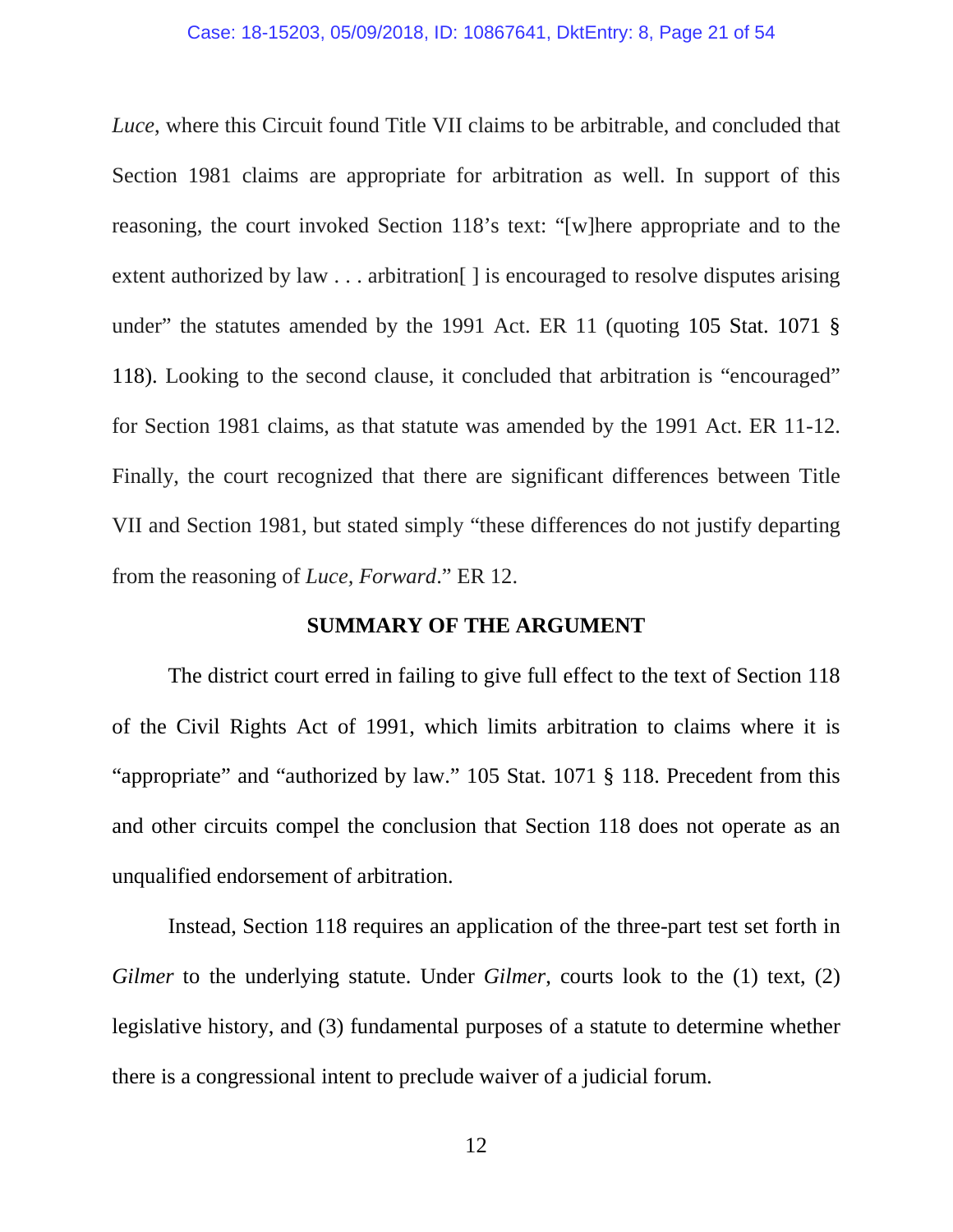#### Case: 18-15203, 05/09/2018, ID: 10867641, DktEntry: 8, Page 22 of 54

<span id="page-21-2"></span>The text of Section 1981 does not support arbitrability of those claims. The Civil Rights Act of 1866 was passed at a time of universal judicial hostility to mandatory, private arbitration, and prior to the Federal Arbitration Act. Had Congress intended to contravene the consensus at the time against waiver of a judicial forum, it would have made this explicit. Rather than allow waiver, Section 1981 understandably places authority in the federal courts.

Second, Section 1981's legislative history evinces a clear intent not to allow waiver of a judicial forum. Congress's intent is made even clearer considering the state of affairs in the South, of which it was well aware.

Finally, the underlying purposes of the statute, direct enforcement of civil rights through the federal courts and general deterrence of racial discrimination, cannot be reconciled with arbitration. Indeed, the statute could not operate at all if the same contract alleged to be discriminatory could be used to require the aggrieved party into arbitration.

#### <span id="page-21-1"></span>**STANDARD OF REVIEW**

<span id="page-21-0"></span>A district court's order compelling arbitration is reviewed de novo. *See Circuit City Stores, Inc. v. Adams*, 279 F.3d 889, 892 n.2 (9th Cir. 2002); *Harden v. Roadway Package Sys., Inc.*, 249 F.3d 1137, 1140 (9th Cir. 2001).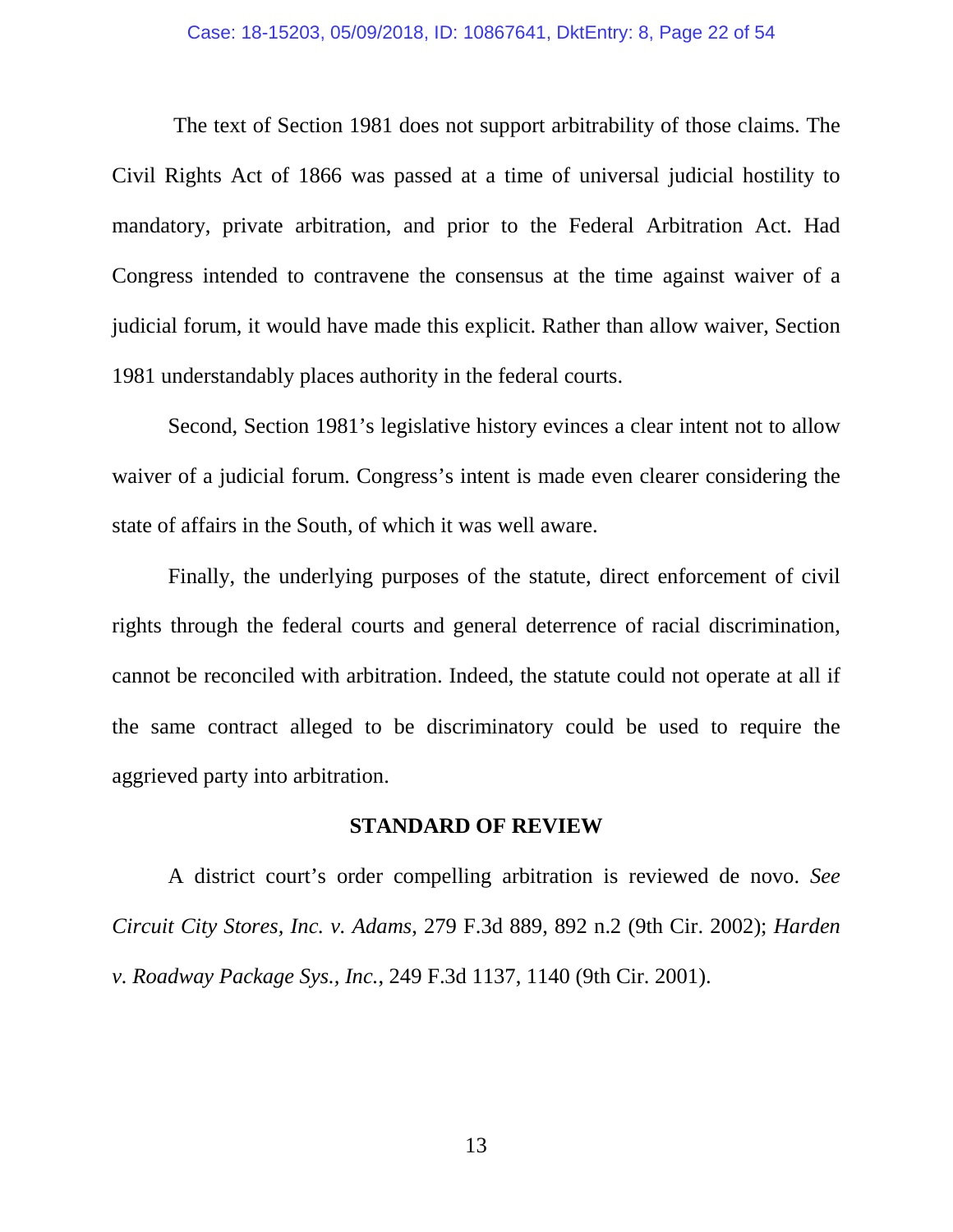#### **ARGUMENT**

The district court erred in holding that Section 1981 claims are arbitrable for two significant reasons. First, Section 118 contains the limiting language, "appropriate and to the extent authorized by law." 105 Stat. 1071 § 118. Accordingly, it does not render arbitrable all claims brought under statutes amended by the 1991 Act; instead, it compels courts to apply the test set forth in *Gilmer* to the underlying statute.

Second, the district court did not apply *Gilmer* to the underlying statute, Section 1981, as required under Section 118. Section 1981's text, legislative history, and fundamental purposes all weigh against finding arbitration "appropriate" and "authorized by law." The context surrounding the drafting and enactment of Section 1981 shows that, as it was passed before the FAA, Congress would have provided for waiver of a judicial forum had it intended to allow it.

Section 1981 is a law unlike any other civil rights statute, enacted specifically because Congress sought to provide African American employees a federal forum from which to escape the tendency of private contract to interfere with their ability to enforce their rights. In addition, throughout the Act's legislative history, members of Congress repeatedly emphasized the importance of access to a federal judicial forum.

14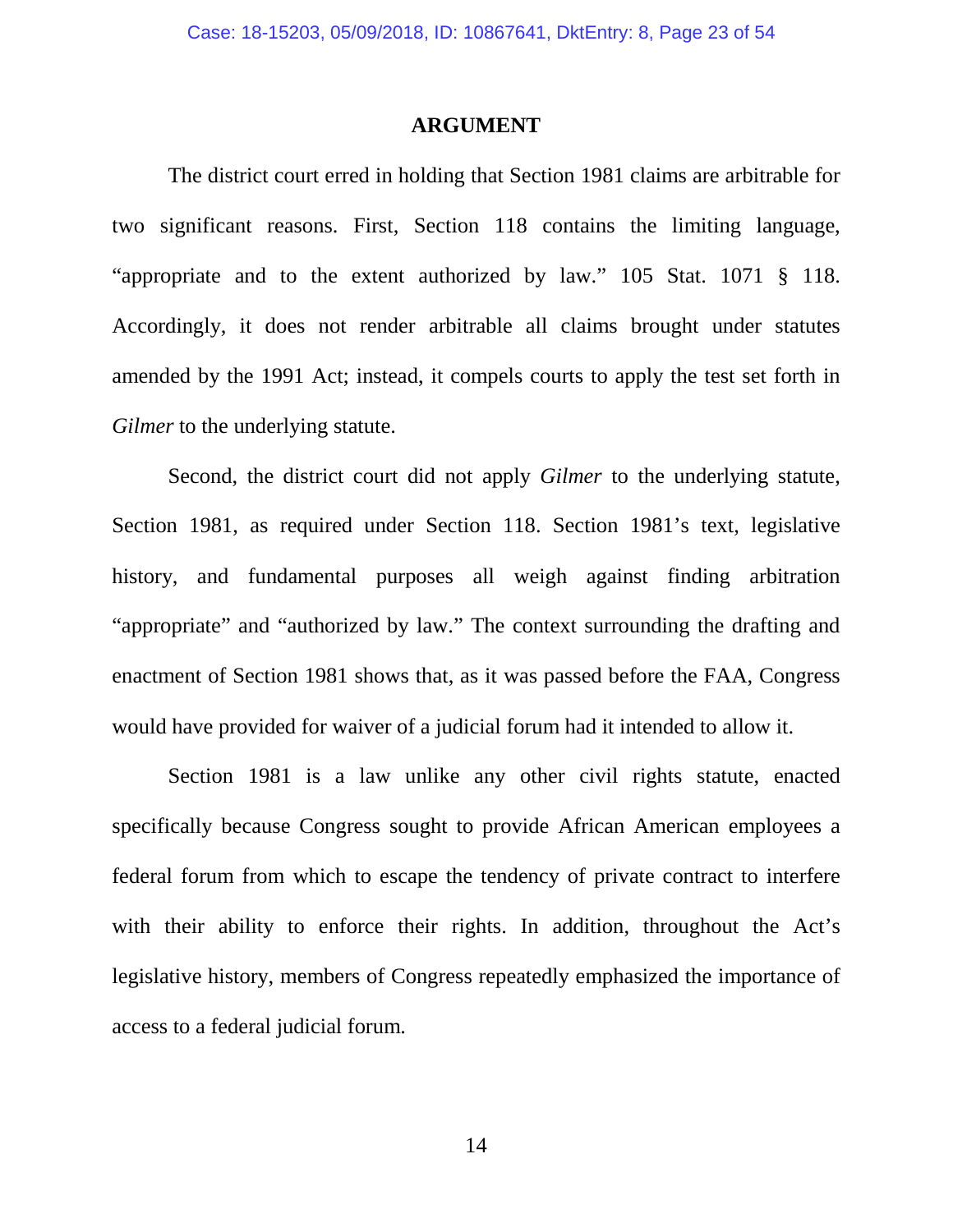Finally, Section 1981's fundamental purposes cannot be squared with arbitration. The purpose of the 1866 Act was to allow direct enforcement of civil rights through the federal judiciary. Private, mandatory arbitration is a creature of contract, and neither a judicial forum nor a function of the federal government. Moreover, Section 1981 specifically guarantees the right to be free of discrimination in the making and enforcement of contracts; a method of dispute resolution required by an allegedly discriminatory contract cannot effectuate an employee's rights to be free of that discrimination.

Furthermore, arbitration's opacity eviscerates Section 1981's deterrent effect. Regardless of whether a given arbitration contains a non-disclosure agreement, arbitration hearings and records are not publicly available, precluding effective coverage by the press. This stands in stark contrast to a federal judicial forum, in which there is a strong presumption in favor of the public availability of information and the corresponding deterrent effect of these public proceedings.

Comparisons of Section 1981's fundamental purposes to those of post-Reconstruction civil rights statutes are misguided. Most notably, unlike statutes enforced by the Equal Employment Opportunity Commission ("EEOC"), Section 1981 is enforced *solely* by private individuals and not by government agencies.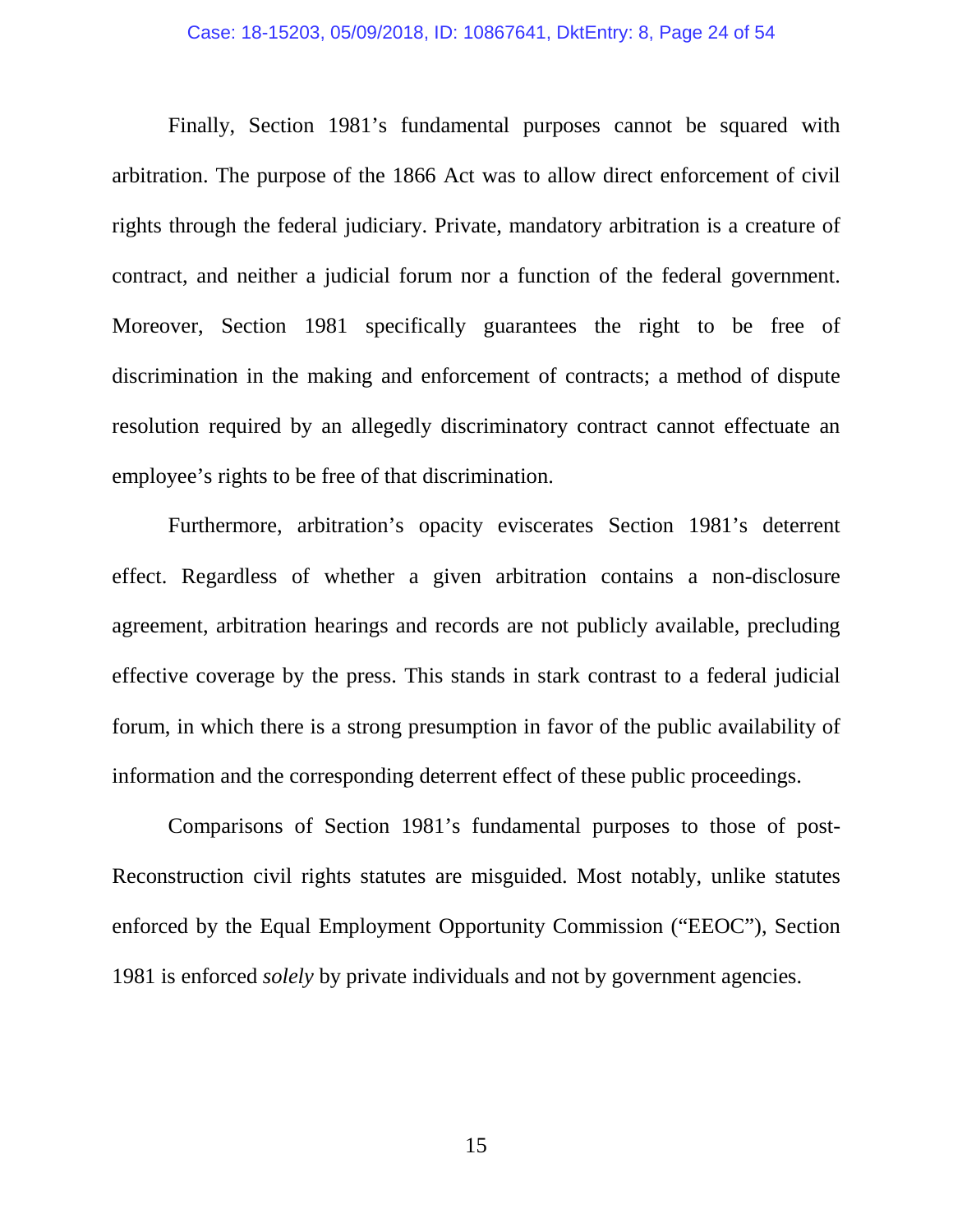## **I. THE SUPREME COURT'S DECISION IN** *GILMER* **PROVIDES THE CORRECT TEST FOR DETERMINING WHETHER ARBITRATION IS APPROPRIATE UNDER SECTION 1981**

In *Gilmer v. Interstate/Johnson Lane Corp.*, 500 U.S. 20 (1991) the Supreme Court explained that "all statutory claims may not be appropriate for arbitration." *Id*. at 26. A statutory claim is inappropriate for arbitration where an intention not to allow waiver of a judicial forum is "discoverable in the text of [the statute], its legislative history, or an 'inherent conflict' between arbitration and the [statute's] underlying purposes." *Id*.

Section 118 of the Civil Rights Act of 1991 ("1991 Act" or "Civil Rights Act of 1991") provides that "where appropriate and to the extent authorized by law" arbitration of civil rights disputes is "encouraged." 105 Stat. 1071 § 118. In doing so, it requires courts to apply the *Gilmer* test to all statutes amended under the 1991 Act, including Section 1981.

The court below erred in finding Section 1981 claims arbitrable under Section 118 because it failed to consider the first half of the sentence. The district court's approach conflicts with traditional rules of statutory interpretation, this and other circuits' interpretation of other parts of Section 118, and this Court's interpretation of Section 118's limiting language "to the extent authorized by law."

## <span id="page-24-0"></span>**A. Section 118 Of The Civil Rights Act Of 1991 Encourages Arbitration Only Where Appropriate And To The Extent Authorized By Law**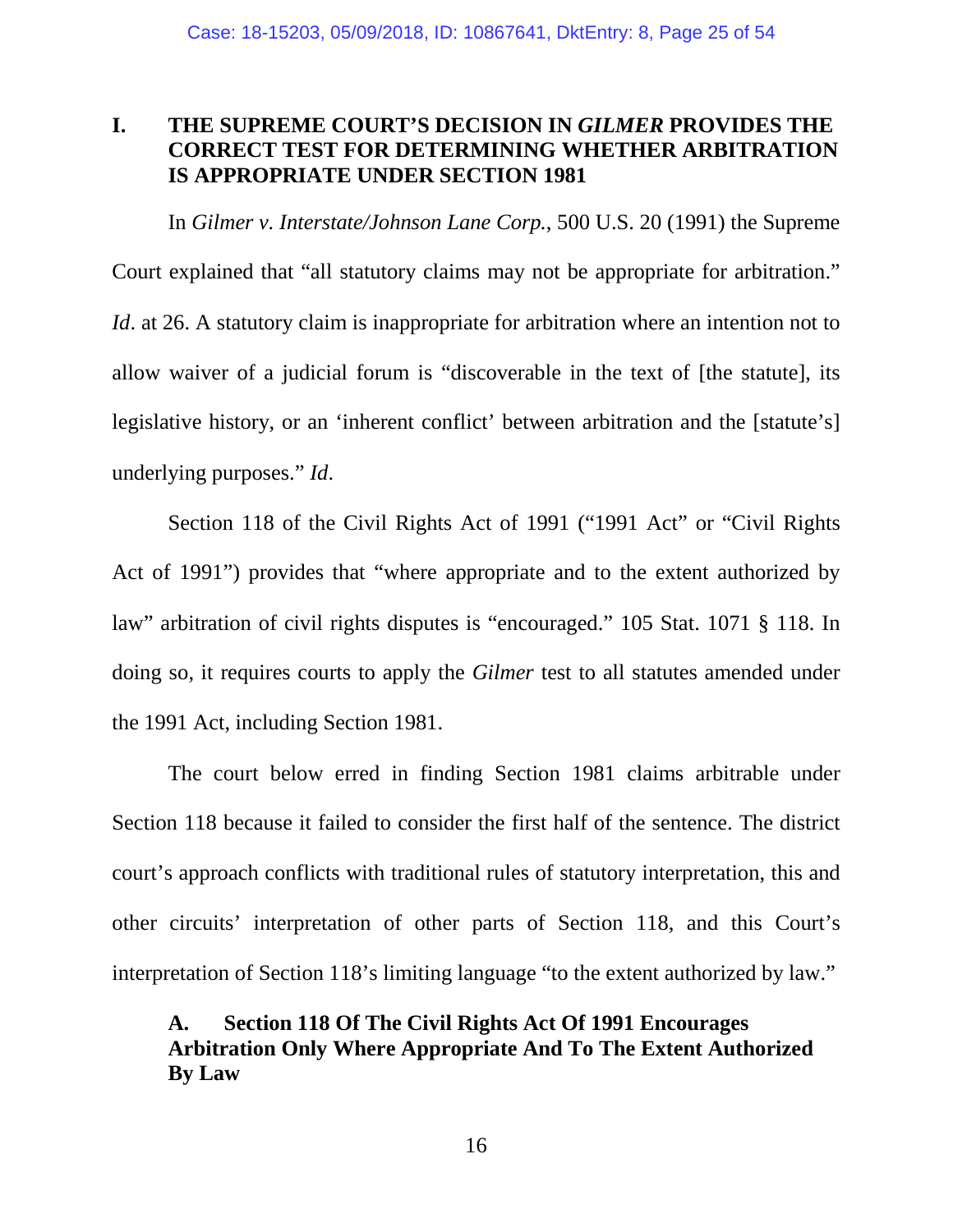<span id="page-25-3"></span><span id="page-25-0"></span>Section 118 encourages arbitration in the civil rights context only "where appropriate and to the extent authorized by law." 105 Stat. 1071 § 118. When interpreting a statute, a court must "give significance to all of its parts." *Boise Cascade Corp. v. E.P.A.*, 942 F.2d 1427, 1432 (9th Cir. 1991). It should construe the statute so as not "to make surplusage of any provision." *Nw. Forest Res. Council v. Glickman*, 82 F.3d 825, 834 (9th Cir. 1996). Here, the District Court relied wholly on the phrase "is encouraged," which fails to give significance to all of Section 118's parts. If Section 118 were a congressional approval of arbitration of civil rights claims across the board, then "where appropriate and to the extent authorized by law" would be surplusage.

The rule against surplusage extends with particular force to qualifying language. Where, as here, "the language in question cuts back or qualifies other language that sweeps very broadly, there's a particularly strong inference that the legislature employed the qualifier to limit the more general language in some meaningful way." *Hearn v. W. Conference of Teamsters Pension Tr. Fund*, 68 F.3d 301, 304 (9th Cir. 1995).

<span id="page-25-2"></span><span id="page-25-1"></span>Considering the phrase "is encouraged" in isolation also contravenes the principle that courts should not rely upon "a single sentence or member of a sentence, but look to the provisions of the whole law, and to its object and policy." *John Hancock Mut. Life Ins. Co. v. Harris Trust & Sav. Bank*, 510 U.S. 86, 94-95

17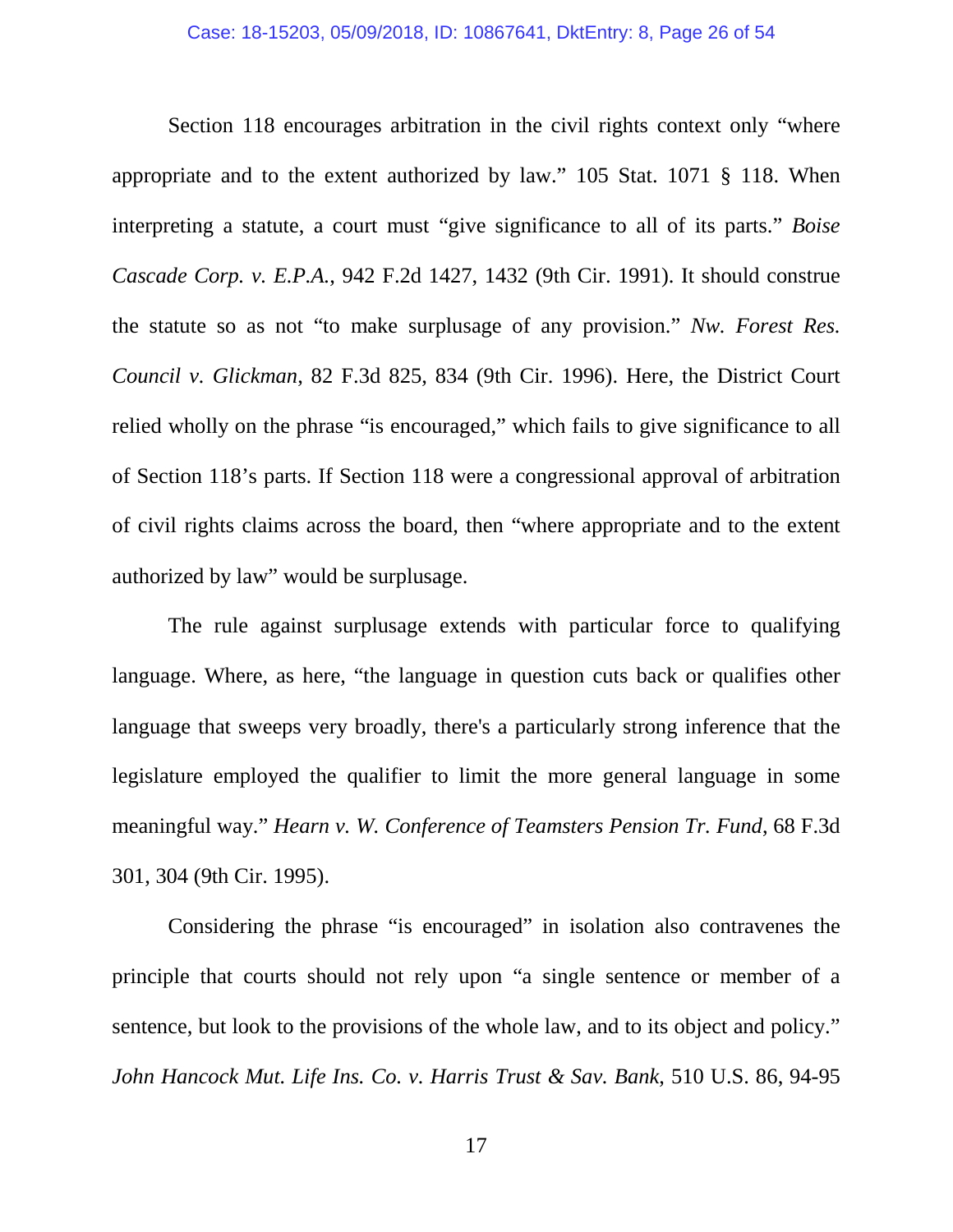<span id="page-26-1"></span>(1993); *see also Bailey v. United States*, 516 U.S. 137, 145 (1995) (explaining that courts should "consider not only the bare meaning of the word, but also its placement and purpose in the statutory scheme.").

Applying these principles, Section 118 "encourages" arbitration only in limited circumstances: where authorized by law, as determined by a *Gilmer* analysis of the underlying statute.

## **B. This And Other Circuits Recognize The Limited Scope Of Section 118**

<span id="page-26-0"></span>This Circuit has already given effect to the limiting language of Section 118. In *Ashbey v. Archstone Property Management, Inc.*, 785 F.3d 1320 (9th Cir. 2015), this Court explicitly stated that Section 118 is *not* "an unfettered endorsement of alternative dispute resolutions." *Id*. at 1323. Instead, "such resolutions are permissible only 'where appropriate.'" *Id*.; *see also Prudential Ins. Co. of Am. v. Lai*, 42 F.3d 1299, 1305 (9th Cir. 1994).

<span id="page-26-4"></span><span id="page-26-3"></span><span id="page-26-2"></span>Other circuits have taken a similar approach. Likewise, in *Skirchak v. Dynamics Research Corp.*, 508 F.3d 49 (1st Cir. 2007), the First Circuit interpreted Section 118's phrase "where appropriate" as requiring a knowing waiver of the right to a trial. It explained: "Under Title VII and the [Americans with Disabilities Act, 42 U.S.C. § 12101 *et seq*. ("ADA")], we have applied an independent federal scrutiny of the adequacy of the notice of waiver of judicial rights because in the language of these statutes Congress referred to 'appropriate' waivers." *Id*. at 58-59.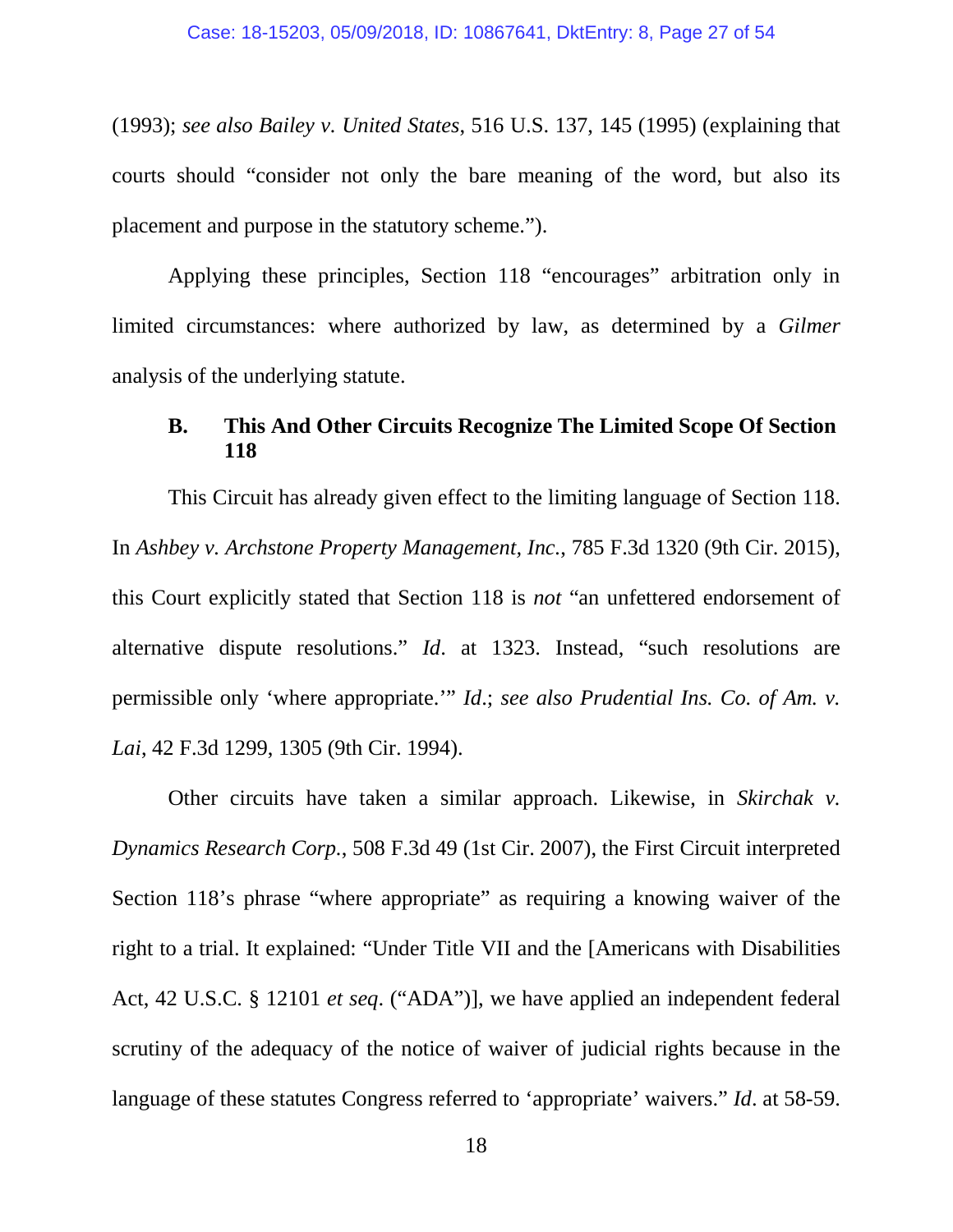The *Skirchak* court expanded on its rationale by stating that Section 118 "*expressly cabin[s] [its] endorsement[ ] of arbitration* in cases covered by those statutes by providing that '[w]here appropriate and to the extent authorized by law, the use of alternative means of dispute resolution, including . . . arbitration, is encouraged.'" *Id*. at 58–59 n.5 (emphasis added).

## **C. This Circuit Has Held That** *Gilmer* **Provides The Correct Test For Determining Whether Arbitration Is Appropriate And Authorized By Law**

Six months before Congress enacted the Civil Rights Act of 1991, the Supreme Court issued its decision in *Gilmer*. The Court held that some statutory claims can be compelled to arbitration—but where Congress has an intent not to allow waiver of a judicial forum, the claim is non-arbitrable. Courts must "assume that Congress is aware of existing law when it passes legislation." *Miles v. Apex Marine Corp.*, 498 U.S. 19, 32 (1990).

<span id="page-27-2"></span><span id="page-27-1"></span><span id="page-27-0"></span>This Circuit held in *Luce* that Section 118's limiting language is a reference to *Gilmer*'s analysis: "*Gilmer* was decided in May 1991 and the 1991 Act was not enacted until November of that year. During this intervening six months, Congress surely became aware that *Gilmer*, and not *Alexander*, provided the Supreme Court's prevailing assessment of employment arbitration agreements." *Luce*, 345 F.3d at 751-52; *see also Armendariz v. Found. Health Psychcare Servs., Inc.*, 24 Cal. 4th 83, 96 (2000) ("[A]t the time Congress passed the 1991 Act, *Gilmer* was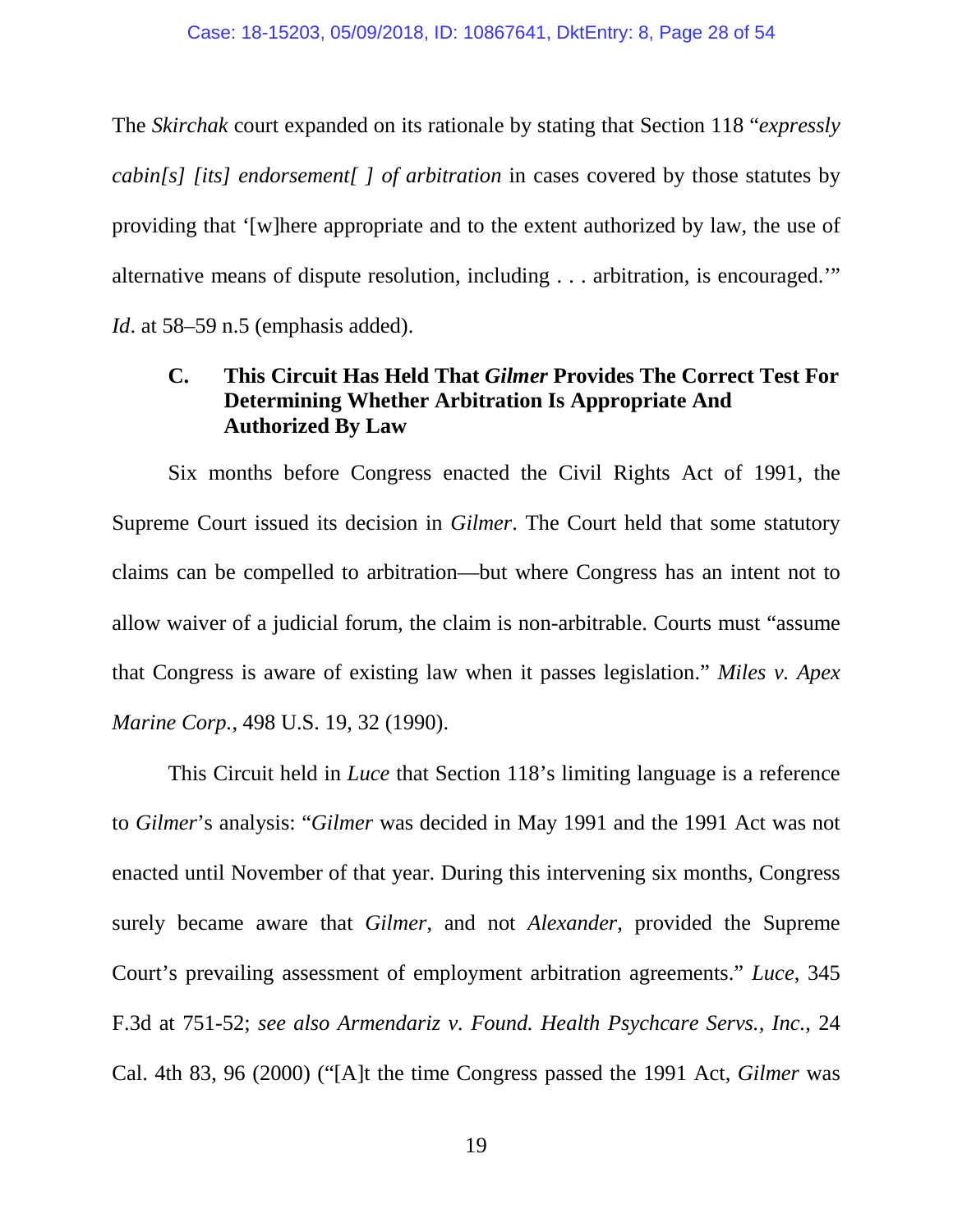#### Case: 18-15203, 05/09/2018, ID: 10867641, DktEntry: 8, Page 29 of 54

the law. Congress must be presumed to have been aware of *Gilmer* when it used the phrase 'to the extent authorized by law."").<sup>[1](#page-28-2)</sup>

Section 118 therefore means that arbitration is encouraged when "authorized by law" under the *Gilmer* analysis, not in all situations without differentiation or independent analysis. The plain text of the statute encourages arbitration *only* where "appropriate" and "to the extent authorized by law." 105 Stat. 1071 § 118. Neither the text of the statute nor its legislative history evinces a congressional intent to allow waiver of a judicial forum.

<span id="page-28-1"></span><span id="page-28-0"></span>In conducting its analysis, this Court should apply the *Gilmer* test to the underlying statute, Section 1981 as part of the Civil Rights Act of 1866, not to Section 118. If Section 118 incorporates the *Gilmer* analysis, finding that arbitration is "encouraged" or even "authorized by law" by reference to Section 118 itself defeats the purpose of the section by creating a self-referential loop in which no real *Gilmer* analysis is ever conducted.

## **II. UNDER** *GILMER***, SECTION 1981 CLAIMS ARE NON-ARBITRABLE**

 $\overline{a}$ 

The *Gilmer* test shows that claims under Section 1981 are not "appropriate" or "authorized by law" for arbitration. To determine whether Congress has

<span id="page-28-2"></span><sup>1</sup> *Luce* did not accomplish what the district court believes it did. In *Luce* this Circuit focused on the question: does Section 118 *preclude* arbitration of Title VII claims? It concluded that Section 118 does not preclude arbitration; but it did not hold that Section 118 *encourages* arbitration.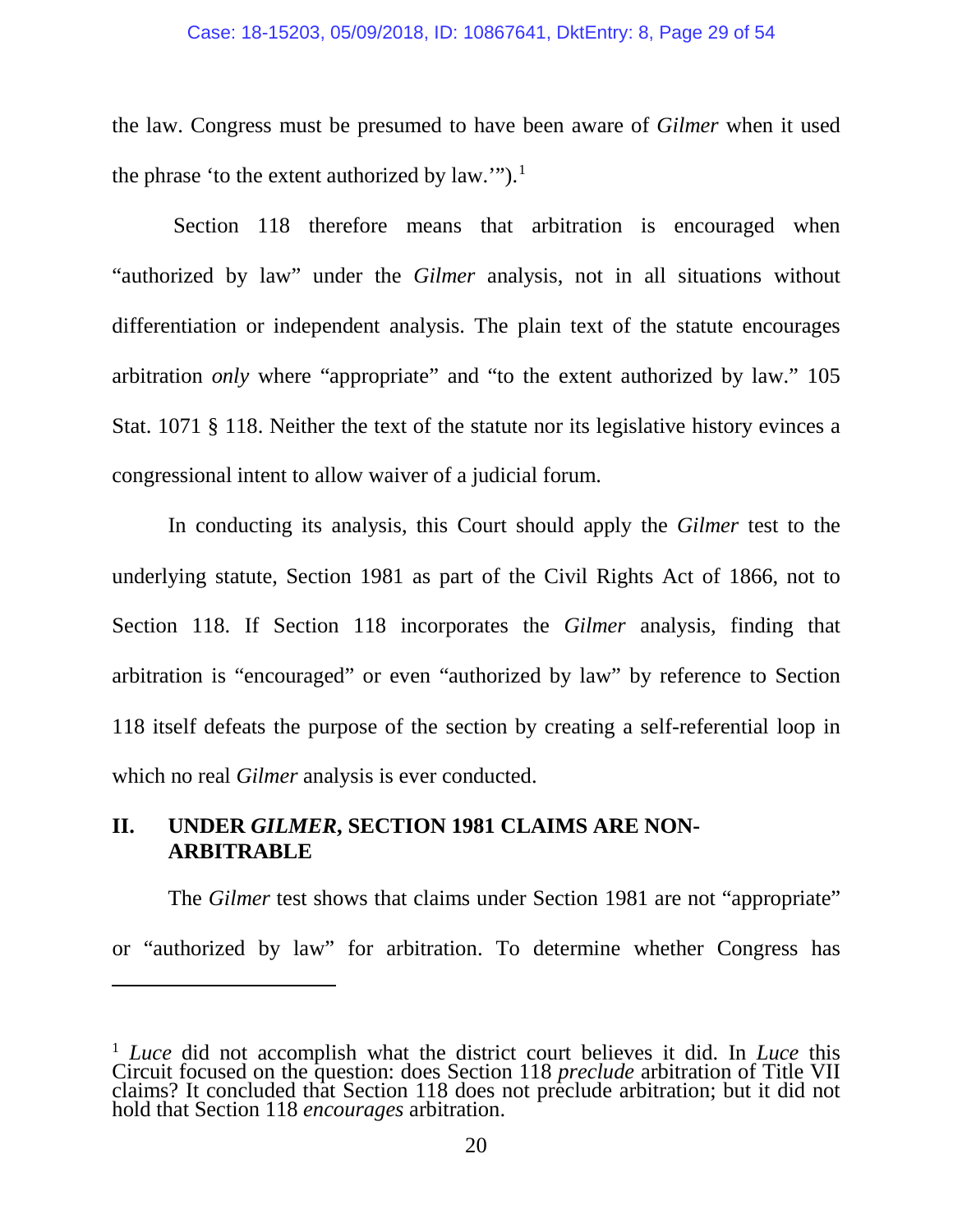#### Case: 18-15203, 05/09/2018, ID: 10867641, DktEntry: 8, Page 30 of 54

manifested an intent not to allow waiver of a judicial forum, courts look to the statute's (1) text; (2) legislative history; and (3) fundamental purposes. 500 U.S. at 26 ("If such an intention exists, it will be discoverable in the text of the [the statute], its legislative history, or an 'inherent conflict' between arbitration and the [statute's] underlying purpose.").

The text of Section 1981 indicates that arbitration is not appropriate or authorized by law for those claims. It was enacted well prior to the FAA, at a time when arbitration was rare, and courts unanimously refused to compel parties to participate in it. Given this context, had Congress wanted to allow out-of-court resolution of claims, it would have made explicit an intent to allow parties to contract out of the federal judicial forum it so exceptionally provided. Instead of allowing arbitration, however, the text of the 1866 Act specifically affords a federal forum.

The second prong—the legislative history—weighs against allowing arbitration because the legislative history reveals that Congress had no intention of allowing any waiver of a federal judicial forum. Finally, the fundamental purposes of Section 1981 cannot be reconciled with arbitration. Comparisons to the legislative history or fundamental purposes of Title VII and other civil rights statutes are inappropriate, as Section 1981's enforcement mechanisms and purposes are unique.

21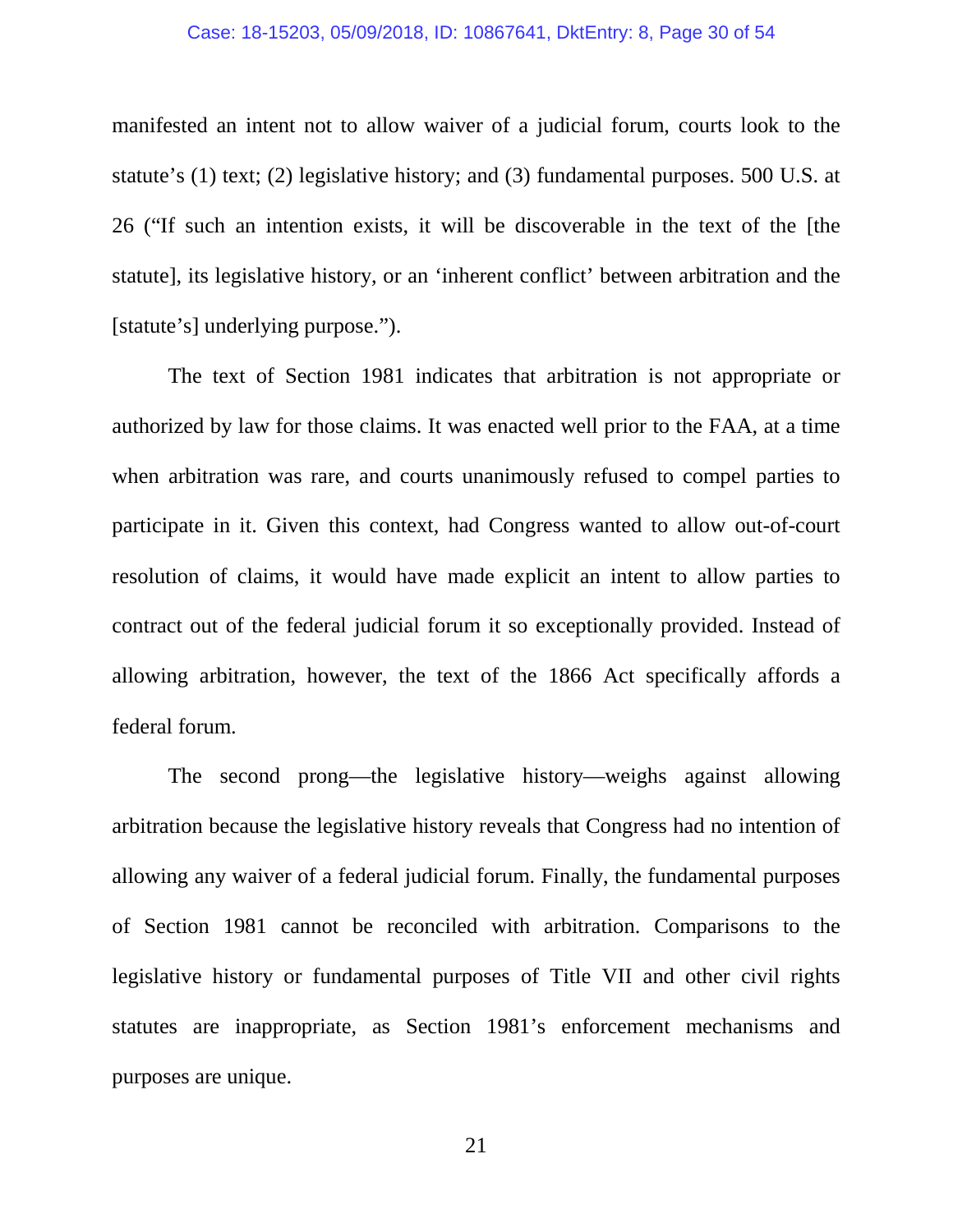## <span id="page-30-2"></span><span id="page-30-1"></span>**A. Section 1981's Text Provides For Federal Judicial Enforcement, Rather Than Private Arbitration**

The Civil Rights Act of 1866 applies, by its own terms, to "[a]ll persons within the jurisdiction of the United States" and has been enforced throughout its history in the courts of the United States. Civil Rights Act of 1866, ch. 31, 14 Stat. 27 (April 9, 1866) (extending rights to "all citizens" of the United States); Civil Rights Act of 1870, ch. 114, 16 Stat. 140 (May 31, 1870) (amending the 1866 Act to protect "[a]ll persons within the jurisdiction of the United States"). The method of enforcement prescribed by Congress was suit brought in the federal courts: "The district courts of the United States shall have, exclusively of the courts of the several States, cognizance of all crimes and offences [sic] committed against the provisions of this act. . . ." 14 Stat. 27 § 3. It made no provision for arbitration or alternative dispute resolution.

<span id="page-30-3"></span><span id="page-30-0"></span>In 1866, courts universally refused to enforce mandatory arbitration agreements, and such agreements were therefore rare. Congress would have made clear its intent to depart from those prevailing norms. Courts have commonly considered whether a statute was enacted before, or after, the Federal Arbitration Act, and whether arbitration was commonplace at the time of enactment, when applying *Gilmer*. *See, e.g.*, *Gilmer*, 500 U.S. at 26-33; *see also Ziober v. BLB Resources, Inc.*, 839 F.3d 814, 817 (9th Cir. 2016) (taking into consideration, in challenge to arbitration of claims under Uniformed Services Employment and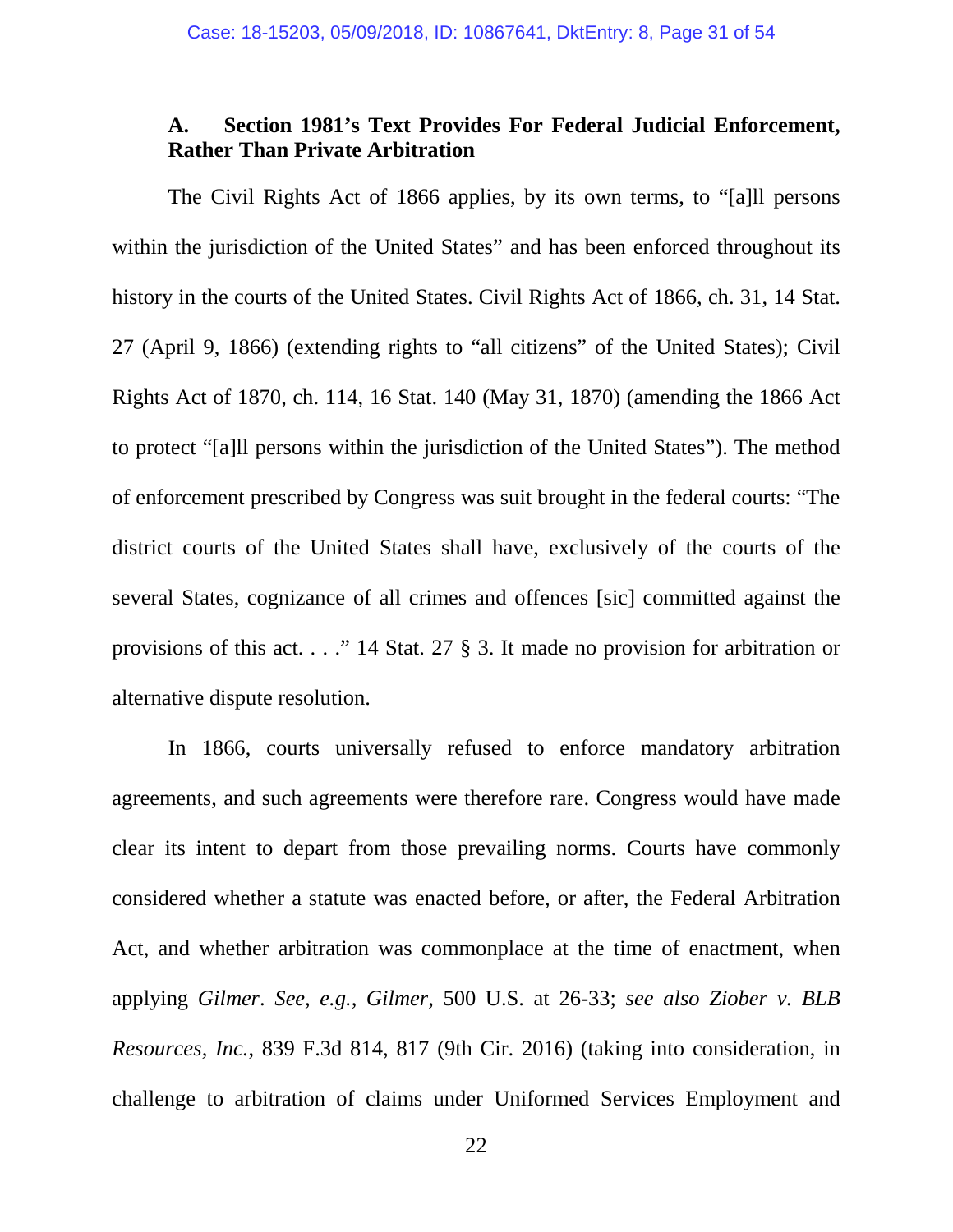Reemployment Rights Act, 38 U.S.C. § 4301 *et seq*., that the statute had been enacted after FAA at a time when arbitration was common).

<span id="page-31-3"></span><span id="page-31-2"></span>Section 1981 was enacted long *before* the FAA, and at a time when arbitration agreements were uncommon: Section 1981 became law in 1866; the FAA was not passed until 1925. In addition, at the time Section 1981 was passed, courts broadly refused to enforce contractual agreements to resolve disputes by private arbitration. *See* Ian R. Macniel, AMERICAN ARBITRATION LAW: REFORM, NATIONALIZATION, INTERNATIONALIZATION 15 (1992); Ian R. Macniel et al., 1 FEDERAL ARBITRATION LAW: AGREEMENTS, AWARDS AND REMEDIES UNDER THE FEDERAL ARBITRATION ACT 4:7 (1995); *see generally* Addison C. Burnham, *Arbitration as a Condition Precedent*, 11 HARV. L. REV. 234 (1897) (advocating reversal of trend among courts to refuse to treat participation in contracted-for arbitration as a condition precedent to litigation). Parties who brought suit in court instead of proceeding with alternative dispute resolution did not face dismissal in favor of arbitration. *See* Macneil et al., *supra* at 4:7; *see generally* Burnham, *supra*  at 234. [2](#page-31-4)

 $\overline{a}$ 

<span id="page-31-4"></span><span id="page-31-1"></span><span id="page-31-0"></span><sup>&</sup>lt;sup>2</sup> There has been only one instance in which a pre-FAA statute was found arbitrable: the Sherman Act, 15 U.S.C. §§ 1-7, in *Mitsubishi v. Soler Chrysler-Plymouth*, 473 U.S. 614 (1985). However, the *Mitsubishi* decision has little applicability here, as the Supreme Court based its reasoning largely on the Convention on the Recognition and Enforcement of Foreign Arbitral Awards. The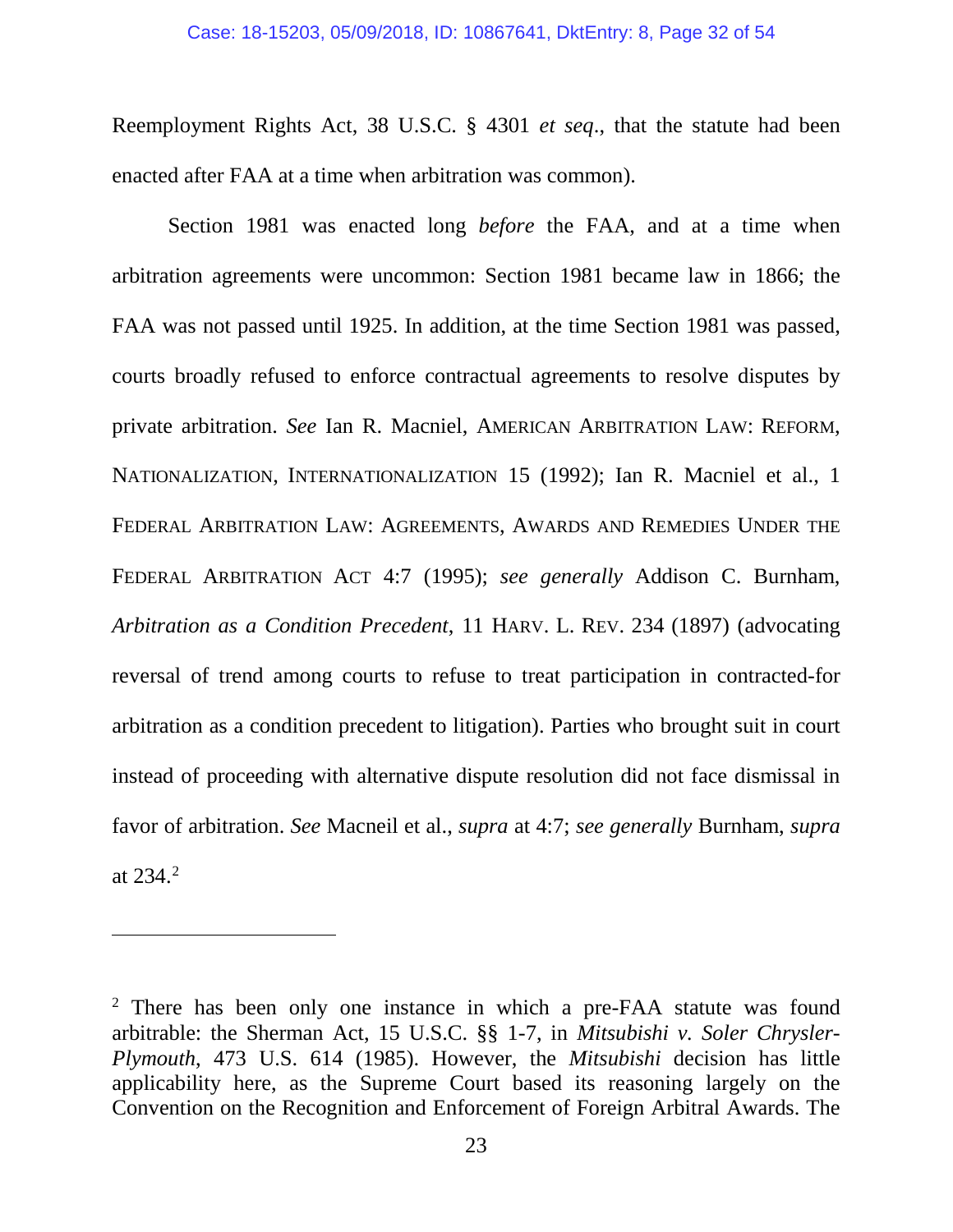<span id="page-32-0"></span>Later interpretations of the 1866 Act change nothing, as a court's analysis of a statute does not alter its text or legislative history. In *Jones v. Alfred Mayer Co.*, 392 U.S. 409 (1968), the Supreme Court considered whether claims under Section 1982, enacted along with Section 1981 as part of the 1866 Act, applied to private, and not just governmental, actors. In finding in the affirmative, *Jones* relied on the 1866 Act's legislative history. *Id*. at 427-436. *Jones* did not alter the Act; rather, it found that the intent had been to apply the law to private actors from the time of its enactment. *Jones* could also not have "amended" the 1866 Act to allow waiver of a judicial forum, regardless of when the case was decided: the Court was never presented with the question of an employee could waive a judicial forum for Section 1981 claims.

## <span id="page-32-1"></span>**B. Section 1981's Legislative History Demonstrates Congress's Intent Not To Allow A Waiver Of A Judicial Forum**

This Court should also look to the legislative history and fundamental purposes of Section 1981. This is the approach endorsed, and used, by the Supreme Court in *Gilmer*. There, it considered arbitration of claims under the Age

 $\overline{a}$ 

Court explained that arbitration awards in some Sherman Act cases were enforceable only due to "concerns of international comity, respect for the capacities of foreign and transnational tribunals, and sensitivity to the need of the international commercial system for predictability in the resolution of disputes." *Id*. at 629. *Mitusbishi*'s policy concerns do not apply in this case.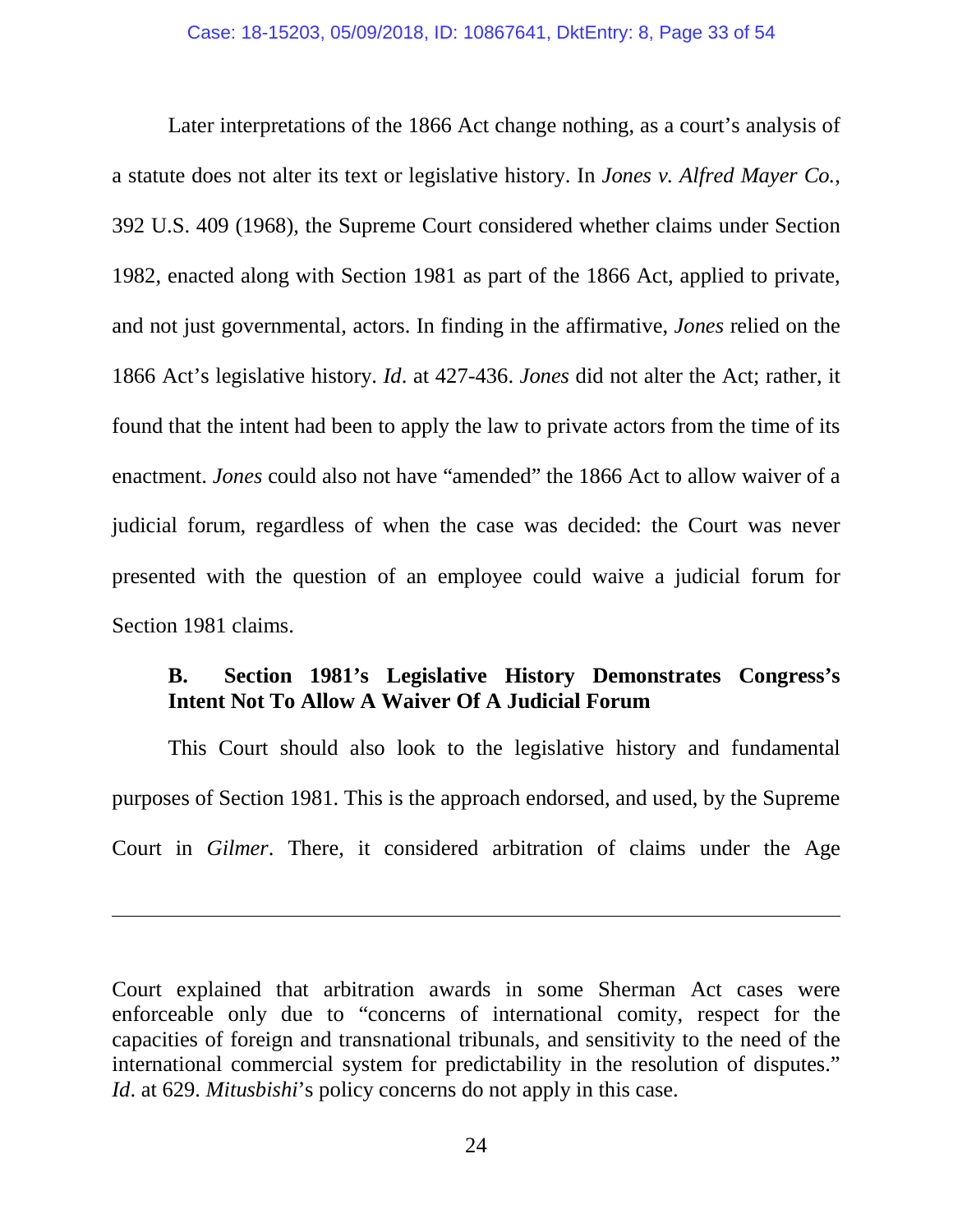Discrimination in Employment Act, 29 U.S.C. § 621 ("ADEA"). *See* 500 U.S. at 26-33. *Gilmer* held that ADEA claims were appropriate for arbitration—but *only* after taking into consideration the statute's text, legislative history, *and*  fundamental purposes. *Id*. This Circuit has followed suit in other contexts. *See Ashbey*, 785 F.3d 1320 (9th Cir. 2015) (interpreting Section 118 by looking both to its text and legislative history).

The 1866 Act's legislative history, unlike that of the ADEA, supports a finding that arbitration is not appropriate or authorized by law for Section 1981 claims. In passing Section 1981, Congress went to extraordinary lengths to allow employees to vindicate their rights in a federal court, and rejected prior efforts to enforce civil rights through the pseudo-arbitration of the Freedmen's Bureau tribunals. Given this legislative history Congress could not have intended to allow waiver of a judicial forum for Section 1981 claims.

#### <span id="page-33-0"></span>**1. Congress Went To Exceptional Lengths To Provide A Federal Judicial Forum**

Congress's goal in passing Section 1981 was to create a statute establishing the direct federal protection of rights, the first law of its kind. *See Runyon v. McCrary*, 427 U.S. 160 (1976) (noting that the "right of individuals to bring suits in Federal [sic] courts to redress individual acts of discrimination, including employment discrimination[,] was first provided by" Section 1981); Robert J.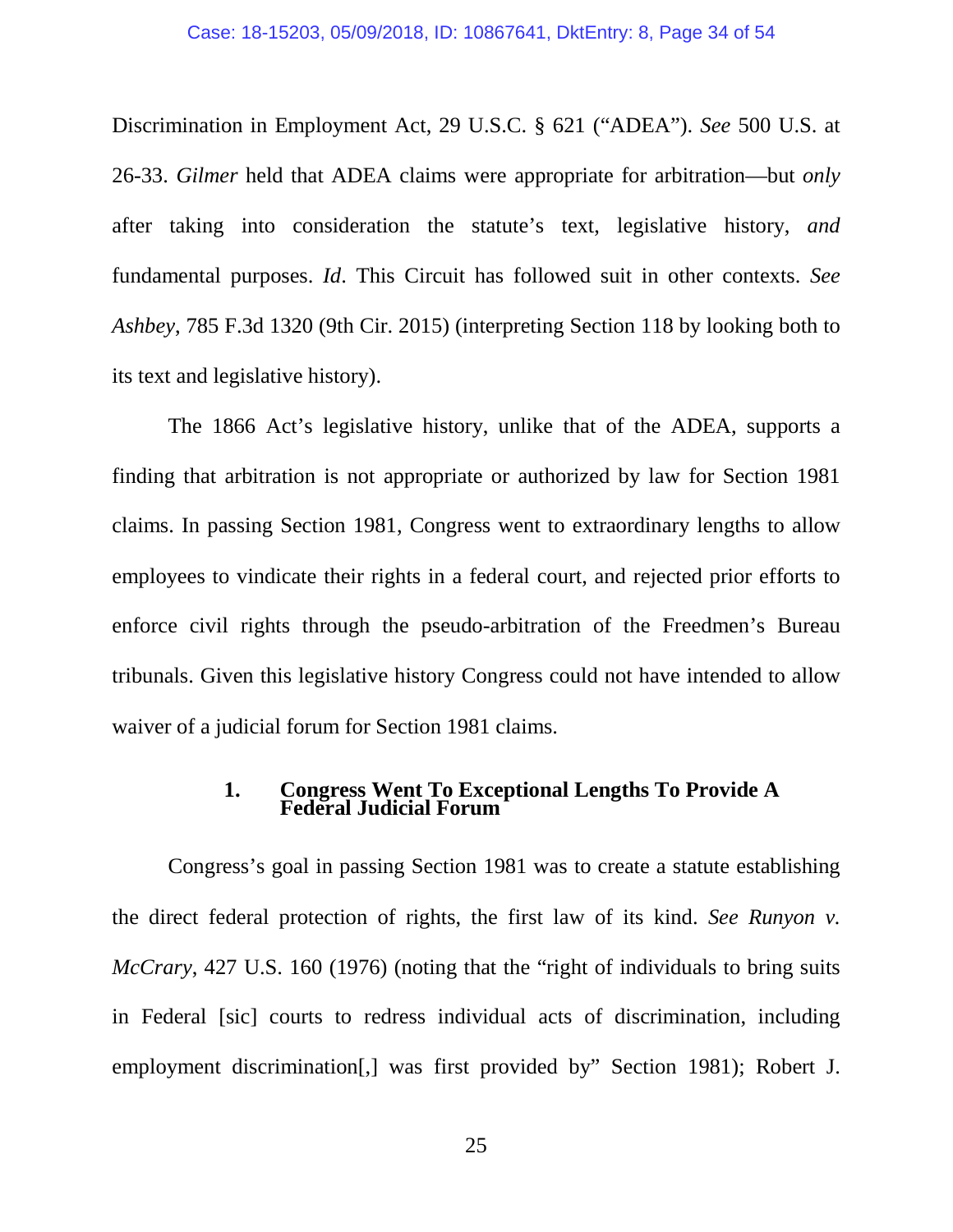<span id="page-34-0"></span>Kaczorowski, *Congress's Power to Enforce Fourteenth Amendment Rights: Lessons from Federal Remedies the Framers Enacted*, 42 HARV. J. ON LEGIS. 187, 204 (2005) (explaining that the Civil Rights Act of 1866 "conferred jurisdiction on the federal courts to dispense ordinary civil and criminal justice, traditionally administered by the states."). Congress believed "the way to implement the Thirteenth Amendment was to protect men in their 'civil rights and immunities' and to do so *directly through the national government*." Jacobus tenBroek, EQUAL UNDER LAW 178 (1965) (emphasis added).

<span id="page-34-1"></span>Numerous legislators emphasized the need for federal governmental action to protect Black employees—something they would not have done if they intended to allow a waiver of it. For example, Representative James Wilson, speaking in favor of the 1866 Act, rose to say, "The power is with us to provide the necessary protective remedies .... They must be provided by the government of the United States, whose duty it is to protect the citizen in return for the allegiance he owes to the Government." Cong. Globe, 39th Cong., 1st Sess. 1294 (1866). Elsewhere, he explained:

If citizens of the United States, as such, are entitled to possess and enjoy the great fundamental civil rights which it is the true office of Government to protect," then Congress "must of necessity be clothed with the power to insure to each and every citizen these things which belong to him as a constituent member of the great national family."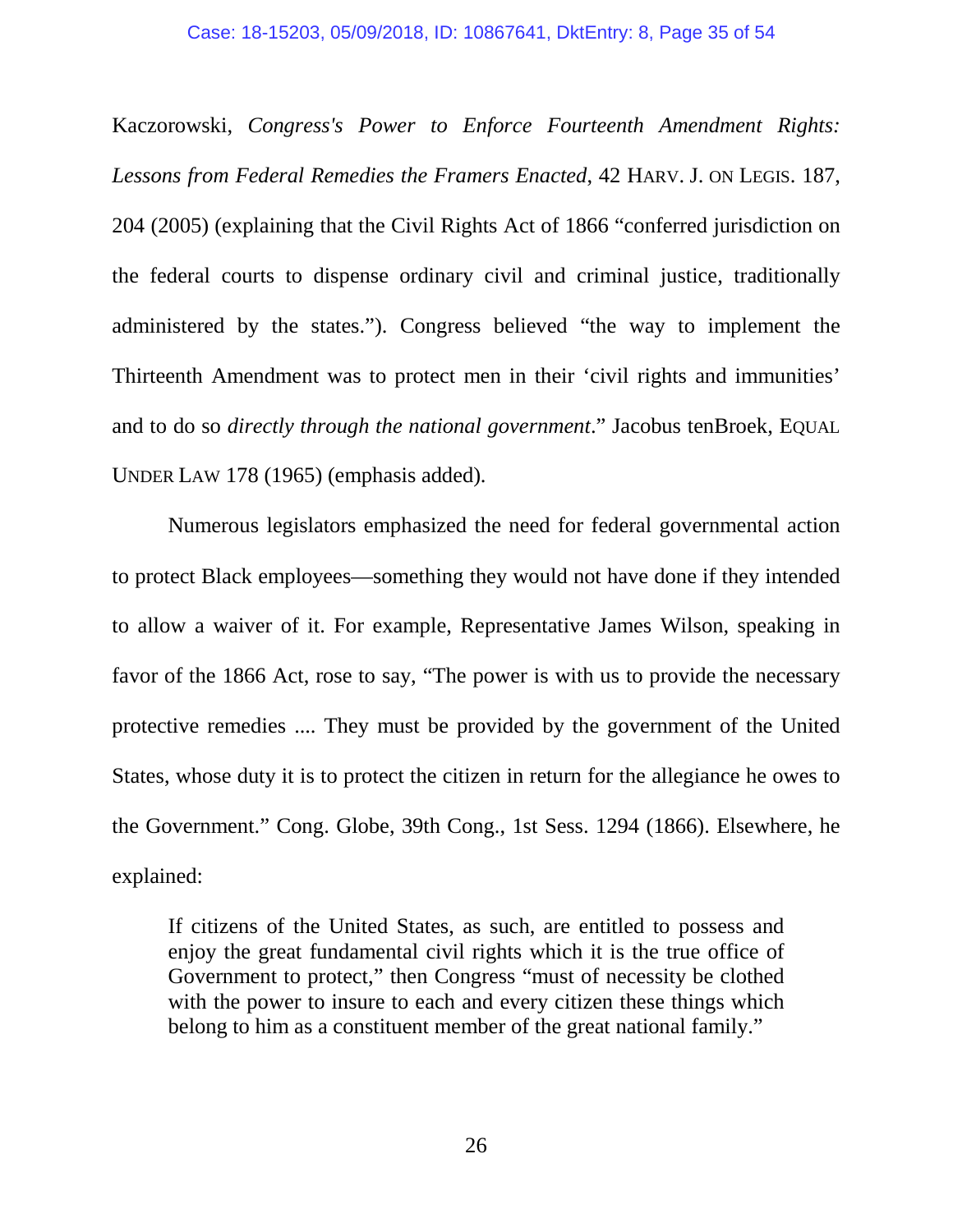<span id="page-35-0"></span>*Id.* at 1118. Important to Congress was not only a federal remedy, but a federal *judicial* remedy. Likewise, Senator John Sherman remarked, "To say that a man is a freeman and yet is not able to assert and maintain his right in a court of justice is a negation of terms." Cong. Globe, 39th Cong., 1st Sess. 41 (1866) (statement of Sen. Sherman). Similarly, Representative Eli Thayer emphasized the significance of entrusting enforcement to the federal judiciary, allowing plaintiffs to vindicate their rights "through the quiet, dignified, firm, and *constitutional forms of judicial procedure*." Cong. Globe, 39th Cong., 1st Sess. 1153 (1866) (statement of Rep. Thayer) (emphasis added). Supporters of the Act explained that they desired a federal forum in part because "courts do not consist of judges alone. It will be the duty of the judges, district attorneys, marshals, clerks, grand and petit juries, and the bailiffs of the courts, with the records to accompany each other in these remarkable visitations and perambulations." *Id*. at 1271 (statement of Rep. Kerr).

#### <span id="page-35-1"></span>**2. Congress Provided A Federal Judicial Forum Because Of The Failures Of The Freedmen's Bureau Tribunals**

Congress enacted Section 1981 because it viewed as a failure attempts to enforce civil rights without the federal court system. One of those alternatives was the Freedmen's Bureau tribunals, which are analogous to modern arbitration. Legal experts in all manner of fields have described the Freedmen's Bureau tribunals as arbitration or pseudo-arbitration. Mark Tushnet, *The Lawyer/Judge As Republican Hero*, 70 STAN. L. REV. ONLINE 29 (2017) (discussing Freedmen's Bureau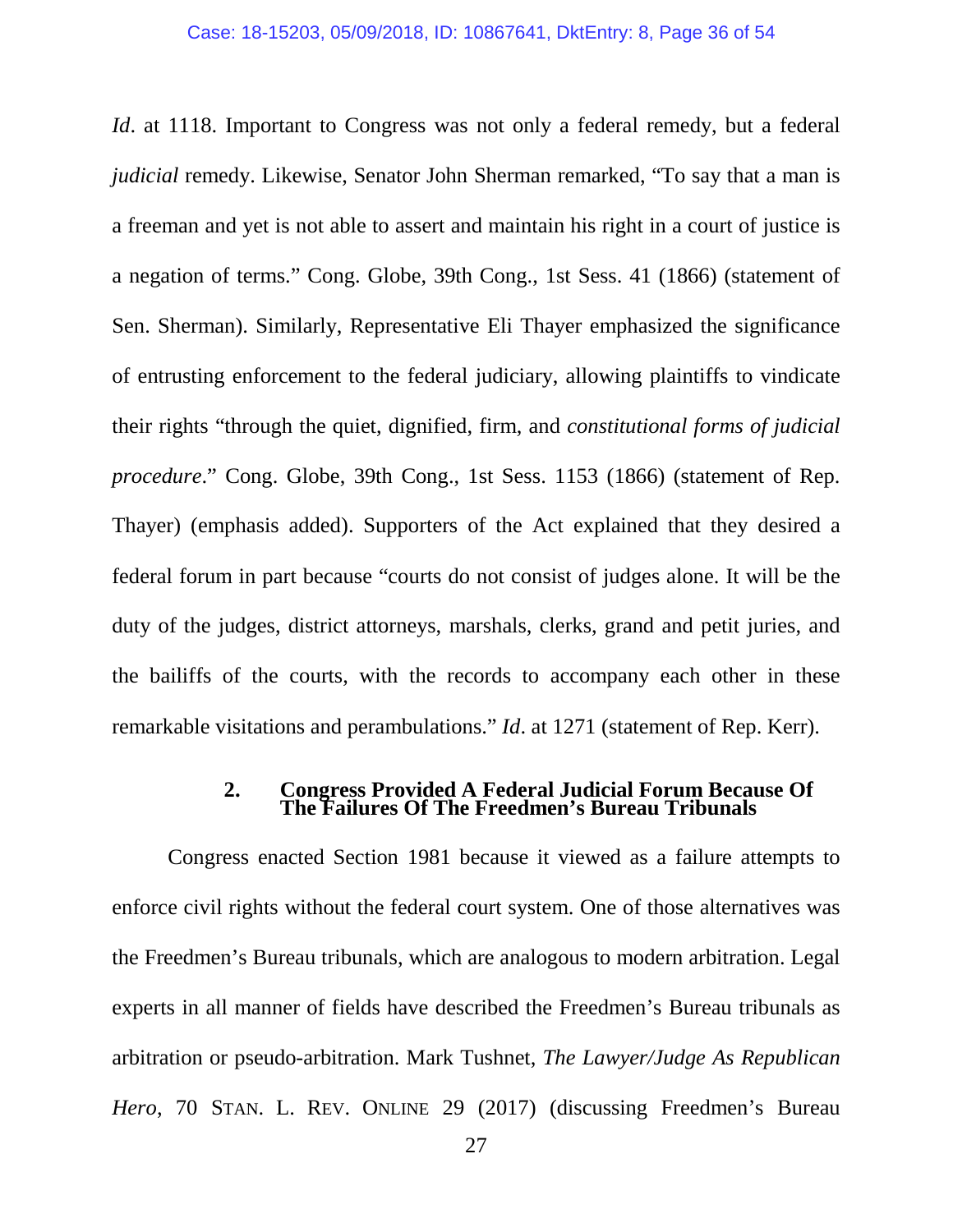<span id="page-36-2"></span><span id="page-36-1"></span>tribunals in the context of arbitration); Taja-Nia Y. Henderson, *Dignity Contradictions: Reconstruction As Restoration*, 92 CHI.-KENT L. REV. 1135, 1149– 50 (2017) (Freedmen's Bureau agents served as "arbiters of labor fairness"); Adjoa Artis Aiyetoro, *Truth Matters: A Call for the American Bar Association to Acknowledge Its Past and Make Reparations to African Descendants*, 18 GEO. MASON U. CIV. RTS. L.J. 51, 65 (2007) (stating that Freedmen's Bureau tribunals were "boards of arbitration"); *Proceedings of the Forty-Fifth Judicial Conference of the District of Columbia Circuit*, 105 F.R.D. 251, 291 (1984) (statement of Professor Anthony G. Amsterdam) (describing Freedmen's Bureau "arbitration tribunals").

Within one year after the conclusion of the Civil War, Congress already realized that it needed a new approach to appropriately protect the civil rights of Black Americans in the South. Professor Terry Kogan has explained that "as a result of abuses in the South, particularly the Blacks Codes and the early failures of the Freedmen's Bureau, Congress saw the need for specific legislation aimed at protecting the civil rights of the new freedmen. The result was the Civil Rights Act of 1866, the forerunner of the fourteenth amendment [sic]." Terry S. Kogan, *A Neo-Federalist Tale of Personal Jurisdiction*, 63 S. CAL. L. REV. 257, 313 (1990).

<span id="page-36-0"></span>Prominent among the Bureau's enforcement tools had been pseudoarbitration tribunals, which it frequently 'contracted out' to private actors—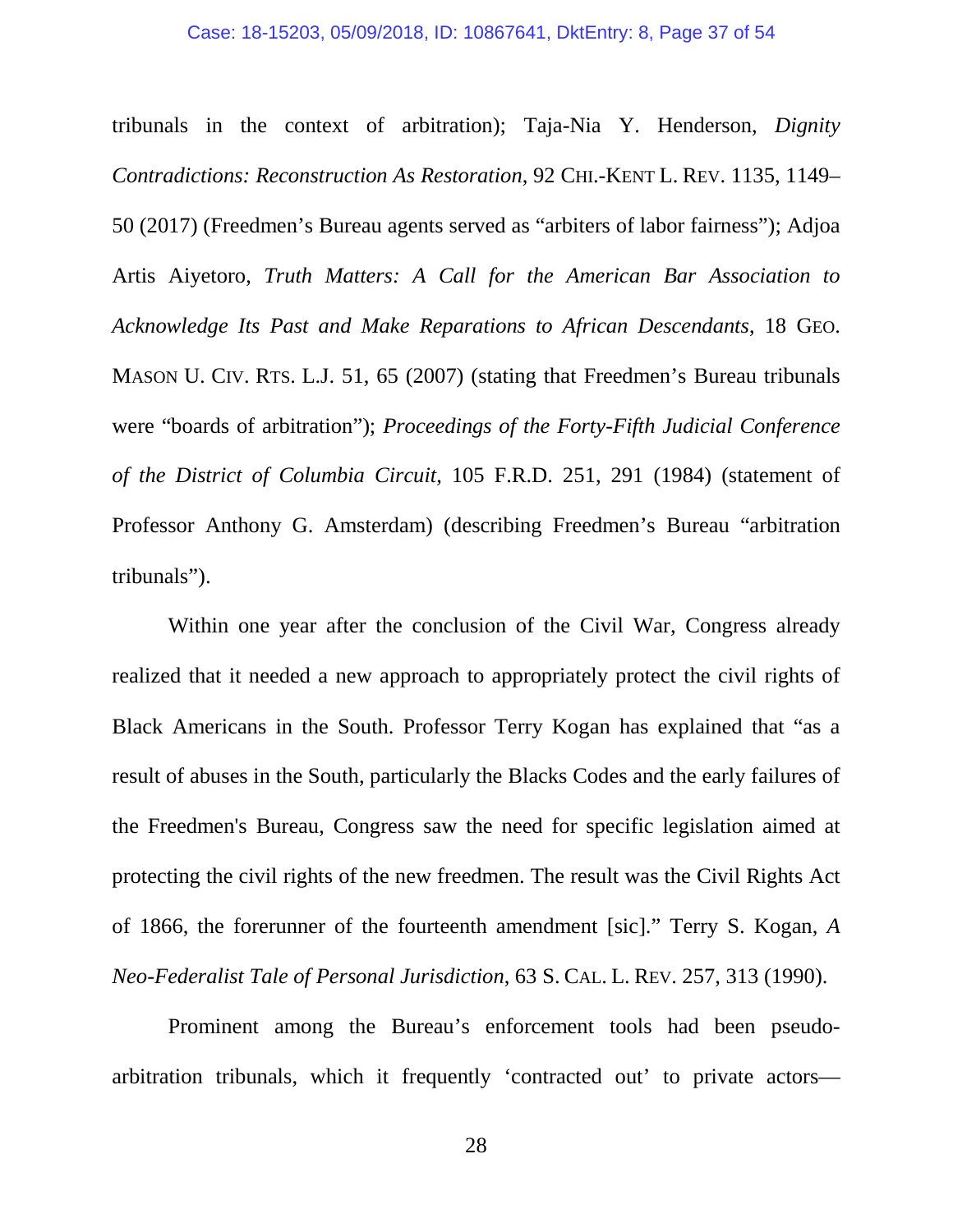rendering the tribunals even more analogous to modern day, private arbitration. Where scholars have explored the unfairness of the tribunals, many have attributed the tribunals' problems to the use of private actors. *See, e.g.*, Henderson, *supra* at 1149–50 ("In jurisdictions where [local] whites were employed as Bureau agents [mediating disputes], freedmen suffered."). During a judicial conference of the District of Columbia Circuit, Professor Anthony G. Amsterdam of New York University Law School, drawing from the work of Jerold Auerbach, cited the Bureau tribunals as an example where arbitration "finds and leaves the parties with all of the chips in the hand of the stronger." *Proceedings of the Forty-Fifth Judicial Conference of the District of Columbia Circuit*, 105 F.R.D. at 291 (statement of Professor Anthony G. Amsterdam). Congress was well aware of these deficiencies, as it received regular reports from the military authorities charged with governing the states that had been in rebellion. A common sentiment was that "more explicit statutory guarantees were. . . necessary" to ensure "something more than parchment rights." tenBroek, *supra* at 175.

<span id="page-37-0"></span>To achieve this goal, Congress advanced the Civil Rights Act of 1866. Congress insisted that the federal government act directly upon and on behalf of the citizens of the United States to enforce civil rights. That federal intervention was through the courts. At the time, using the federal courts in this way was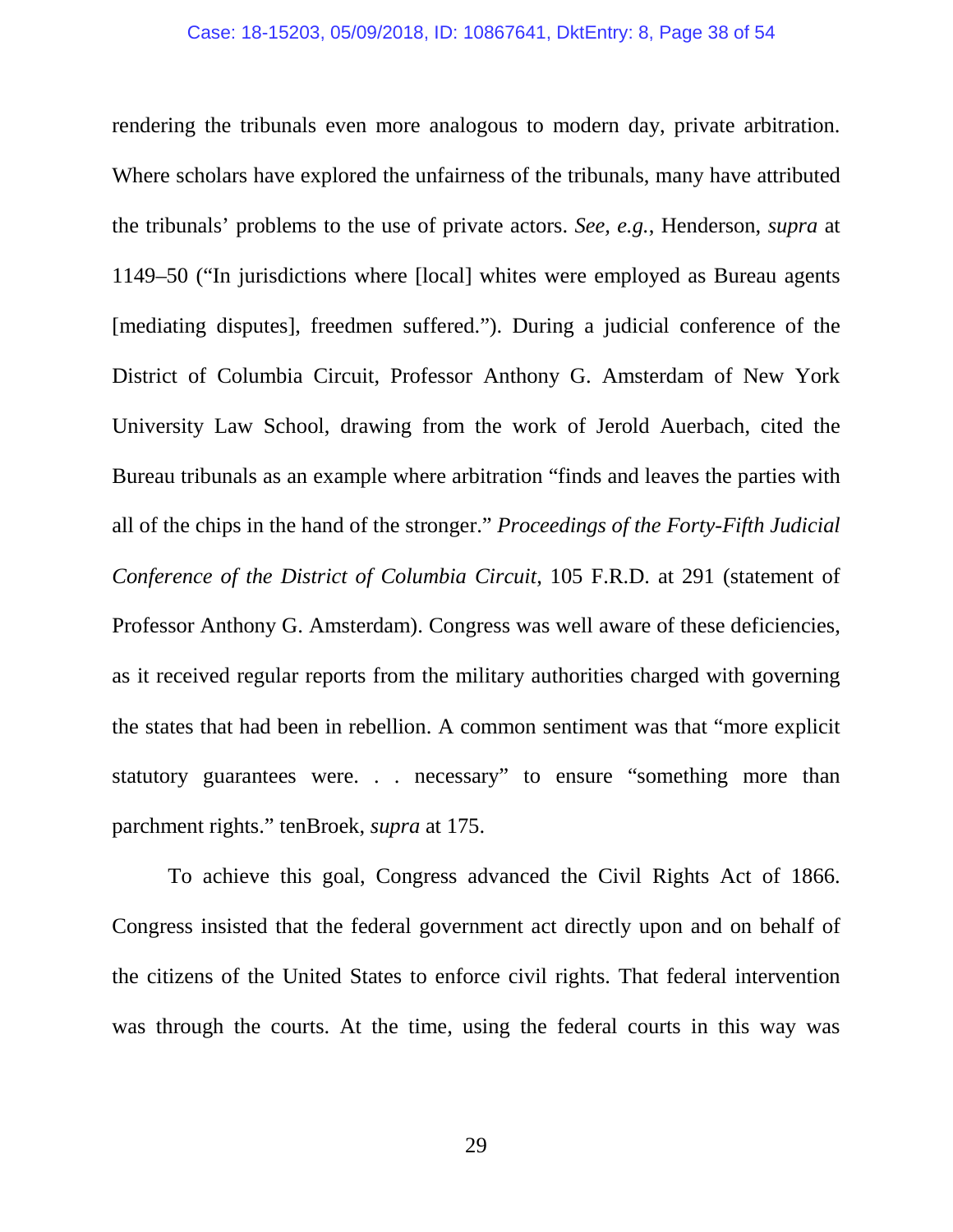#### Case: 18-15203, 05/09/2018, ID: 10867641, DktEntry: 8, Page 39 of 54

<span id="page-38-0"></span>exceptional: the first general grant of federal question jurisdiction came nearly ten years later, in 1875. Judiciary Act of 1875, 18 Stat. 470 (1875).

Conservative members of Congress immediately objected. "[A]ll subjects embraced in [Section 1981]," contended one Senator, were "subjects solely of State cognizance; and unless you can show that the States have surrendered the control over them to the Federal Government [sic], they still belong to the States, exclusively." Cong. Globe, 39th Cong., 1st Sess. 479 (1866) (statement of Sen. Saulsbury). Another called the use of the federal judiciary to enforce the Act "enormous" and "oppressive," objecting that it would allow federal jurisdiction over a "transaction that has transpired wholly within the state." *Id.* at 598-99 (statement of Sen. Davis).

#### **3. Congress Could Not Have Intended To Allow A Waiver Of A Federal Judicial Forum**

Congress took up the 1866 Act precisely due to concerns over the use of private contracts to strip employees of their rights. Allowing employees to waive their right to a federal forum would have defeated the entire bill. Reports to Congress emphasized again and again the inequality in bargaining power between employees and employers. Danielle Tarantolo, *From Employment to Contract: Section 1981 and Antidiscrimination Law for the Independent Contractor Workforce*, 116 YALE L.J. 170, 186 (2006) ("As the Reconstruction Congress was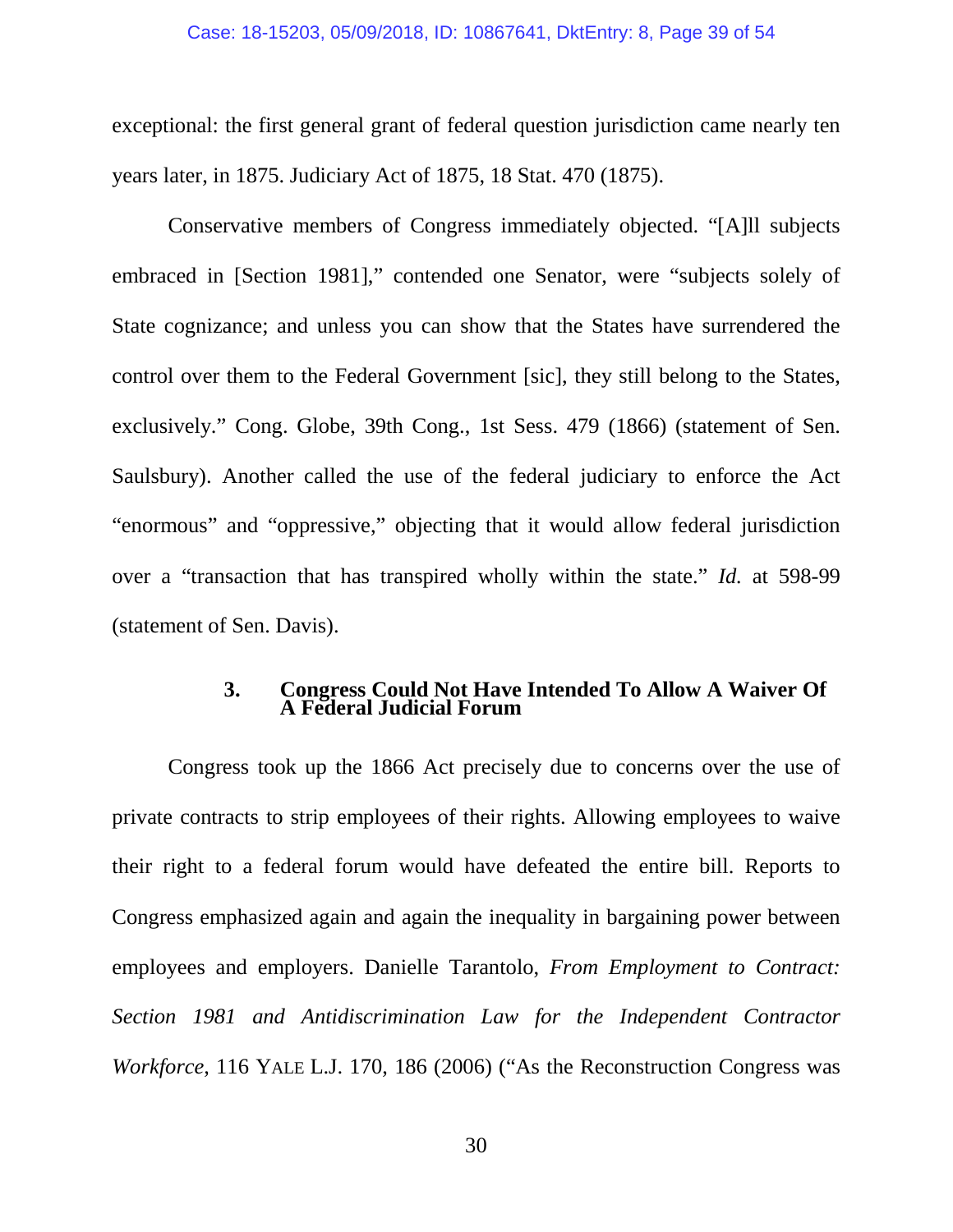#### Case: 18-15203, 05/09/2018, ID: 10867641, DktEntry: 8, Page 40 of 54

well aware, intolerable labor conditions prevailed throughout the South, posing severe barriers for freed slaves who attempted to sell their labor for wages . . . ."). Reports to Congress indicated that unfair contracts threatened to make Black employees "much worse off than when they were slaves," and that this could only be prevented through federal intervention. *Report of the Joint Committee on Reconstruction*, Part IV: Florida, Louisiana, Texas 125, 39th Cong., 1st Sess. (1866) (testimony of Major General Christopher C. Andrews).

Congress knew that allowing waiver of a judicial forum through private contract would have jeopardized enforcement of the rights it sought to extend to Black Americans; allowing for private persons to preside over disputes would efface every right set forth in the bill. As one arbitration scholar has explained:

Allowing the arbitration clauses would have given former slave owners an ideal tool with which to 'gut' [Section 1981]. By naming each other as arbitrators, by imposing high arbitration fees, by failing to issue written decisions, by ensuring the results were binding and subject to virtually no appeal, and perhaps even by limiting the available relief, former slave owners could have eluded federal court review and once again used their own private form of 'justice' to maintain their superior position.

Jean Sternlight, *Compelling Arbitration Claims Under the Civil Rights Act of* 

*1866: What Congress Could Not Have Intended*, 47 KAN. L. REV. 273, 282 (1999).

The accuracy of Sternlight's analysis is borne out by history: when the Freedmen's

Bureau contracted out responsibilities to non-government employees, or when its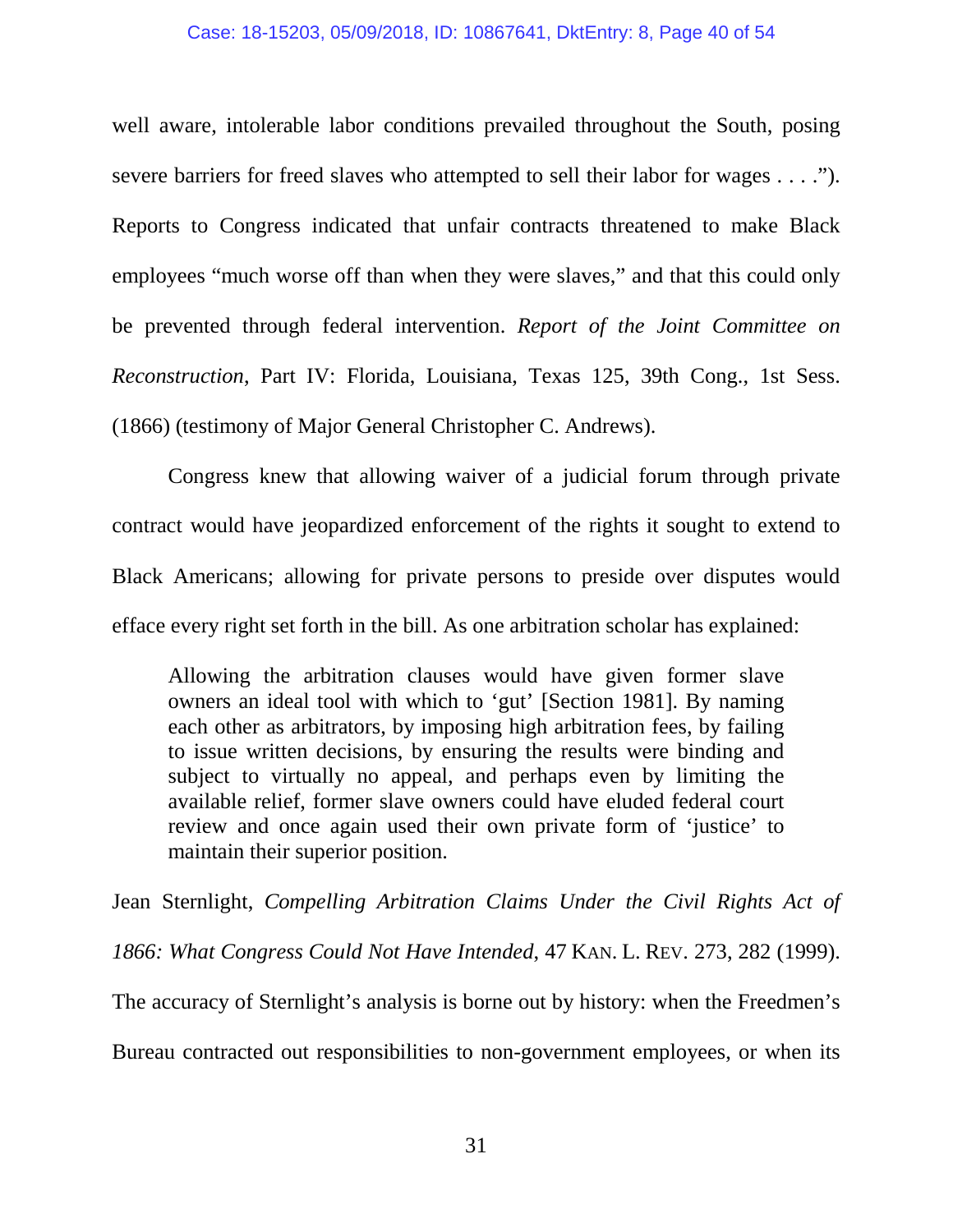tribunals incorporated representatives of local whites, Black employees suffered. *See, e.g.*, Henderson, *supra* at 1149–50 (2017).

## **C. Section 1981's Fundamental Purposes Are Incompatible With Mandatory Arbitration**

Section 1981's fundamental purposes cannot be squared with using mandatory private arbitration as a mechanism of enforcement. There are two significant conflicts: first, arbitration conflicts with the intent of Congress to enforce Section 1981 directly through the federal courts, and in particular through the federal judiciary; second, Section 1981 cannot achieve its goal of deterrence if claims under it can be compelled to arbitration.

As the use of arbitration agreements grows, these problems pose an existential risk for the efficacy of deterrence. As of 2017, at least 55% of workers in the United States are subject to arbitration agreements with their employer. *E.g.*, Alexander J.S. Colvin, ECON. POL. INST., *The growing use of mandatory arbitration: Access to the courts is now barred for more than 60 million American workers* 1 (2017).

# **1. Congress Enacted Section 1981 For The Explicit Purpose Of Affording A Federal Judicial Forum**

Mandatory arbitration is, plainly, not a federal judicial forum—in fact, it is neither federal, nor a judicial forum. This cannot be reconciled with the main reason behind the enactment of Section 1981: to afford a *federal judicial forum* to employees faced with racial discrimination. The 1866 Act "guarantee[d] access to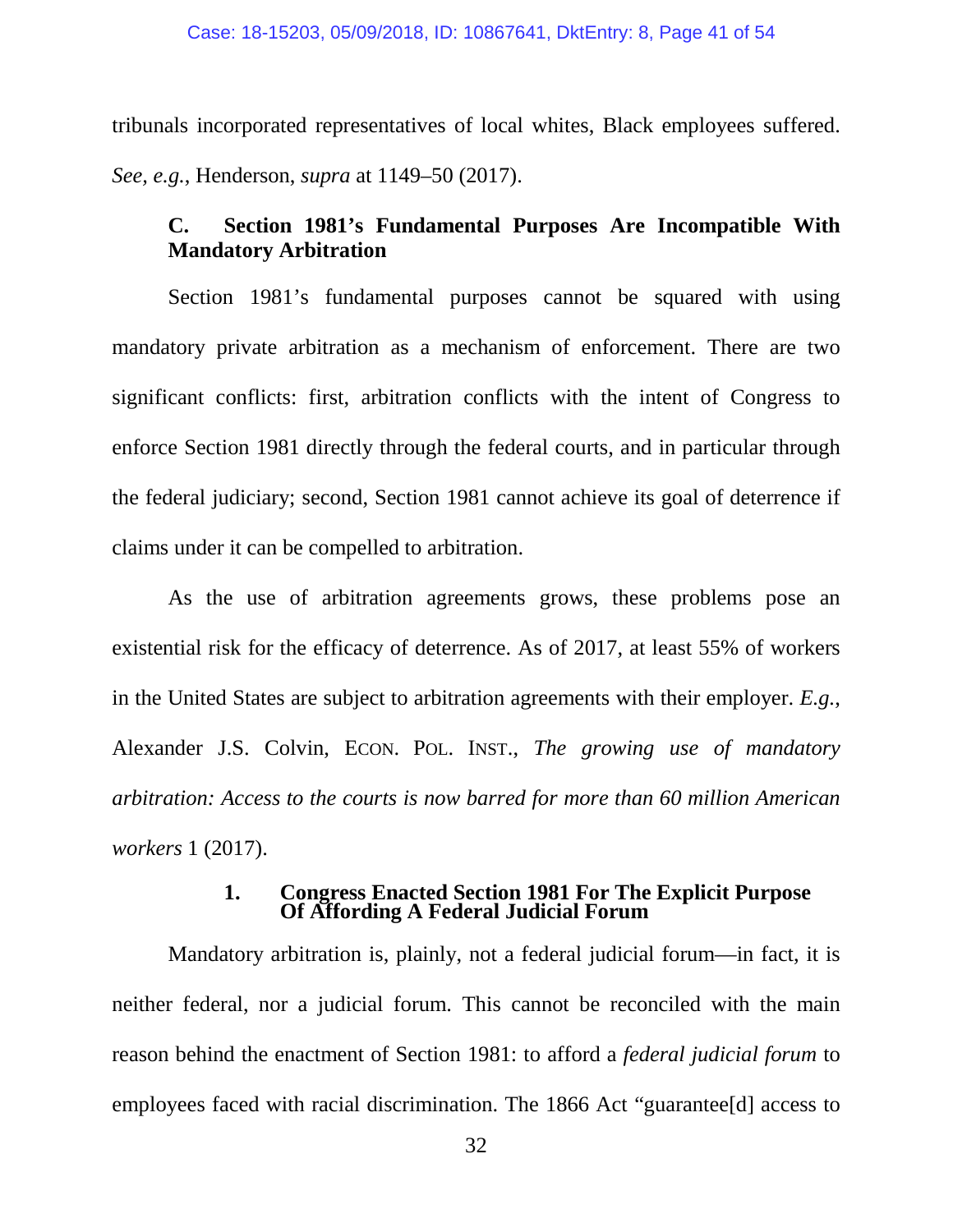#### <span id="page-41-1"></span>Case: 18-15203, 05/09/2018, ID: 10867641, DktEntry: 8, Page 42 of 54

the judiciary as the normal means of maintaining rights," including those rights set forth in Section 1981. tenBroek, *supra* at 178.

Congress's goal in passing Section 1981 was to create a statute establishing the direct federal protection of rights, the first law of its kind. *See Runyon v. McCrary*, 427 U.S. 160 (1976) (noting that the "right of individuals to bring suits in Federal courts to redress individual acts of discrimination, including employment discrimination[,] was first provided by" Section 1981).

In other words, in passing the 1866 Act, for the first time in American history Congress "nationalized" the civil rights of American citizens. *See, e.g.*, tenBroek, *supra* at 178. Its goal was to "protect men in their 'civil rights and immunities,' and to do so directly through the national government," and specifically through the federal courts. *Id*. In fact, "the federal government alone was to be the agency of enforcement. Thus was effected a *complete nationalization* of the civil or natural rights of persons." *Id*. at 179 (emphasis added).

This cannot be reconciled with the nature of mandatory, private arbitration, which has no accountability to the public. The very essence of arbitration is to allow resolution of disputes in a private forum. Arbitration's non-governmental nature means that it has neither the ability to enforce general injunctions backed by the force of the federal government, nor any marshals, or clerks, or juries, or bailiffs. *See Ferguson v. Corinthian Colleges, Inc.*, 733 F.3d 928, 937 (9th Cir.

<span id="page-41-0"></span>33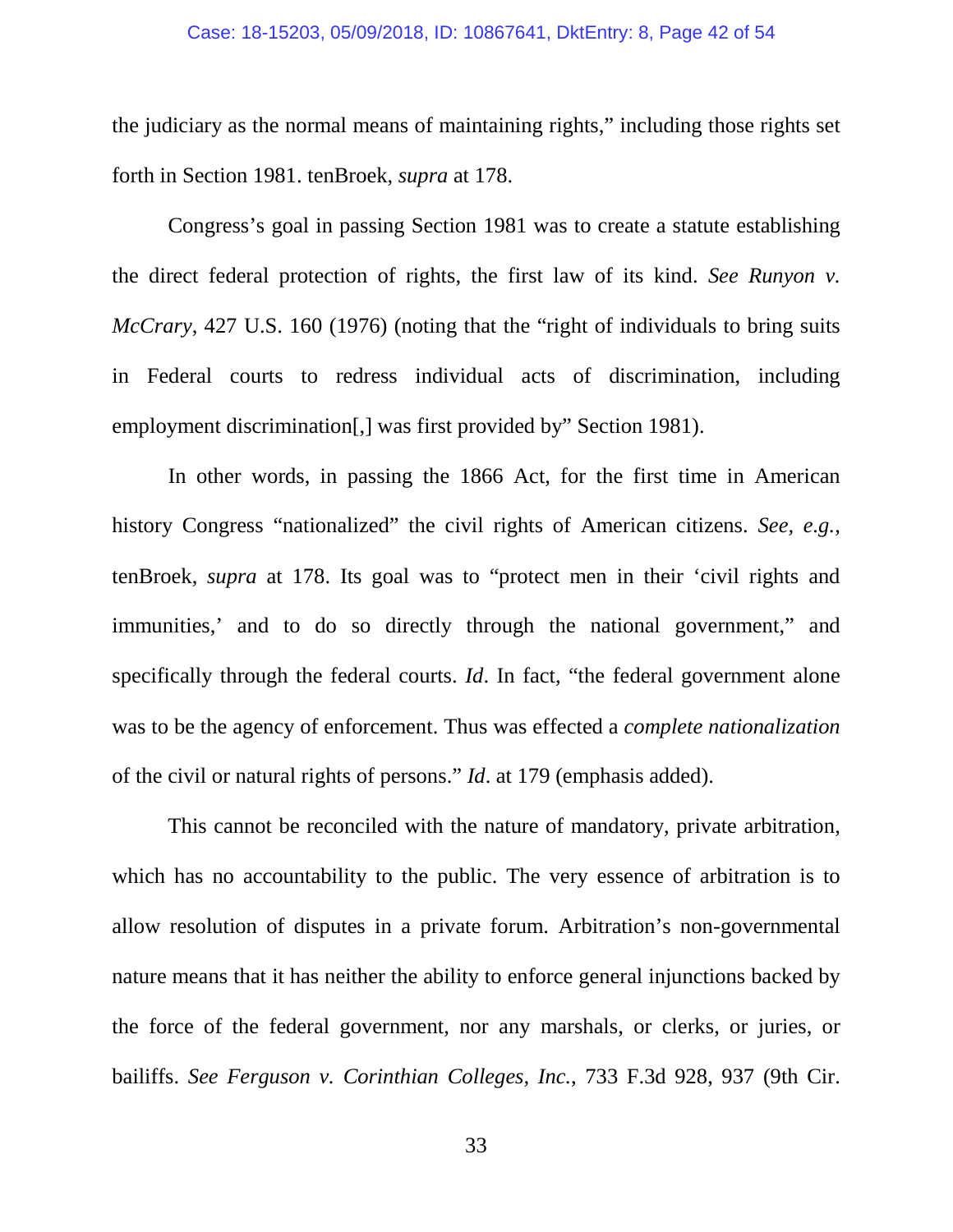#### Case: 18-15203, 05/09/2018, ID: 10867641, DktEntry: 8, Page 43 of 54

2013) (endorsing the argument that an arbitrator may only issue an injunction if the arbitration agreement allows for such relief). Unlike the federal courts, arbitrators derive their power from—and their powers are limited by—a contract, not the United States Constitution.

<span id="page-42-0"></span>Moreover, mandatory arbitration of Section 1981 claims would undo the 1866 Act's remarkable achievement: allowing employees to seek the direct intervention of the federal government when they face discrimination or oppression in private contract. Instead, private arbitration eliminates any role for the federal government in enforcing those statutory rights—in direct conflict with the intent of Congress. Congress envisioned the enforcement of Section 1981 through "the quiet, dignified, firm, and constitutional forms of judicial procedure." Cong. Globe, 39th Cong., 1st Sess. 1153 (1866) (statement of Rep. Thayer). Instead, arbitration provides for resolution of disputes outside of the restrictions of established, substantive law. Arbitrators "decide disputes based on flexible conglomerations of law, equity, practicalities, and applicable norms of standards." Amy J. Schmitz, *Untangling the Privacy Paradox in Arbitration*, U. KAN. L. REV. 1211, 1216 (2006); *see also* Edward Brunet, *Arrbitration and Constitutional Rights*, 71 N.C. L. REV. 81, 85 (1992) (explaining that formal law has a "subordinate role" in arbitration).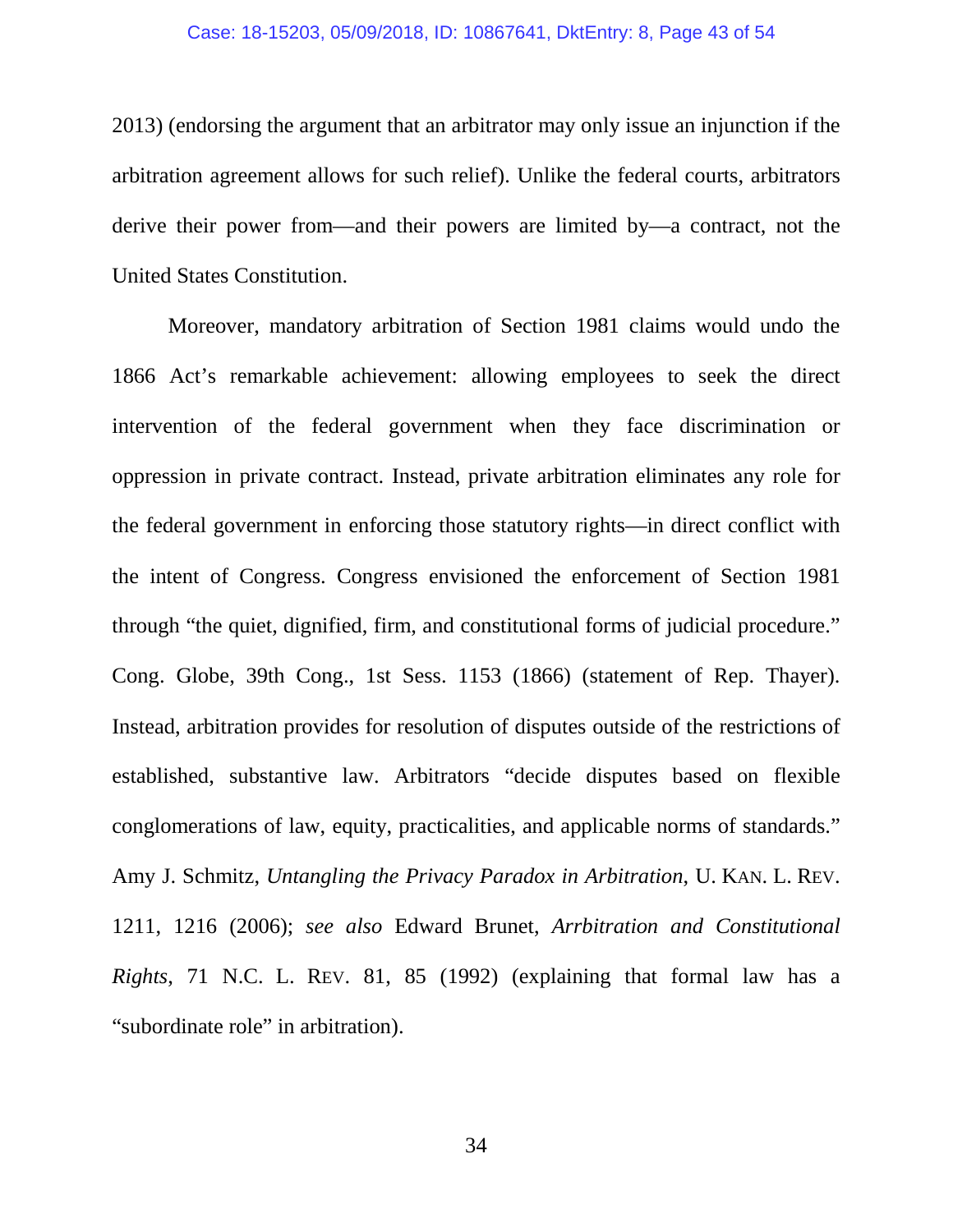#### <span id="page-43-0"></span>**2. Arbitration Interferes With Section 1981's Goal Of Deterring Discrimination**

Among the purposes of Section 1981 is to "serve[ ] as a deterrent to employment discrimination." *See, e.g.*, *Carroll v. Gen. Accident Ins. Co. of Am.*, 891 F.2d 1174, 1176 (5th Cir. 1990). Deterrence under Section 1981 cannot be achieved through arbitration, for several reasons: (1) arbitration interferes with public awareness of discrimination claims; (2) even when proceedings become public, lack of written awards in arbitration prevents potential violators from understanding the facts and nature of previous cases; and (3) arbitration outcomes lack the force, power, and prestige of federal enforcement.

<span id="page-43-1"></span>There can be no deterrence without "public knowledge of disputes and their disposition." Geraldine Szott Moohr, *Arbitration and the Goals of Employment Discrimination Law*, 56 WASH. & LEE L. REV. 395, 431 (1999). This is because "[p]otential violators can appreciate the threat of sanctions only when they learn that similarly situated actors have been punished." *Id*. This cannot happen in arbitration.

<span id="page-43-3"></span><span id="page-43-2"></span>When arbitrators issue written awards, they are not required by law to be published, and in fact are generally not published. Laurie Kratky Doré, *Public Courts Versus Private Justice: It's Time to Let Some Sun Shine in on Alternative Dispute Resolution*, 81 CHI.-KENT L. REV. 463, 490 (2006). Every other element of arbitration is similarly opaque: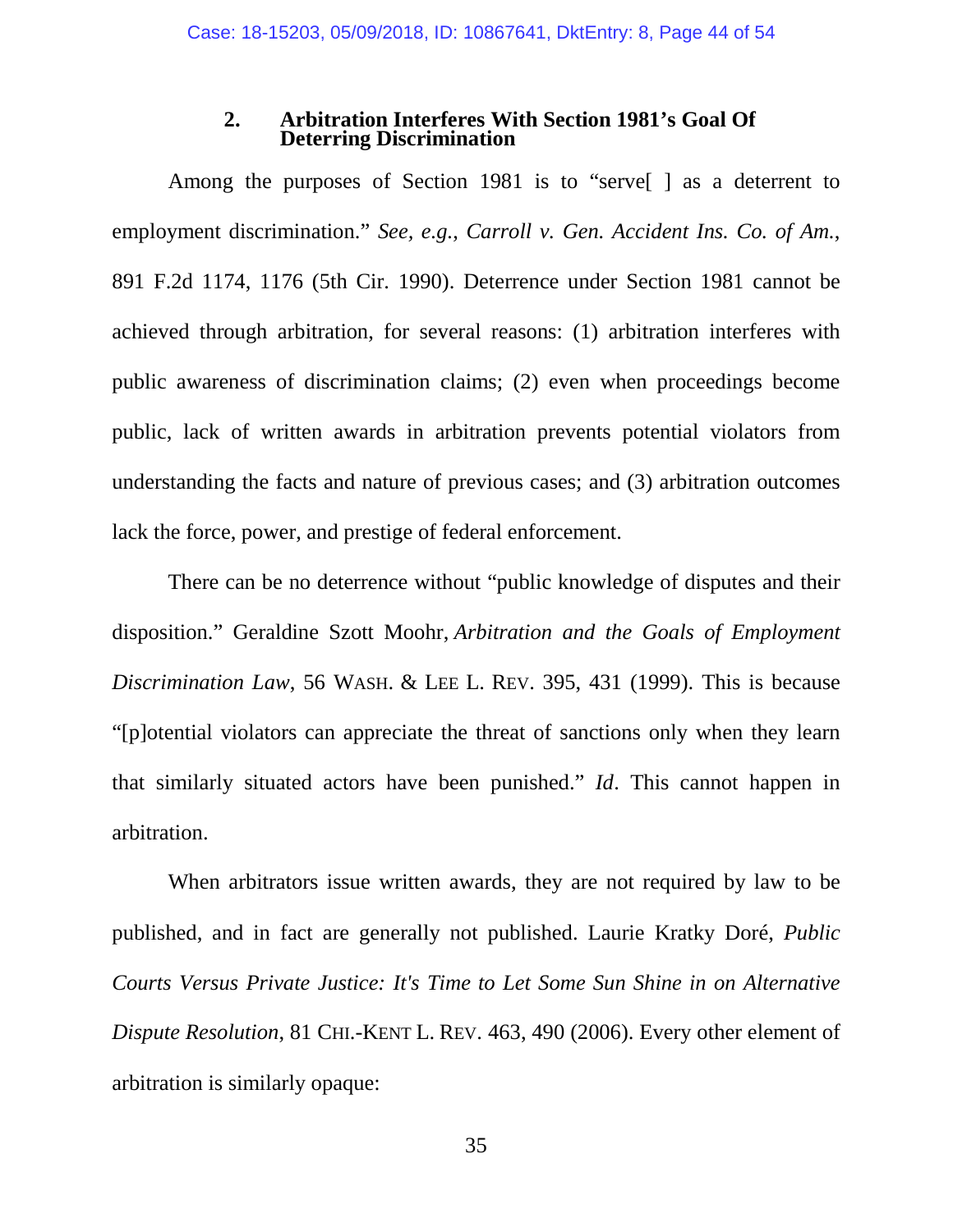No open docket notifies the public or the media of the filing of an arbitration claim or the existence of the dispute . . . . Parties cannot share, and the public cannot access, evidence, testimony, briefs, motions, and other information disclosed . . . . [T]he public cannot attend arbitral hearings, which are generally only open to participants and their representatives. Absent party agreement, the forum makes no transcript of the proceedings.

*Id*. at 484-486; *see also* Moohr, *supra* at 402.

<span id="page-44-1"></span><span id="page-44-0"></span>By contrast, the federal judiciary exercises a strong presumption in favor of public access to hearings and transcripts: "It is clear that the courts of this country recognize a general right to inspect and copy public records and documents, including judicial records and documents." *Nixon v. Warner Comms., Inc.*, 435 U.S. 589, 597 (1978); *see also Foltz v. State Farm Mut. Auto. Ins. Co.*, 331 F.3d 1122, 1135 (9th Cir. 2003) ("[W]e start with a strong presumption in favor of access to court records."). This rule exists in part to promote "the public's understanding of the judicial process of significant public events." *Valley Broad. Co. v. U.S. Dist. Court—D. Nev.,* 798 F.2d 1289, 1294 (9th Cir. 1986). As a result, journalists can report on judicial proceedings and their outcomes, and potential defendants are alerted to the consequences of racial discrimination.

<span id="page-44-3"></span><span id="page-44-2"></span>Because arbitrations are secret, parties are not aware of outcomes, and journalists do not report even egregious discrimination. Stephanie Brenowitz, *Deadly Secrecy: The Erosion of Public Information Under Private Justice*, 19 OHIO ST. J. ON DISP. RESOL. 679, 682 (2004) ("These private mechanisms are often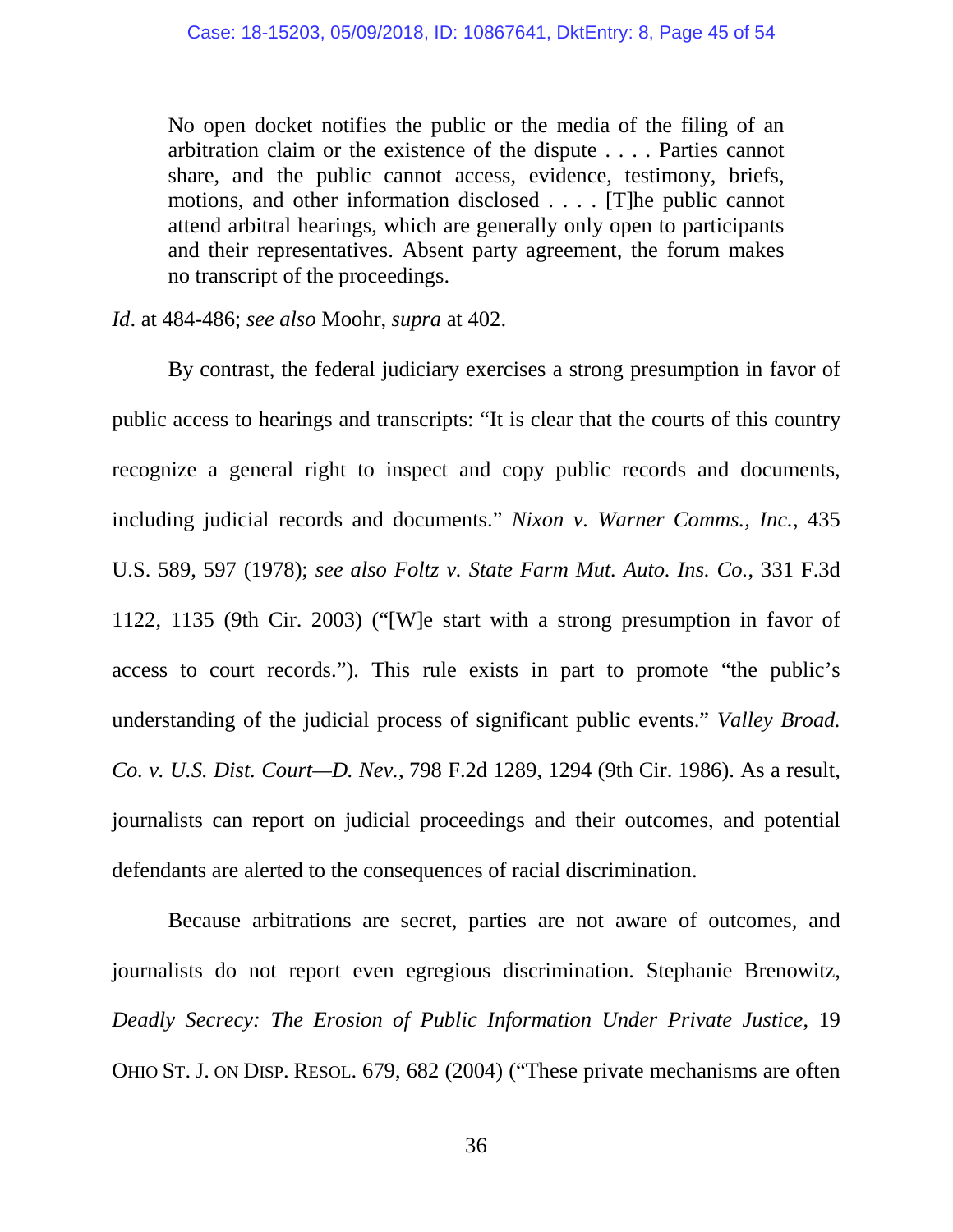#### Case: 18-15203, 05/09/2018, ID: 10867641, DktEntry: 8, Page 46 of 54

intended to avoid publicity, which they easily accomplish because the disputes are never entered onto a court docket; they are unlikely ever to come to the attention of the press or consumer advocates, who serve as the public's watchdogs.").

Arbitration also undermines the deterrent function of Section 1981 because arbitrators are not required to issue reasoned opinions or indicate whether they have awarded punitive damages. Even when arbitrators do issue written awards, they are often brief and barely reasoned in comparison to judicial decisions. *See*  Brunet, *supra* at 85 ("The typical arbitration concludes with a terse, nonexplanatory written award that is not disclosed to the public.").

Effective deterrence requires potential defendants to be aware of the repercussions of violating the law, including what facts give rise to what penalties. When arbitrators do not issue detailed, written awards, non-parties to the arbitration will have no ability to determine liability by comparing their potential violations to those committed by the defendant.

Though regulated, the vast majority of rules governing arbitration are set by the private corporations that provide arbitration services. For example, some arbitration services require the arbitrators they hire to issue written awards; however, there is no legal requirement that arbitrators in fact do so. The protections in arbitral rules are subject to change at the whim of the arbitral service and, by extension, the private parties who pay their fees.

37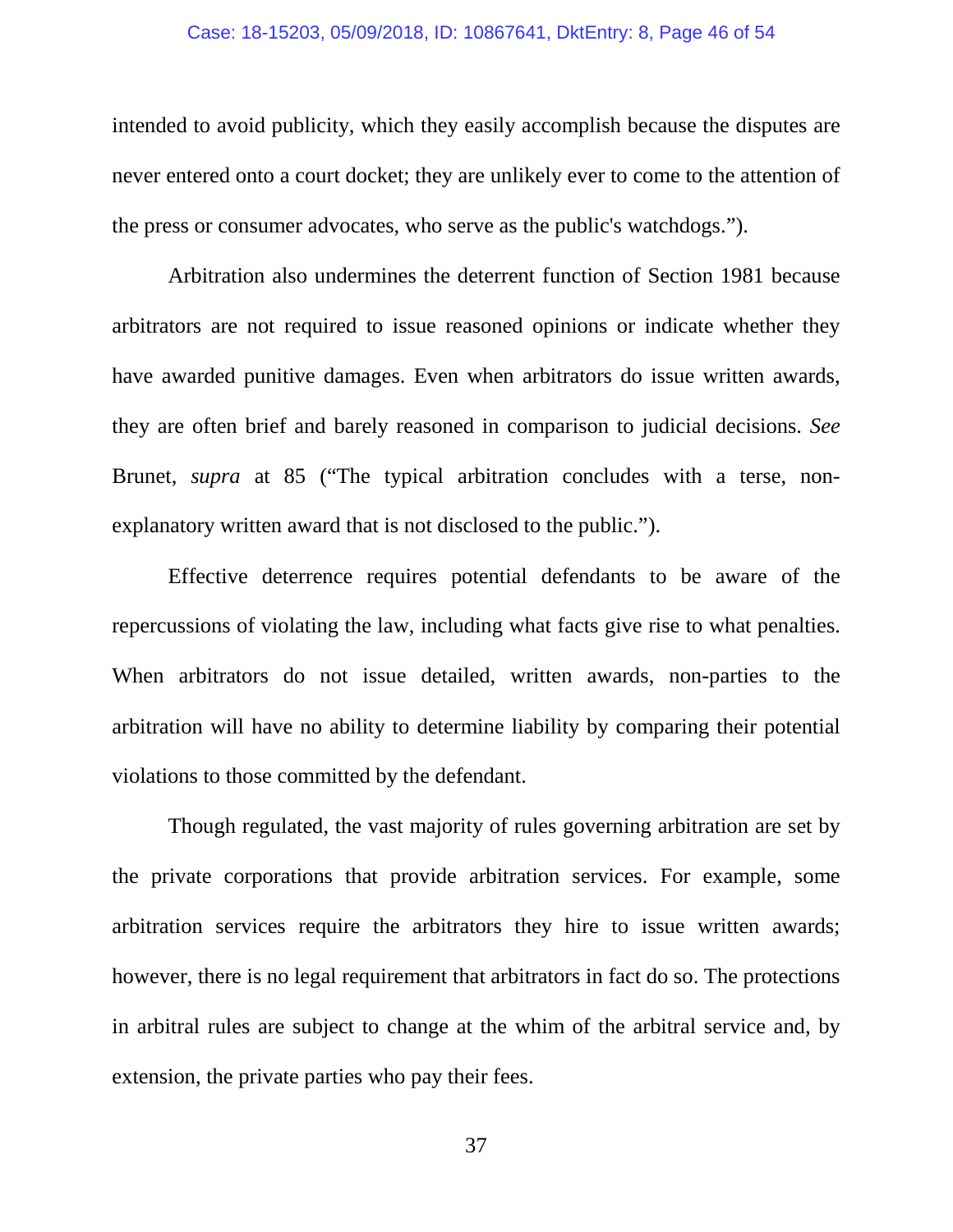Finally, arbitration is necessarily non-governmental in nature, weakening both specific deterrence—i.e., preventing the same actor from repeating the same behavior—and general deterrence. Federal courts speak with the power of the federal government; they derive their power from that of the state. Moohr, *supra* at 401 ("The judicial branch definitively applies coercive state power to issue judgment in a visible, unbiased, accountable, and rationalized manner."). The state power behind courts enhances the deterrent effect of dispute outcomes in judicial forums. *Id*. at 400 ("[J]udicial decisions, which speak with the authority of the state, provide general deterrence of future violators.").

## **3. Analogies To Other Civil Rights Statutes Are Inappropriate**

In considering the fundamental purposes of Section 1981, this Court should not rely on the analysis of statutes enforced by EEOC. Section 1981's provision of a federal judicial forum was unique in a variety of ways. As a result, *Gilmer*'s reasoning as to the ADEA, does not apply here.

Unlike every other civil rights claim subject to arbitration, Section 1981 was enacted at a time when mandatory arbitration was flatly rejected by the courts. *See, e.g.*, *Home Ins. Co. of New York v. Morse*, 87 U.S. 445, 450 (1874) (stating that "[t]here is no sound principle upon which [arbitration agreements] can be specifically enforced"). In addition, Congress specifically provided a judicial forum for claims under the 1866 Act, at a time when general federal question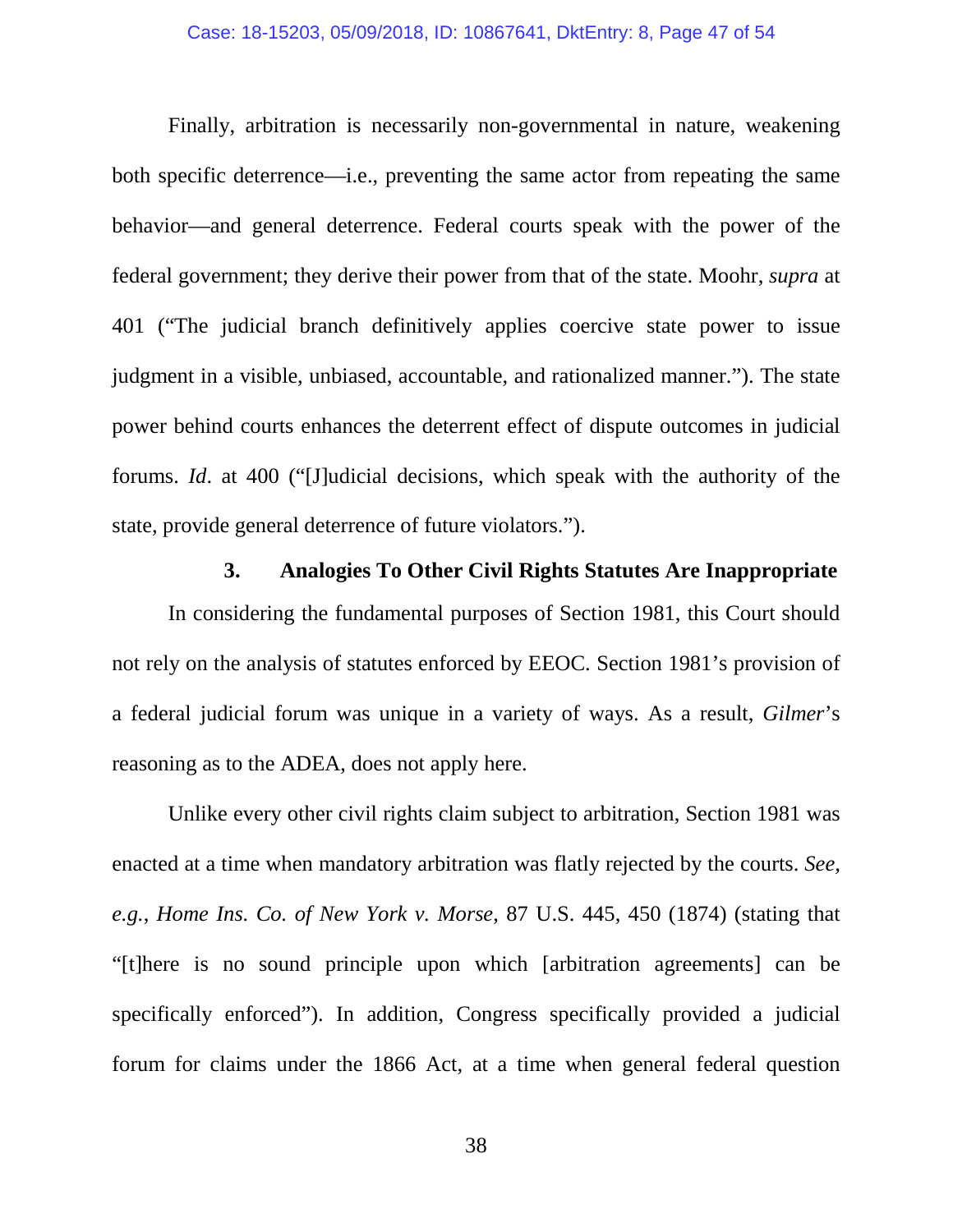#### Case: 18-15203, 05/09/2018, ID: 10867641, DktEntry: 8, Page 48 of 54

jurisdiction did not exist—a significant point of contention in the debates over the bill. It would not have taken the extraordinary step of expanding federal court jurisdiction, only to undercut it by allowing mandatory, out-of-court resolution.

This stands in contrast to the ADEA and every other civil rights statute that has been compelled to arbitration, which were all enacted well after the FAA and at a time when general federal question jurisdiction had been long established and was uncontroversial.

Moreover, *Gilmer*'s fundamental purposes analysis relied on the role the EEOC played in enforcing the ADEA, a role that it does not play for Section 1981. Congress desired a "flexible approach to the resolution of claims" under the ADEA: the EEOC "is directed to pursue 'informal methods of conciliation, conference, and persuasion." 500 U.S. at 29. As a result, the Court concluded that "out-of-court dispute resolution, such as arbitration, is consistent with the statutory scheme established by Congress." *Id*. The same reasoning applies to Title VII, and all other civil rights statutes found to be appropriate for arbitration, but not to Section 1981—Section 1981 involves no enforcement by any federal agency and provides for no kind of alternative dispute resolution.

Section 1981's method of achieving deterrence is also distinguishable: because the EEOC itself can bring claims, and is not bound by arbitration, statutes such as Title VII and the ADEA retain their deterrent effect regardless of whether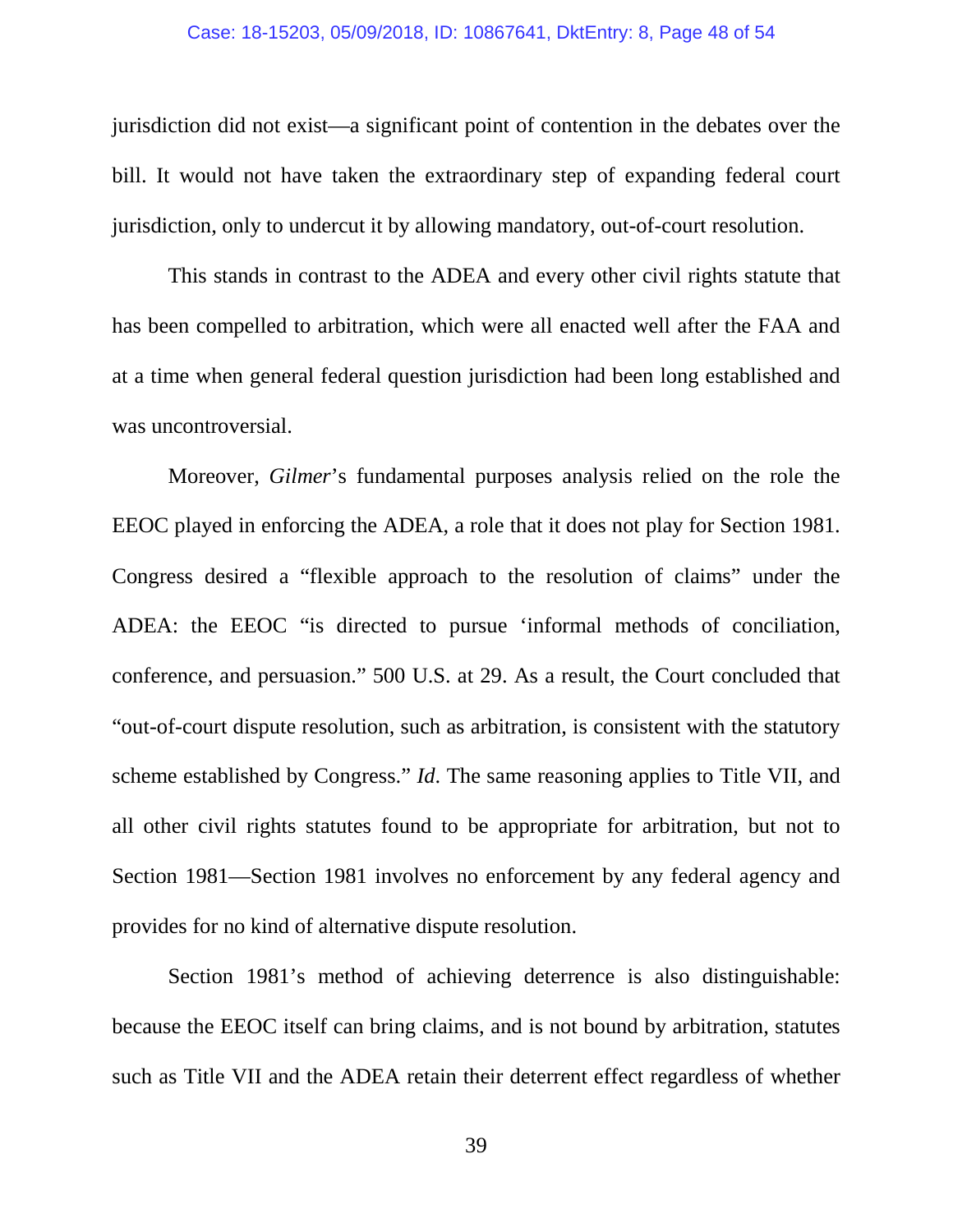individual plaintiffs are compelled to arbitration. Furthermore, like federal courts, and unlike arbitrators, the EEOC speaks with the voice of the state and the power of the federal government; the enforcement role of the federal government beyond the courts enhances deterrence of future violations, whether or not private parties are able to vindicate their claims in public or not.

For example, *Gilmer* rejected the argument that arbitration interfered with the ADEA's goal of deterrence largely due to the ability of the EEOC to enforce the law:

An individual ADEA claimant subject to an arbitration agreement will still be free to file a charge with the EEOC, even though the claimant is not able to institute a private judicial action. Indeed, Gilmer filed a charge with the EEOC in this case. In any event, the EEOC's role in combating age discrimination is not dependent on the filing of a charge; the agency may receive information concerning alleged violations of the ADEA "from any source," and it has independent authority to investigate age discrimination.

*Id.* at 29. *Gilmer* observed that the EEOC could file in court outside of the bounds

of arbitration and could publicly enforce statutes regardless of individual arbitration agreement. Not so here. The EEOC does not enforce Section 1981 wronged employees cannot file a Section 1981 charge with the agency, and the EEOC cannot bring suit under Section 1981. If this Court were to rule that Section 1981 claims are subject to arbitration, there would be *no* federal enforcement of this statute where an arbitration agreement exists, contrary to its purposes and the intent of Congress.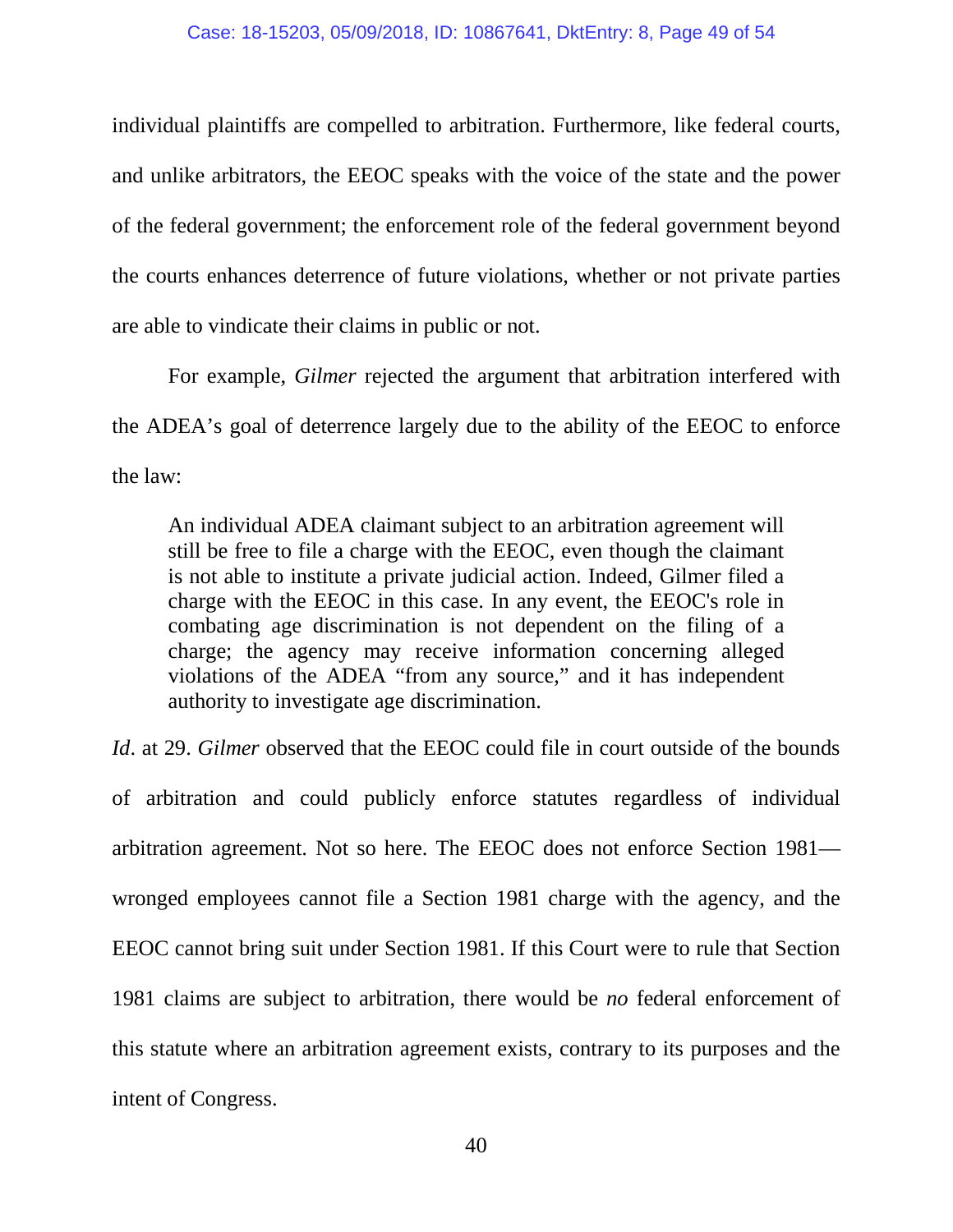*Gilmer* also considered other instances in which statutes enforced by administrative agencies had been compelled to arbitration, such as the Securities Act of 1933 and the Securities Exchange Act of 1934. *Id*. Parallel enforcement of a statutory claim by an administrative agency supports a finding that the claim can be compelled to arbitration. But the converse must be true, as well. When there is no agency involvement, such as under Section 1981, then individual plaintiffs should have the power to enforce their claims in court. *See, e.g.*, *Price v. Pelka*, 690 F.2d 98, 101 (6th Cir. 1982) (noting that it is private parties who enforce Section 1981). Moreover, if Section 1981 plaintiffs can be compelled to arbitrate their claims, no agency can take up their cause and file on their behalf in court.

*Gilmer* requires that courts consider the fundamental purposes of *each*  statute, and how arbitration relates to those purposes. Arbitration is not appropriate or authorized by law for Section 1981 merely because other statutes, vastly different from the one at issue, have purposes compatible with the arbitration of claims arising under those other statutes.

#### <span id="page-49-0"></span>**CONCLUSION**

For the foregoing reasons, plaintiff requests this Court to reverse the judgment of the district court and remand the case for trial, and hold that claims under 42 U.S.C. § 1981 are not appropriate or authorized by law for arbitration. **[signature page follows]**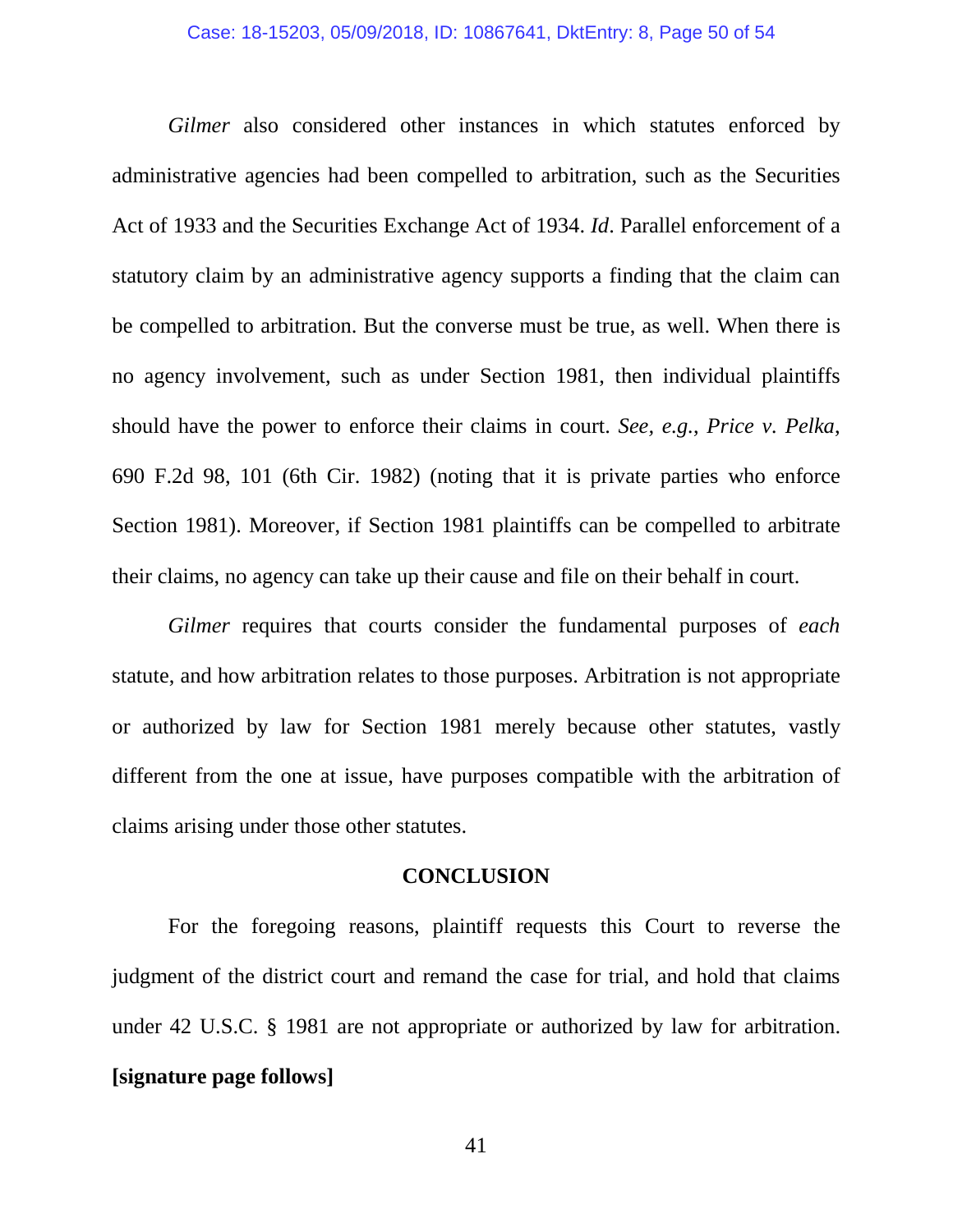Case: 18-15203, 05/09/2018, ID: 10867641, DktEntry: 8, Page 51 of 54

Date: May 9, 2018

## CALIFORNIA CIVIL RIGHTS LAW GROUP

*/s/ Lawrence A. Organ* Lawrence A. Organ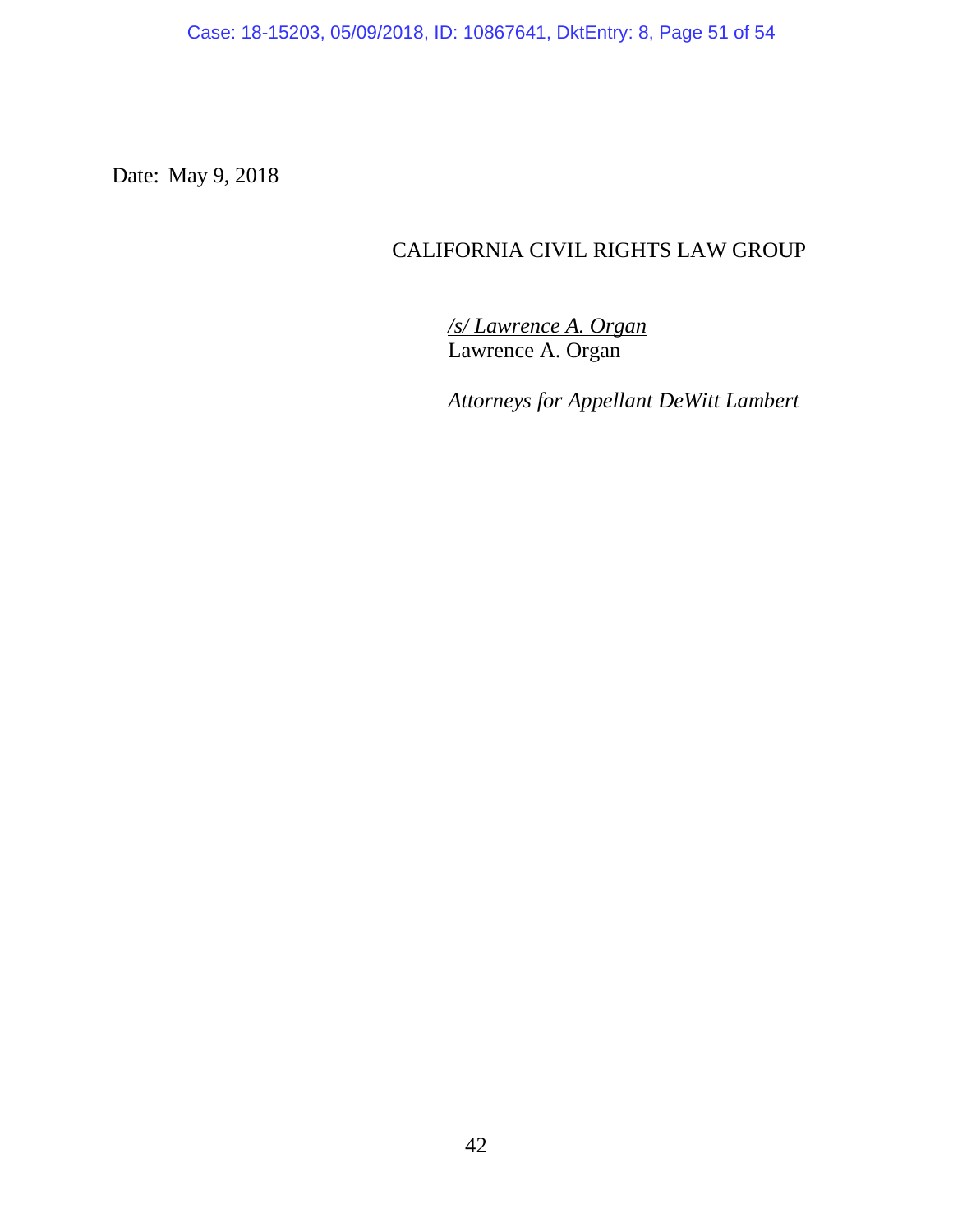Case: 18-15203, 05/09/2018, ID: 10867641, DktEntry: 8, Page 52 of 54

## **STATEMENT OF RELATED CASES**

Appellant is not presently aware of any related cases presently before this court.

Date: May 9, 2018

## CALIFORNIA CIVIL RIGHTS LAW GROUP

*/s/ Lawrence A. Organ* Lawrence A. Organ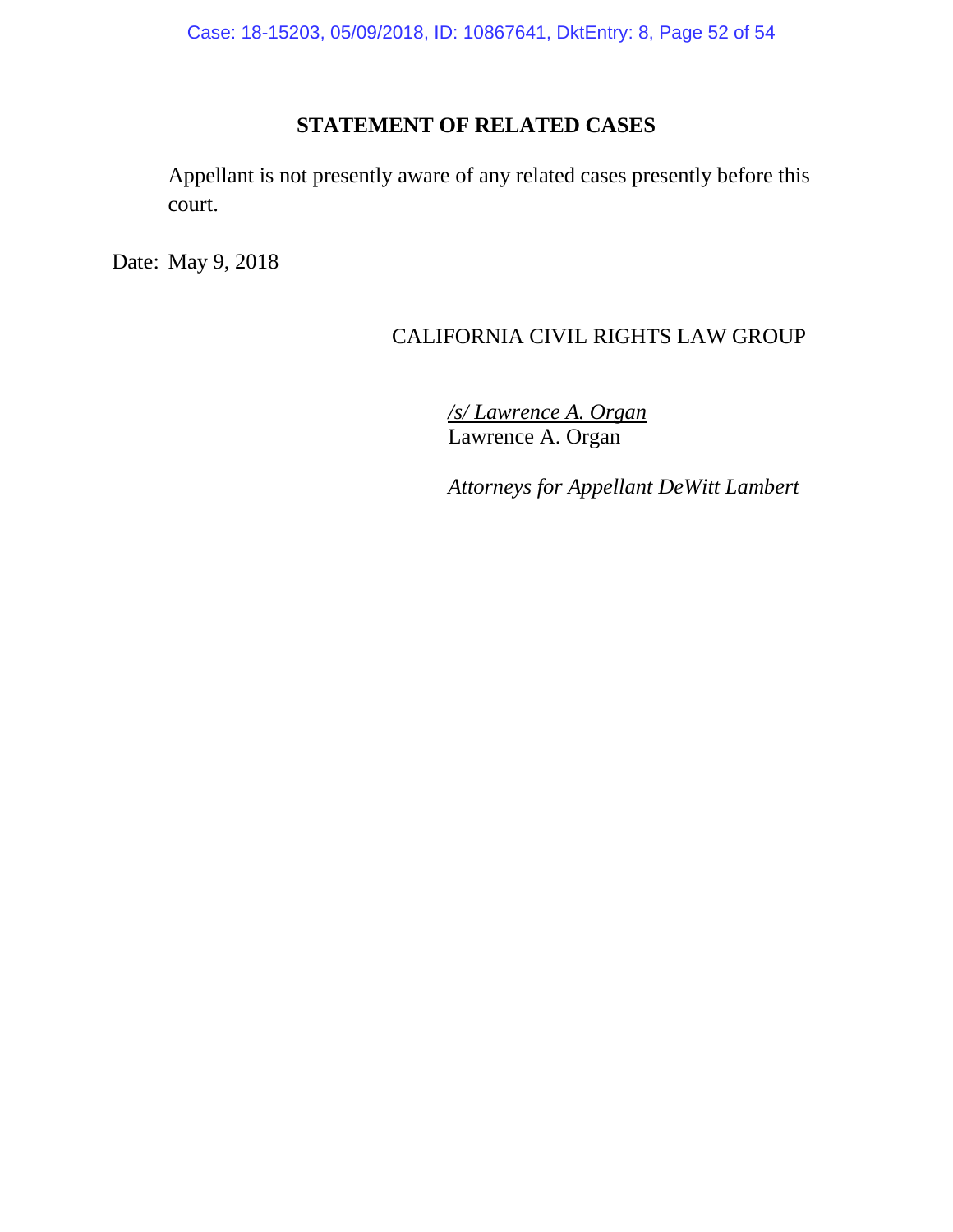## **CERTIFICATE OF COMPLIANCE**

Pursuant to Fed. R. App. P.  $32(a)(7)(C)$ , I certify that:

This brief complies with the type-volume limitation of Fed. R. App. P. 32(a)(7)(B) because this brief contains 12,300 words, excluding the parts of the brief exempted by Fed. R. App. P. 32(f).

This brief complies with the typeface requirements of Fed. R. App. P.  $32(a)(5)$  and the type style requirements of Fed. R. App. P.  $32(a)(6)$  because this brief has been prepared in a proportionately spaced typeface, Times New Roman 14-point font, using Microsoft Word 2016.

Date: May 9, 2018

## CALIFORNIA CIVIL RIGHTS LAW GROUP

*/s/ Lawrence A. Organ* Lawrence A. Organ